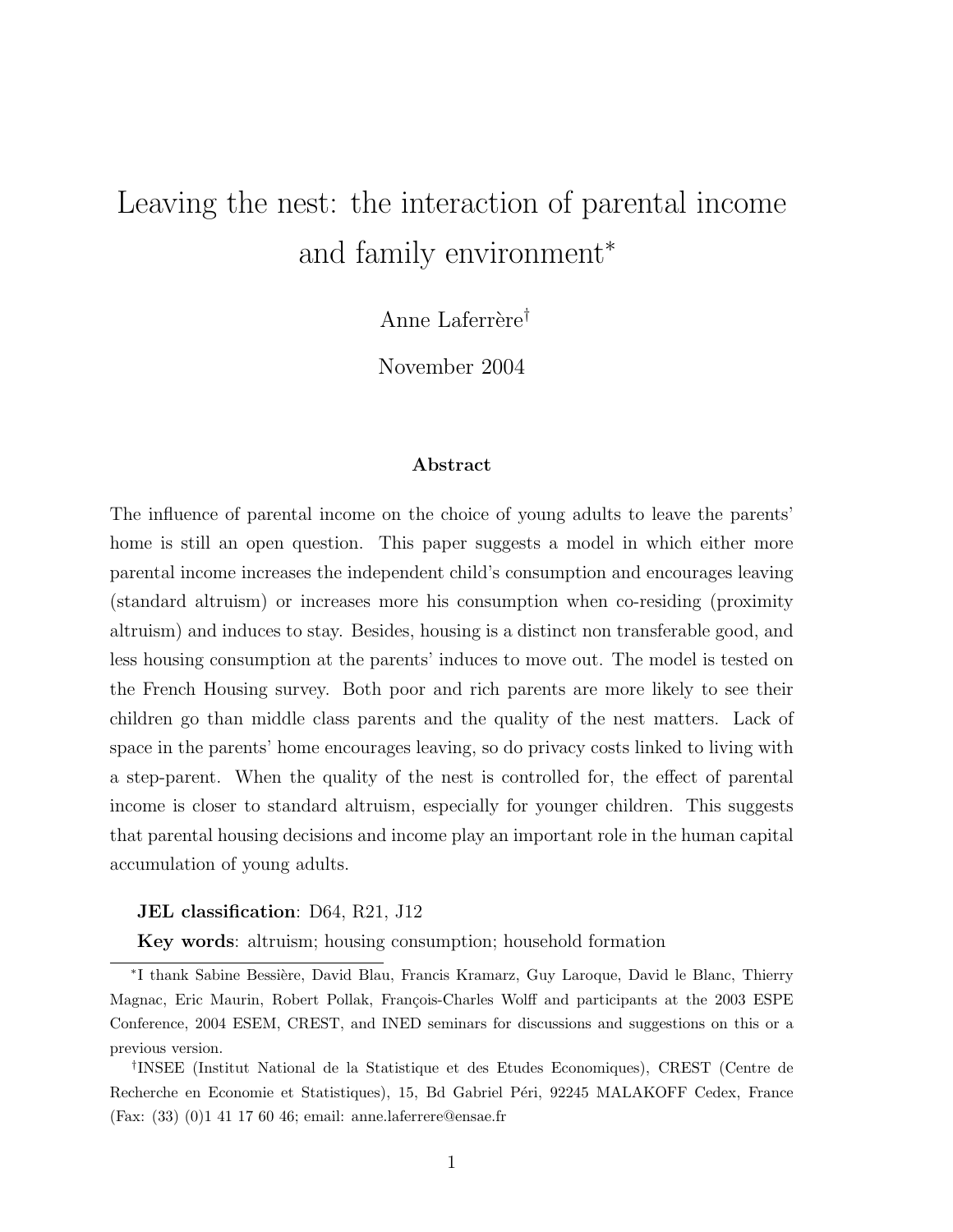### 1 Introduction

The time when the children leave the parental home and when one household splits into two coincides with the main life choices of early adulthood: higher education, work, and the start of a durable relationship with a partner. Those choices are linked to housing choices: depending on local supply of university education or employment, studying or working goes along with leaving the parents' home or not, and couples co-residing with their parents are rare. Whether the parents can help the child move out or provide long-term shelter is likely to have an influence on the youth's decisions. This article assesses the influence of parental income on the choice of young adults to co-reside, because its direction and importance are still open questions. While most find a small positive effect, compatible with altruistic parents helping their child to leave (see for instance Le Blanc and Wolff, 2003), others have found a negative effect. Some interpret it as egoistic parents bribing the child to stay home (Manacorda and Moretti, 2002). Aassve et al. (2002) mention the attraction of sharing in the family's resources. For Ermisch (1999, 2004) the negative is a sign of parental altruism. The present paper proposes a modified altruistic model and an empirical test. The model makes three natural assumptions to account for the special situation of leaving home. First the child does not pay for housing when he shares the parental home. Second, the parents do not adjust their housing consumption when the child leaves. Third the parents may be more altruistic when living with the child than when he has left. With these new features, the model predicts that, depending on parental constraints, the effect of their income on the child's co-residence can be positive or negative, that is more parental income may induce to stay or help move out. This could account for the mixed results of the previous literature. A second feature of the model is that more housing consumption at the parents' home encourage to stay. The paper argues that not taking into account the various dimensions of the parents' resources, and especially of housing quality, biases the measure of the effect of parental income. Actually the starting intuition was that if children are found to stay at their parents' longer than before, it might be linked not only to more frequent higher education, rising youth unemployment or delayed marriage, but also to parents' homes being more comfortable than in the past<sup>1</sup>. If housing conditions got better the 'pushing out' effect of parental

<sup>1</sup>For instance the number of rooms per person in France has gone up by 21% between 1984 and 2002 (Jacquot, 2003). On delayed departure, see Galland (2000) for France, or the references in DaVanzo and Kobrin Goldscheider (1990), for the USA.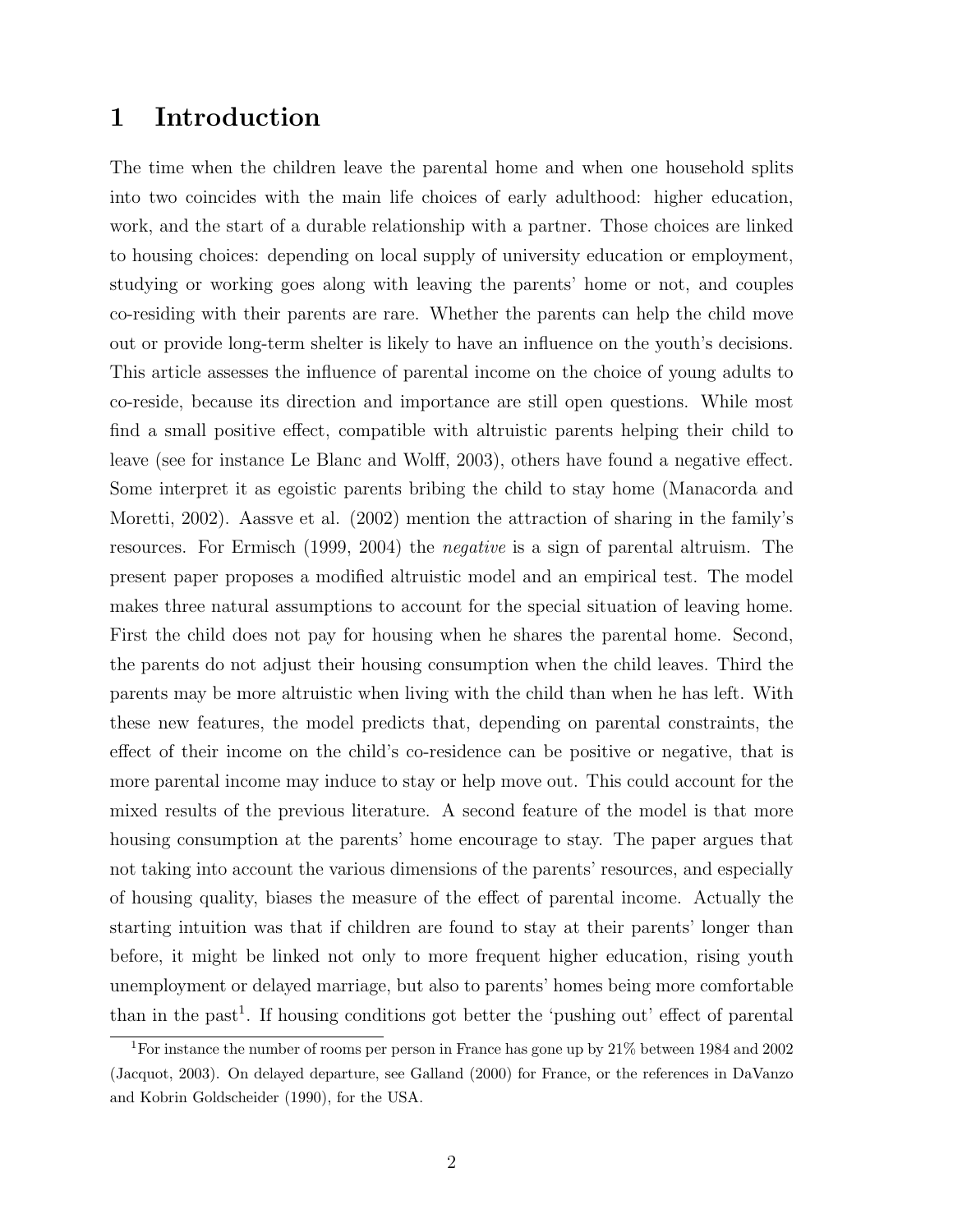income may be counteracted by the 'pulling in' effect of housing. All things being equal a child stays more if he feels 'at home'.

In order to test such a model both parents' and child's income need to be observed, as well as parents' housing consumption. We use a special feature of the last French Housing survey that relates parents and their children, both those at home and those who have previously left. The gross impact of the parents' income is found to be, as predicted by the theoretical model, non monotonous. It is negative for most children (more parental income induces to stay home), and positive for those whose parents are in the top 6% of income. Introducing parental housing environment in the econometric estimation yields two results. First the quality of the nest matters. For a given parental income level, children whose parents live in an apartment, rent in the private sector or provide fewer bedrooms per child are more likely to move out than those living in a house, renting in the public sector, or with more bedrooms. A home in a small town is also more likely to be left. Indirectly linked to shelter is the pushing out effect of the number of siblings, or of living with a step-parent, which suggests privacy costs. Second, when the quality of the nest is controlled for, the net effect of parental income is tilted towards a positive effect. When the children are aged 18 to 22, with their two parents living together, for the richest two-third (in terms of parental income) a higher parental income pushes them out. It is so for 45% only when the quality of the nest is not accounted for, because the effects of housing and parental income are counteracting each other. In other cases, for a child with a step-parent, or of low income parents, or for an older child, both a lower parental income and a 'bad nest' induce to move out. The effects of housing and parental income are reinforcing each other. In the end, children from both poor and rich parents are more likely to be independent.

Section 2 reviews the literature and points to some of the characteristics of housing consumption and of the child's life-cycle which prompts the assumptions of the theoretical model of section 3. The data and empirical specification are described in section 4. Section 5 tests the model. Section 6 concludes.

### 2 Literature Review and Housing Issues

Economists often analyze the relationship between parents and adult children in terms of altruism. Two separate entities are linked because formally the parents' utility is positively influenced by the child's, through an altruism parameter  $\beta$  measuring the marginal utility of the child's utility to his parents. It is as if the parents consumed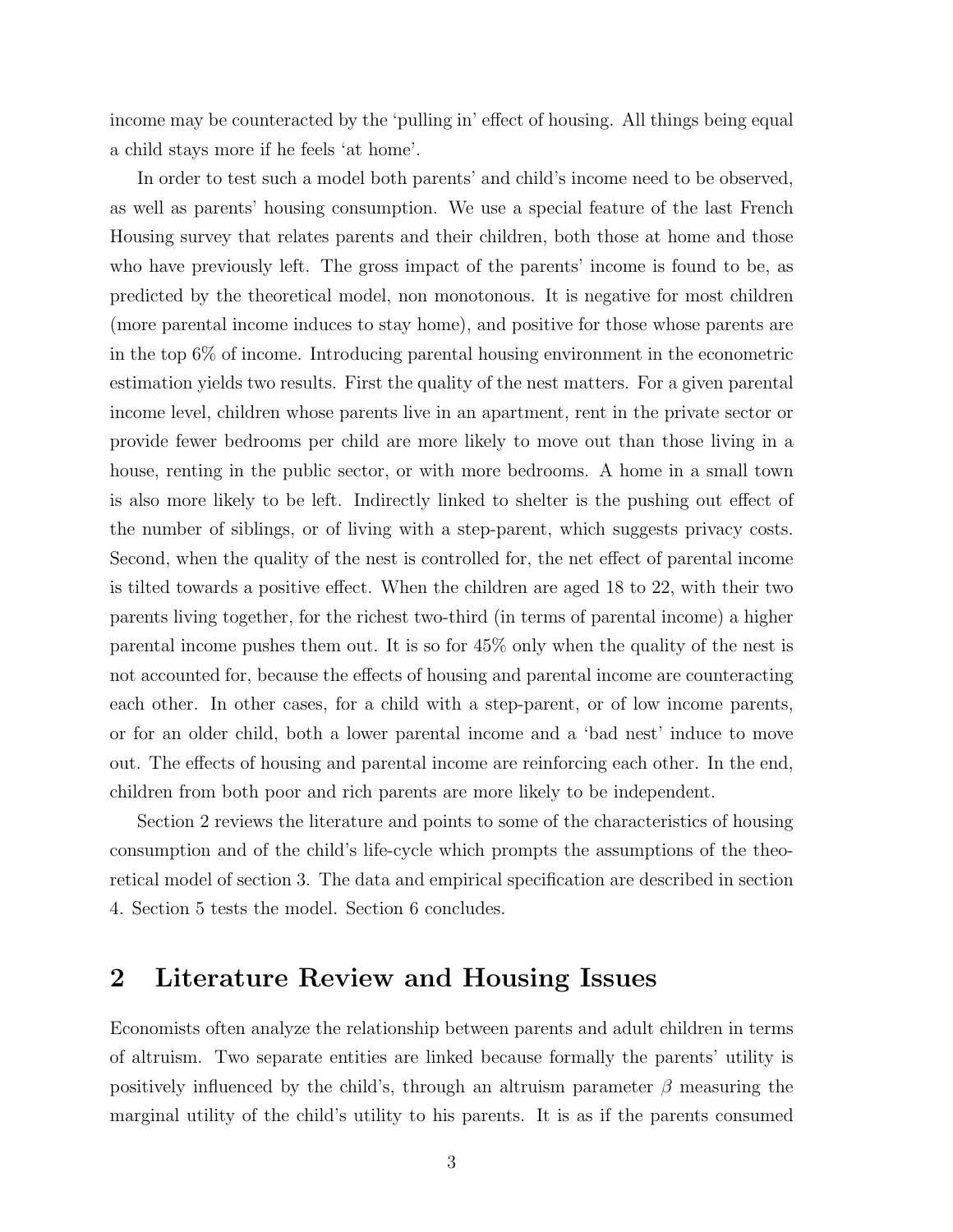their child's utility. Then those who are effectively altruistic make monetary transfers to their child, and a small modification of the income distribution between parents and children leave their consumptions unchanged, because the parents adjust their transfer. This is standard altruism. In such a model, when the child wants to leave the nest, the higher the parents' income, the higher the parental transfer and the more the child leaves. The following assumption is usually made: the child chooses his housing consumption knowing that his parents are altruistic. Then the parents decide on a financial transfer that is an increasing function of their resources (Manacorda and Moretti, 2002, Becker et al., 2002)<sup>2</sup>.

Applying this model to parents and adults children living together monetary transfers should be distinguished from housing services. Housing services (food and shelter) are usually considered part of parental duty, and monetary transfers are optional (and depend on parental altruism). Then part of the child's consumption is from his own choice, as he uses his own income and, possibly, the parental transfers. In such an altruistic model with two types of consumption, housing and other goods, the predictions are less straightforward than above. Le Blanc and Wolff (2003) insist that the effect of parental income on co-residence is ambiguous under general utility functions. Indeed they show that even in the case where the parents make a positive transfer to the independent child, the influence of their income can be null with Cobb Douglas functions. Ermisch and Di Salvo (1997) and Ermisch (1999, 2003), using a very similar altruistic model, predict that more parental income induces the child to stay, not to leave: compared with the model with one good, the effect is reversed.

If the theoretical effect of parental income on nest-leaving is not straightforward, empirically, the situation is also obscure. Manacorda and Moretti (2002) find that Italian parents who had an exogenous positive shock on their income were more likely to keep their children in the nest, and they suggest the parents are not altruistic and bribe the child to stay. In Aasve et al. (2002) higher parental resources delay the independence of young Americans. Ermisch (1999), with only a proxy for parental income, finds the same for Britain but the effect is small. He interprets it as compatible with altruism<sup>3</sup>. Le Blanc and Wolff (2003) relying on European panel data on parents'

<sup>&</sup>lt;sup>2</sup>In a different model, where children search for a partner, a high parental income is a sign of a 'good catch', and increases the formation of partnership, hence also the rate of departure from home (Aasve et al., 2002).

<sup>3</sup>On the contrary, Ermisch (1996) and Ermisch and DiSalvo (1997) find a positive effect of their parental income proxy.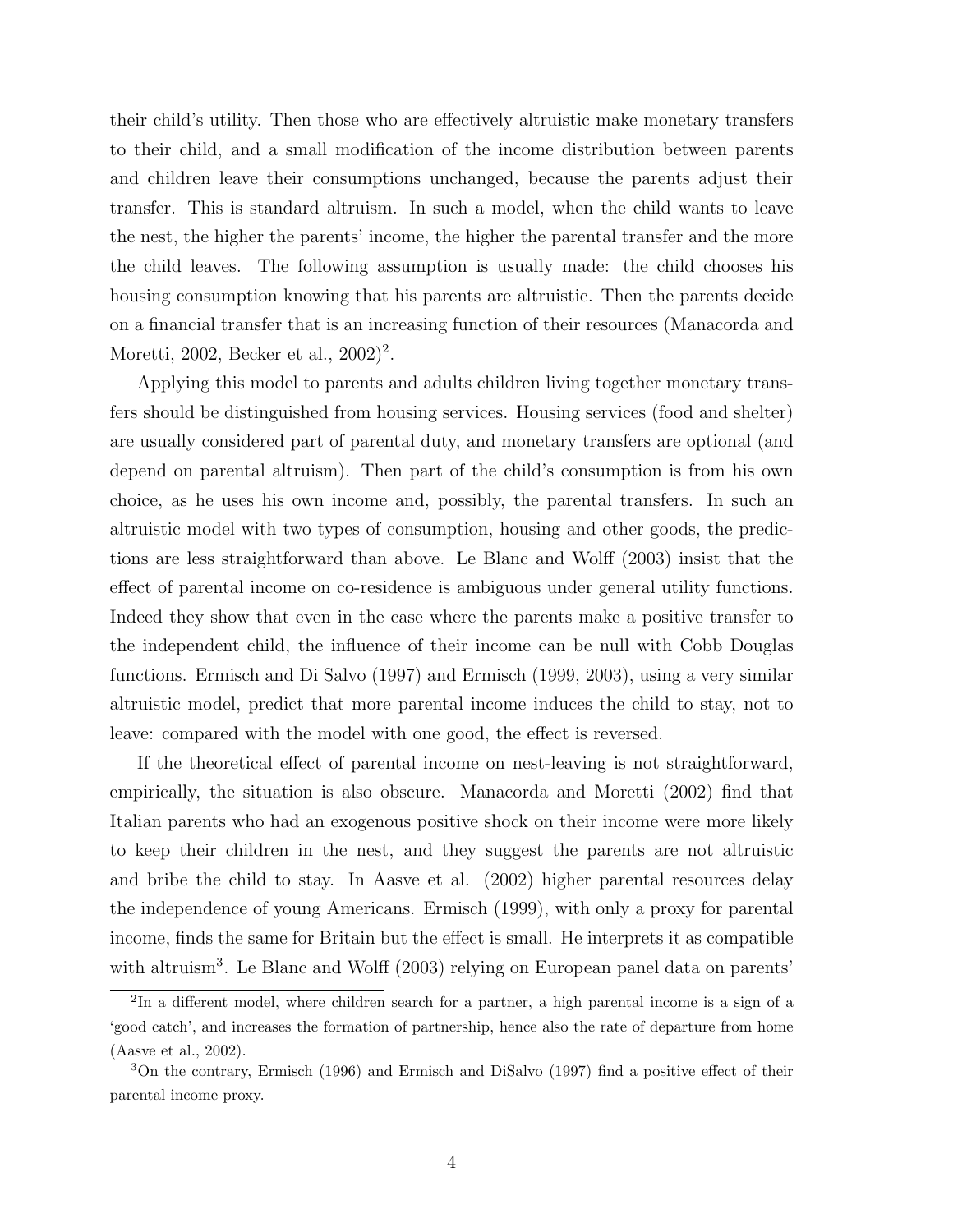income evolution, find a positive if small elasticity: faced with an increase in their income, parents encourage their children to move out in all European countries, which, they say, is compatible with altruism<sup>4</sup>. With the exception of Ermisch (1999), none of these studies have detailed data on the parents' housing consumption, which, we argue, may be important.

Housing consumption has many dimensions that cannot be summarized by a single figure: for the same price a large house in the country does not offer the same service as a small apartment in town. Space and location are likely to be of primary importance, but privacy, economies of scale and mobility costs are also to be taken into account. Besides, as parents and children always starts as living together, the situation is not totally comparable to, say, two adults, one altruistic towards the other, deciding whether or not they live together. I now review the what is specific to this period of the life-cycle and how it prompts the model of section 3.

#### Privacy

Using an altruistic model implies that parents take into account their child's preferences, hence implicitly agree with the nest-leaving decisions. Compared to when the child was younger, an exogenous shock has happened: the child is older, he may have more income. Hence he can choose to live alone. Sharing the parents' home may be a cost for the adult child because of loss of privacy and parents' watch. On the positive side it brings companionship and the external pressure of rules may also benefit the child. For the parents the child's companionship and 'merit goods consumption' are weighted against lack of privacy<sup>5</sup>. It is important to assess privacy costs in order to know whether parents and adult children are better off co-residing or living separately, and whether they agree on the process. Manacorda and Moretti (2001) relying on direct survey questions offer evidence that Italian parents are happier if their children live with them and suggest parents want their children to stay. Sociologists have found

<sup>4</sup>Becker et al. (2002) find a positive feebly significant effect of father's experienced job insecurity on the decision of children to leave. According to Ghidoni (2002) the effect is positive in the north of Europe, negative in the south. Aassve et al. (2001) find no effect for men and a negative effect for women. The effect (of a proxy) is positive for Giannelli and Monfardini (2003). From American data (Whittington and Peters, 1996), the effect is negative for younger children, positive above 18 year old. Mc Elroy (1985) finds a negative effect of parents wage rate and a positive effect of their assets.

 ${}^{5}\text{McElroy}$  (1985), Becker et al. (2002), Fogli (2000) only considers financial cost/benefit of coresidence. Ermisch and DiSalvo (1997), Rosenzweig and Wolpin (1993), Ghidoni (2002) mention privacy costs. Whittington and Peters (1996) indirectly address the question of merit goods.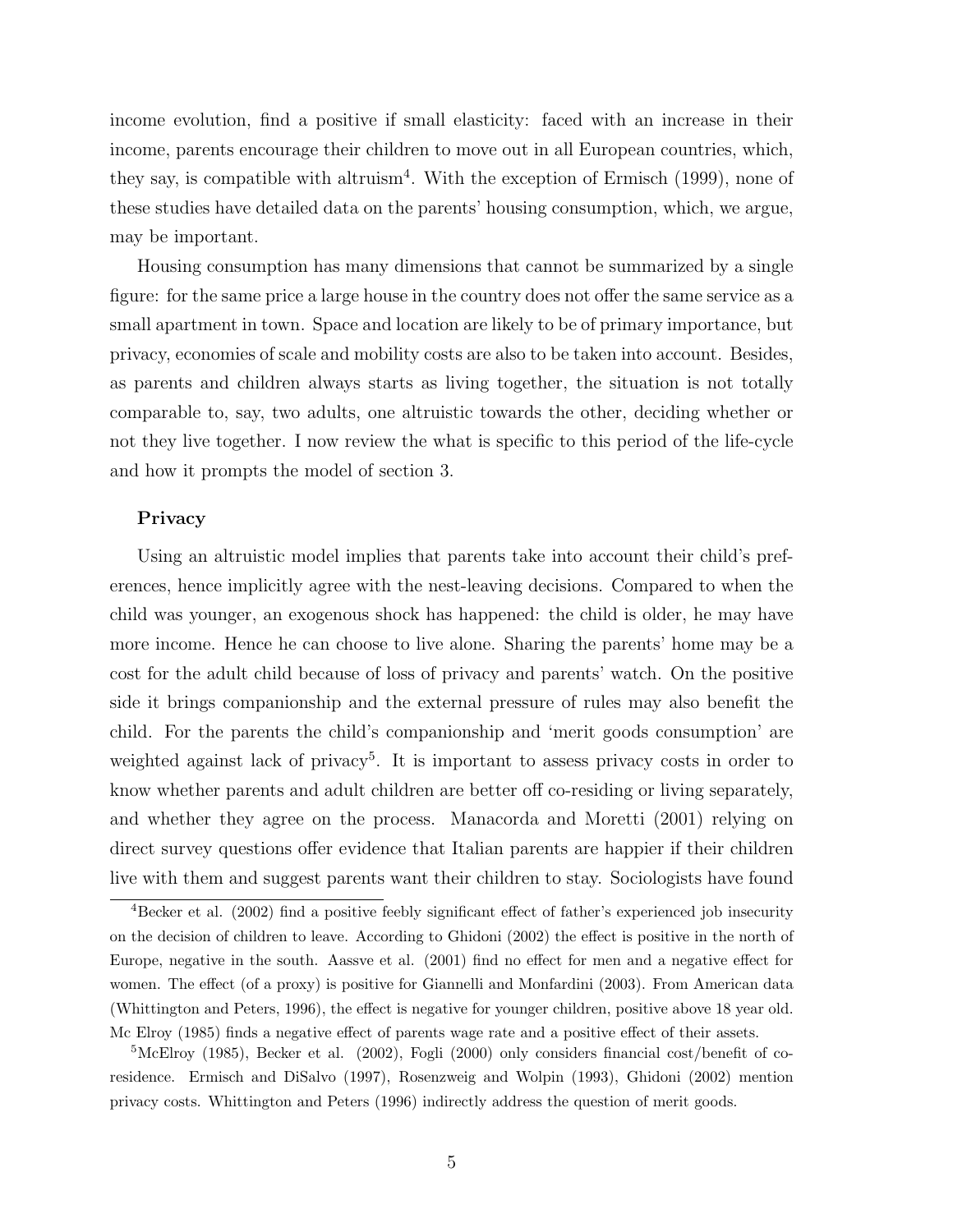that children living with a step-parent leave earlier<sup>6</sup>. This points to higher privacy costs among non-relatives. Using a special question of the French Housing survey, we found a significant negative effect of the presence of children on parental satisfaction of their housing conditions (for details see Laferrère and Bessière, 2003). The result is robust to the inclusion of home and parents' characteristics as controls. For a virtual family with characteristics at the sample mean the estimated probability to be satisfied is 0.83 when there is one child at home, it declines to 0.80 when there are two, and 0.76 when there are three<sup>7</sup>. Even if it is hard to conclude about general parental satisfaction about co-residence from a question concerning only housing satisfaction, the fact that children in the home make the parents dissatisfied does not support the idea that in general parents want to keep their adult children at home.

Children's privacy costs can be inferred from information on their housing consumption: that a child is willing to lose in housing quality or pay more in order to leave his parents' home is a sign of privacy cost to co-residence. When they leave the parental home children lose in total dwelling size, but the size per person is only slightly lower for recent movers by 2 square meters (Our computation from the French Housing survey, see Appendix 1). Other aspects of housing quality such as sanitary comfort, noise or neighborhood safety are lower for independent children than for those who coreside. However as they move to more urban locations and smaller homes, independent children are found to pay 45% more per square meter than the parents of co-residing children (Appendix 1 and Laferrère and Bessière, 2003). It points to children paying a price for privacy. All in all nothing proves that parents and children disagree on housing arrangements<sup>8</sup>. Hence my model assumes altruistic parents who approve of their child's preferences.

#### Parents and child

As in most of the previous literature, my fist assumption is that the co-residing child does not pay for his housing consumption<sup>9</sup>. Actually, when they co-reside, in 60.9%

 $6$ See Aquilino (1991), Courgeau (2000), Murphy and Wang (1998) and references therein.

<sup>7</sup>This, as all figures in the text is computed from the French Housing survey (see Appendix 1).

<sup>8</sup>According to Villeneuve-Gokalp (1999), less than a third of parents dread their child's departure. After the child has left, for 40% of the parents the material conditions have changed for the better, and only for 10% have they changed for the worse.

<sup>9</sup>Ermisch and DiSalvo (1997), Rosenzweig and Wolpin (1993), Manacorda and Moretti (2002), Le Blanc and Wolff (2003). There is perfect income pooling when co-residence in Diaz and Guillo  $(2002)$  or Becker et al.  $(2002)$ . In Börsch-Supan  $(1986)$  housing costs are shared between parents and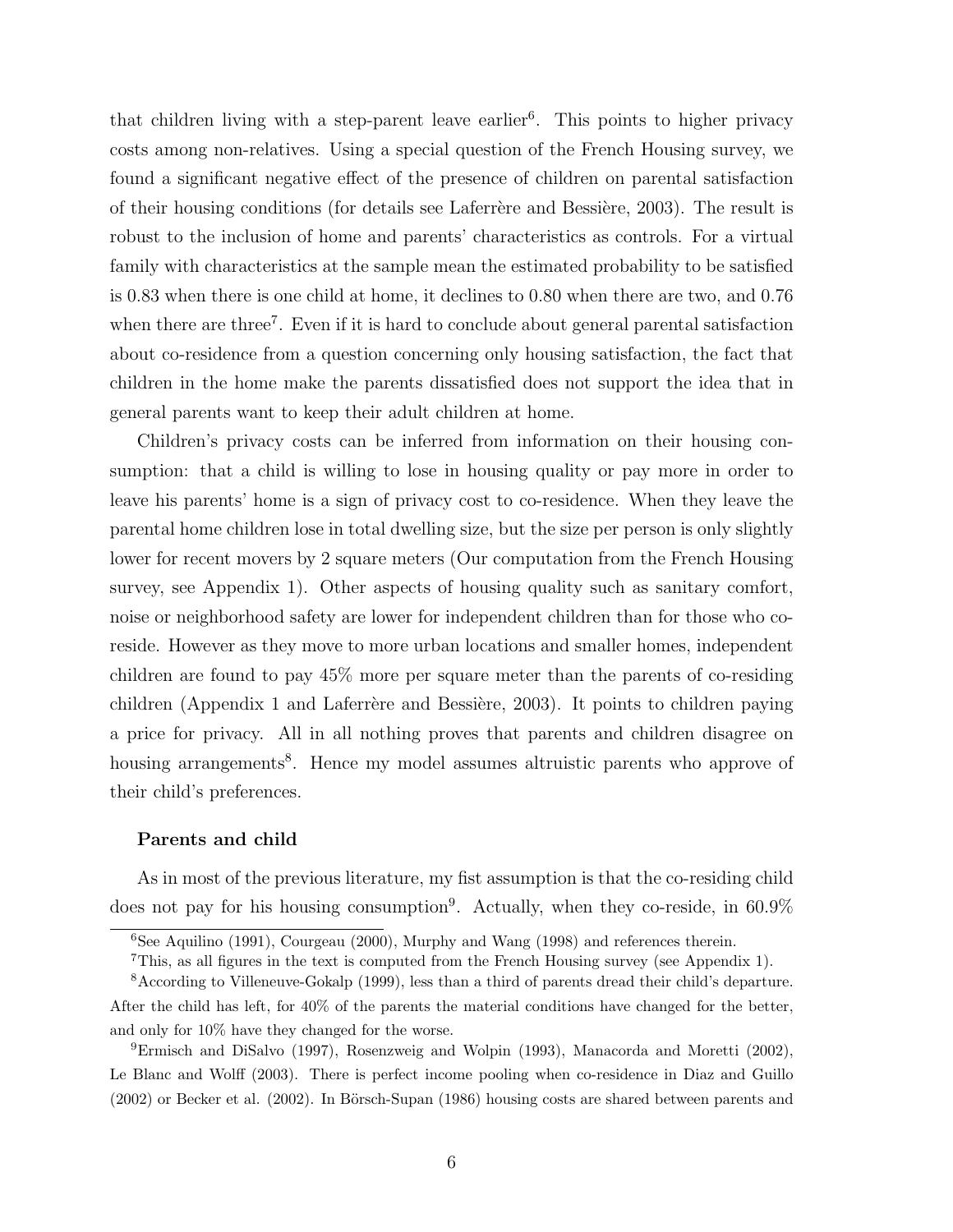of the cases the parental income is more than 20 times the child's income (for 3.1% child's income is higher than parents'). Besides, child's net transfers to the parents is hardly ever documented, especially when the child is below 30.

My second assumption is that parental altruism can be higher when parents and child co-reside than when they live separately. The intuition is that the mere interrelationship linked to sharing a home, or habit, because the child has grown up near the parents who have taken care of him since infancy, may induce a higher altruism parameter (or sharing rule) under co-residence than under independent living. Other reasons might be that parents want to monitor the child's behavior and are ready to reward him for it, or that the child has a higher bargaining power when present than absent.

#### Economies of scale

That independent children pay more per square meter than their parents is a sign of the economies of scale in housing consumption. They arise because housing is not a purely private good and because the price per person usually is a declining function of size<sup>10</sup>. A quantity H of housing services at price  $\rho$  provides a service  $\rho H n^{\delta-1}$  to the *n* persons sharing the home, which is larger than  $\rho H n^{-1}$  as soon as the economy of scale parameter  $\delta$  is positive. Most theoretical studies of nest-leaving either do not address the issue (McElroy 1985) or assume housing is a pure public good and only one parent and one child (Ermisch and DiSalvo 1997, Ermisch 1999, 2003, Fogli 2000). Le Blanc and Wolff (2003) are an exception and add a parameter for the intensity of scale economies. In Rosenzweig and Wolpin (1993) an altruistic parent transfers to a child either in a monetary form or through co-residence. Because of scale economies, the marginal price of a transfer is higher when the child lives on his own and the parent transfer less in that case, but the model is not solved. With economies of scales a household of *n* persons behaves as a single person facing the modified price  $n^{1-\delta} \rho$ which is less than  $n\rho$ . Then the more economies of scales in the parents' home the more expensive it is for the child to get the same amount of housing services outside. Adult children whose families benefit from a reduced price for their home, in particular those renting in the subsidized public sector where rents are set below market price, can be expected to leave home less easily than children of owner-occupiers or private sector tenants. Ceteris paribus, it is more costly to them to get the same quantity of

co-residing child.

 $10$ Nelson (1988) finds huge household economies of scale for shelter.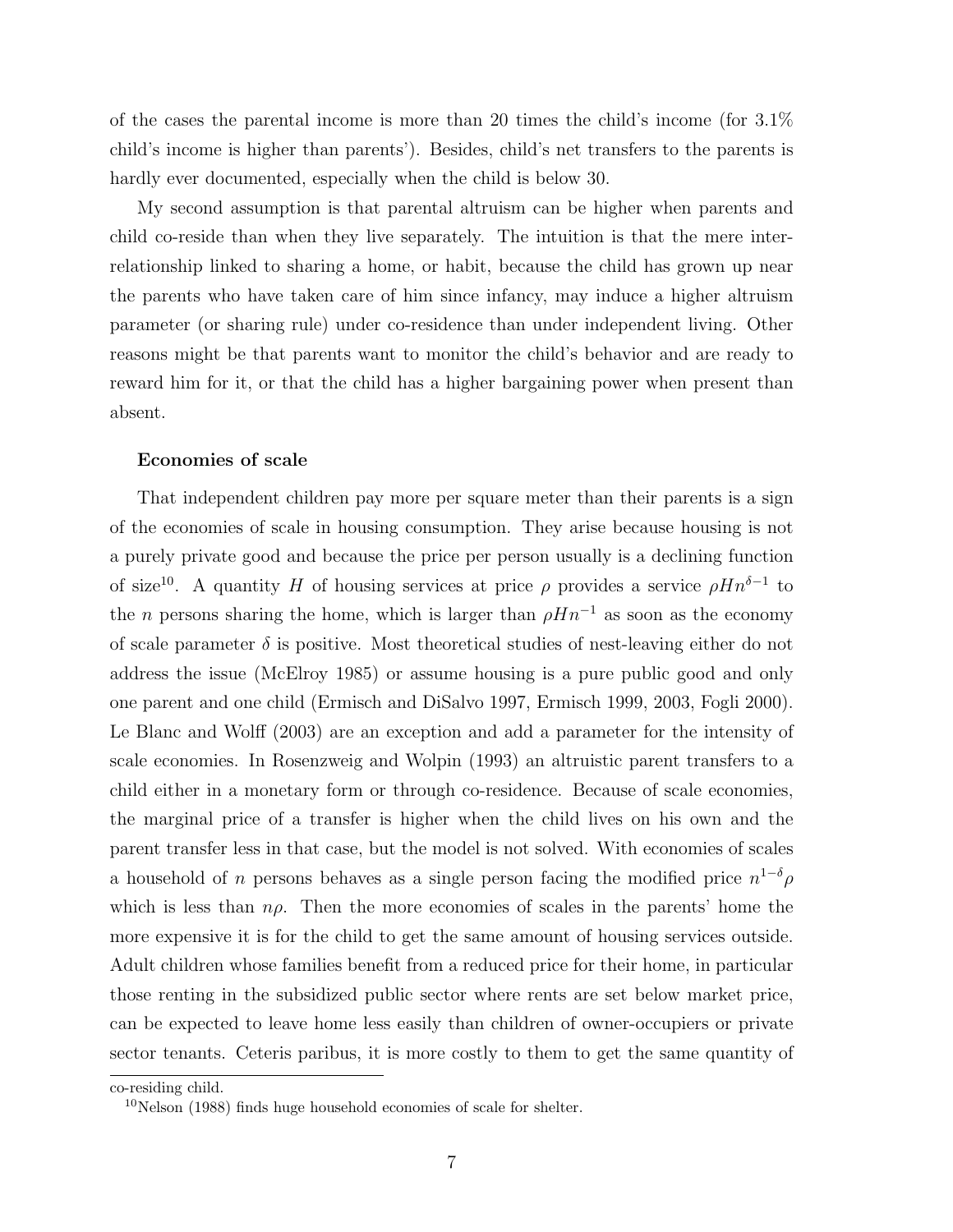housing services outside their parents' home.

#### Mobility costs and the dynamic of nest-leaving

Some 13% of 18-20 year-old mention using more than one regular home, be they co-residing or independent. Between 21 and 24 years old, more than one in ten of coresidents and 3% of independent youths are in that case. Above 25, the proportions are lower. This suggests a dynamic process of home-leaving, a strong minority of youths experimenting two homes, especially when they are students. Moreover, among 18- 29 co-residing children, 6.3% had an independent home in the past and came back (excluding those who had left as students). Among all 18-29 years old who departed at least once  $8.6\%$ <sup>11</sup> have come back at the time of the survey. Note that this rate is measured at the date of the survey. The rate of children who come back at least once over their lifetime is likely to be much higher<sup>12</sup>.

That nest-leaving is an on-going process, with going and coming back is likely, along with important mobility and transaction costs, to prevent parents from adjusting their housing consumption after the child has left. Indeed the nest-leaving period has a negative influence on parental residential mobility (Debrand and Taffin, 2004). The third important assumption of the model of the next section is that the parents chose the level of the family housing consumption before the child was an adult and that they do not change at the time of his leaving<sup>13</sup>.

To summarize, as the predictions of the available models of nest-leaving are unsatisfactory, and as the period of nest leaving is very peculiar, we looked more precisely at what is going on between parents and children at that period in their life cycle. Hence the three assumptions that, taken together, differ from previous models and will be formalized in the next section.

- 1. A co-residing child do not share the housing expenses.
- 2. Parents are more altruistic with a co-residing child than with an independent

<sup>&</sup>lt;sup>11</sup>Number of back-to-nest divided by number of independent youths in the survey (weighted sample, strategy 1).

 $12$ From the National Longitudinal Survey of Youths, Aassve et al. (2002) find that 15% of young Americans return home at least once. Ermisch (1999) mentions a yearly rate of return of 2.7% from the British Household Panel Study. See also Villeneuve-Gokalp, 1997. DaVanzo and Goldscheider (1990) point to the home-base role of parental home.

<sup>&</sup>lt;sup>13</sup>Ermisch and Di Salvo (1997), Le Blanc and Wolff (2003) assume the parents adjust their housing consumption after the child has moved out. In Börsch-Supan (1986) housing consumption is fixed.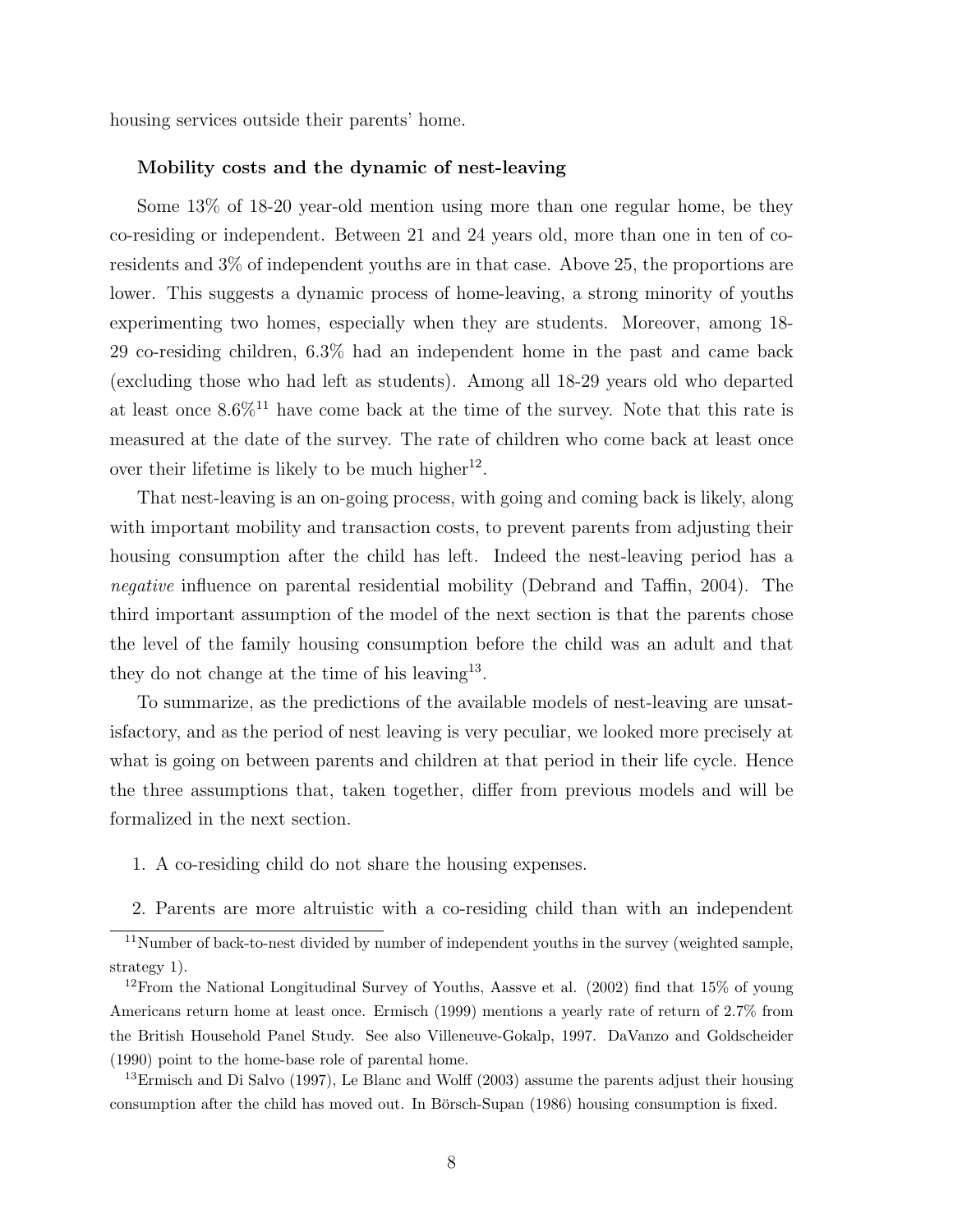child, all things equal.

3. Parents do not adjust their housing consumption during the child's leaving period.

### 3 A model of co-residence choice

This section suggests a static model of co-residence choice, offering predictions of the effect of parental income and housing environment on nest-leaving. Parents  $p$  and adult child  $k$  have respectively preferences  $U$  and  $V$  over two goods. Preferences are common knowledge in the family. One good is private consumption  $C_j$ , the other is housing service  $H_j$ ,  $(j = k, p)$ , written as  $Hn^{\delta-1}$ , where n is the number of persons in the parents' home. Housing is an impure public good  $(0 \le \delta \le 1)$ . Parents have an income  $Y_p$  that is not influenced by the child's leaving home, and the child has an exogenous income  $Y_k$ . They maximize a collective utility function that is a weighted sum of individual preferences. The exogenous weight  $\beta^{m} < 0.5$  can be seen as the parental altruism parameter. I assume  $\beta^c \geq \beta^i$ , i.e. altruism can be higher when parents and child co-reside  $(m = c)$  than when they live separately  $(m = i)$ . The parents have the possibility to make a cash transfer  $T<sup>m</sup>$  to their adult child.

When the child was young, the parents decided on housing consumption for their family of n co-residing persons.  $H_p = H$  is chosen at a time zero when the parents provided for the whole family. The parents may have in mind the future nest-leaving period, but this feature of their preferences is independent of the family income level. We return on this assumption below.

Between the zero and the adult child period, some exogenous shocks have taken place and the child's and parents' preferences (altruism parameter or tastes for privacy for instance) have changed. Then the adult child can either choose to co-reside, or live independently. As said above, the parents do not re-optimize their housing consumption, even if the child leaves.

#### Co-residence

If parents and adult child co-reside the parents decide on the family members' private consumption by maximizing the following weighted sum of the preferences.

$$
\max_{C_p, C_k} U(C_p, \bar{H}n^{\delta - 1}) + \beta^c V(C_k, \bar{H}n^{\delta - 1})
$$
  
\n
$$
C_p + \rho_p \bar{H} = Y_p - T^c
$$
  
\n
$$
C_k = Y_k + T^c
$$
  
\n
$$
T^c \ge 0
$$
\n(1)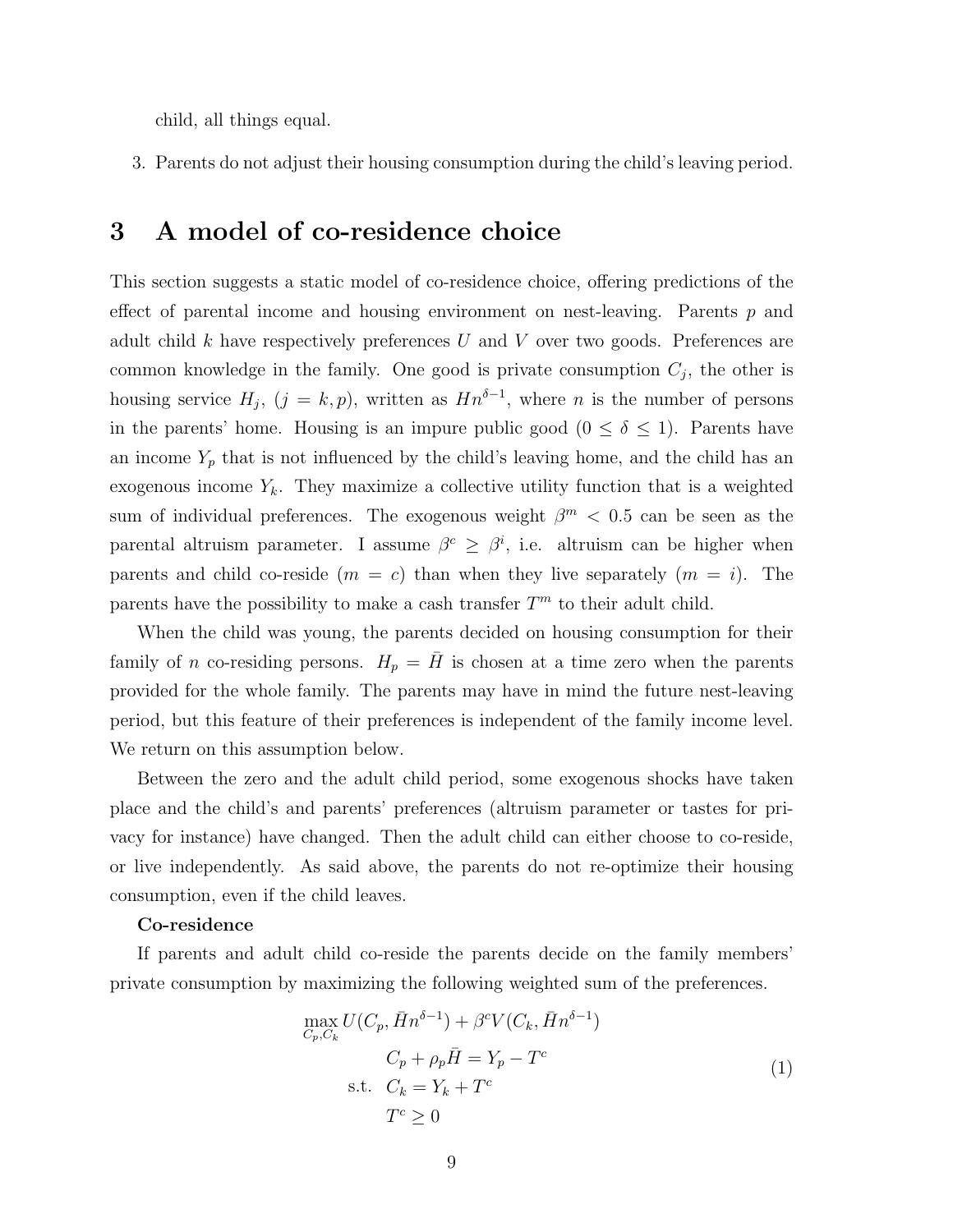The child does not pay for shelter but finances his private consumption. Two cases have to be distinguished. If  $T^c = 0$  the child's private consumption is from his own income  $(C_k = Y_k)$ , and he benefits freely from the parent's housing. If  $T^c > 0$  parents and child's budget constraint can be pooled, the parent is unconstrained (an effective altruist), and the first order conditions give  $C_p^c$  and  $C_k^c$  under co-residence.

#### Independence

If parents and adult child do not co-reside, the choice of  $H_k$  is added to the problem and the following function is maximized:

$$
\max_{C_p, H_k, C_k} U(C_p, \bar{H}(n-1)^{\delta-1}) + \beta^i V(C_k, H_k)
$$
  
\n
$$
C_p + \rho_p \bar{H} = Y_p - T^i
$$
  
\ns.t.  $C_k + \rho_k H_k = T^i + Y_k$   
\n
$$
T^i \ge 0
$$
\n(2)

If  $T^i > 0$ , the first order conditions give  $C_p^i$ ,  $C_k^i$  and  $H_k^i$  under independence. If  $T^i = 0$ , the parent is income constrained or  $\beta^i$  is not high enough for a transfer from parent to child,  $C_p = Y_p - \bar{H}$  and the child chooses his consumption from the maximization of  $V(C_k, H_k)$  under  $C_k + \rho_k H_k = Y_k$ .

To take the decision about living independently, the child compares his utility levels under co-residence  $V^c$  (with and without parental transfers  $T^c$ ) and under independence  $V^i$  (with and without parental transfers  $T^i$ ). He chooses independence if  $V^i > V^c$ .

Using Cobb-Douglas preferences allows to compute transfers and consumption levels in each case (at the cost of simplifying the choices between housing and other consumption), then the child's utility levels, and to determine the sign of the derivatives of  $V^i - V^c$ , hence the effect of  $Y_p$ ,  $Y_k$ ,  $\beta^c$ ,  $\beta^i$ , n,  $\delta$  and  $\bar{H}$  on nest-leaving.

The computation of the model is in the Appendix 2 and the results for the three possible cases are summarized in table 1. The first line offers predictions in the unconstrained case where parents make cash transfers to the child: higher parental income or higher  $\beta^i$  triggers nest-leaving, which is in line with the intuitive effect of altruism<sup>14</sup>. This situation is likely to happen when parents are rich compared to the child. If, as I argue above,  $\beta^c > \beta^i$ , the parents can be unconstrained under co-residence, but be constrained after the child has left (second line) and there is a negative effect of parental income and of  $\beta^c$ . The child's private consumption is subsidized more when he co-resides than when he lives independently: he shares not only the house but more of

 $14$ Ermisch (1996,1999, 2003) or Le Blanc and Wolff (2003) do not find a positive effect, because they allow the parents to adjust their housing consumption after the child's departure.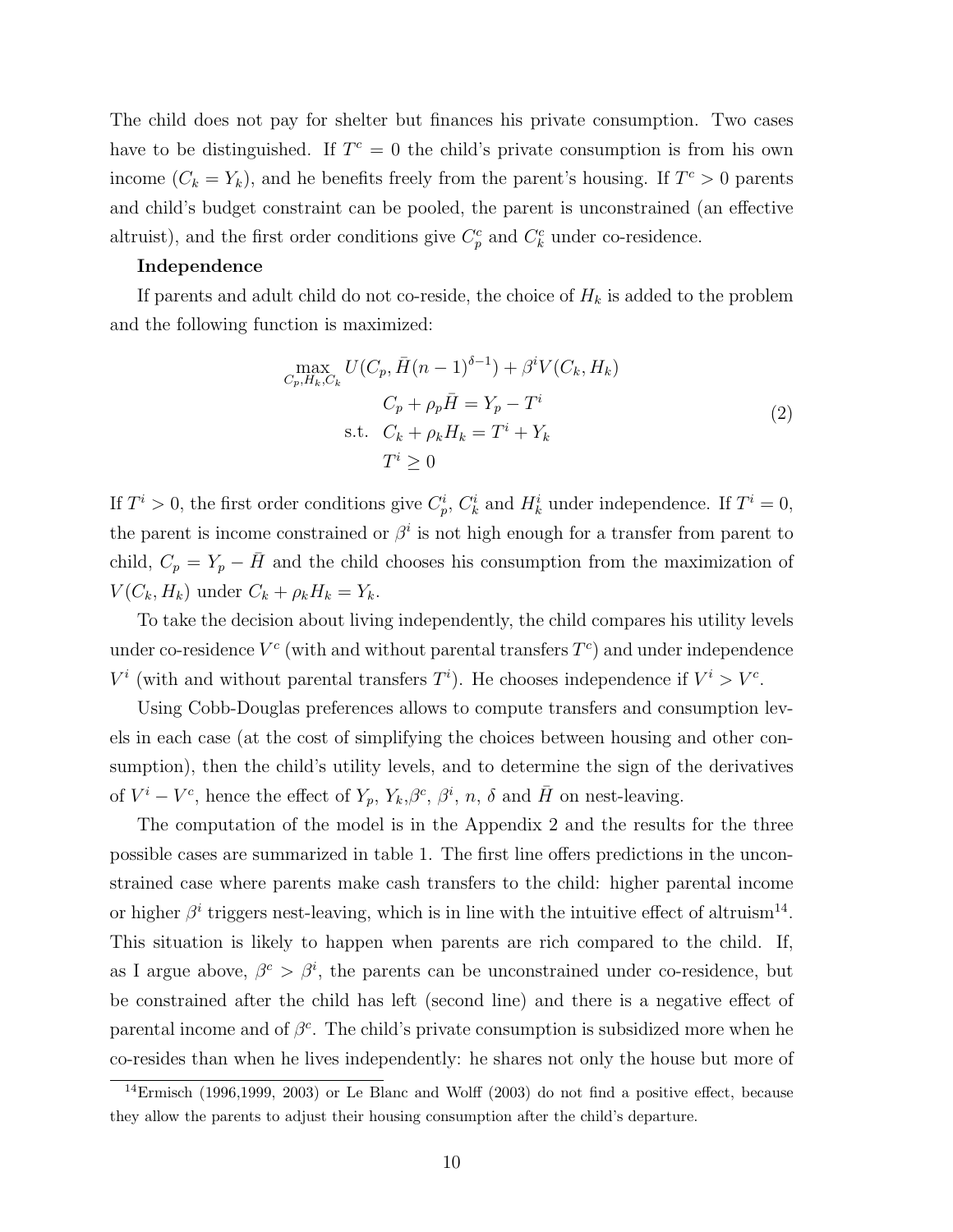| Regimes                            | Parents' | Altruism         | Altruism  | Number           | Econo-   | Housing |
|------------------------------------|----------|------------------|-----------|------------------|----------|---------|
| of transfers                       | Income   | parameter        | parameter | of               | mies of  | consum- |
|                                    |          | at home          | away      | siblings         | scales   | -tion   |
| Parents                            | $Y_p$    | $\beta^{c}$      | $\beta^i$ | $\boldsymbol{n}$ | $\delta$ | H       |
| Standard altruism                  |          |                  |           |                  |          |         |
| $(1)$ never constrained            |          |                  |           |                  |          |         |
| $T^c > 0$ and $T^i > 0$            | $^{+}$   |                  | $^+$      | $^+$             |          |         |
| Proximity altruism                 |          |                  |           |                  |          |         |
| $(2)$ constrained when independent |          |                  |           |                  |          |         |
| $T^c > 0$ and $T^i = 0$            |          |                  | $\Omega$  | $^+$             |          |         |
| No altruism                        |          |                  |           |                  |          |         |
| (3) always constrained             |          |                  |           |                  |          |         |
| $T^c = 0$ and $T^i = 0$            | 0        | $\left( \right)$ | $\theta$  | $^+$             |          |         |

Table 1. Model predictions: effect of parental income and housing on nestleaving

other resources too<sup>15</sup>. Finally in the constrained case  $(3)$ , parental income or altruism have no effect on the probability to leave, because the influence of parental wealth is entirely captured by their housing consumption level.

The model provides two channels for parental altruism. One is standard: helping the child to pay for his expenses when independent. The other is subsidizing the child's consumption when he co-resides more than would be the case under independence, because of a higher altruism in the former situation<sup>16</sup>. Thus the model allows for both a positive and a negative effect of parental income on nest-leaving depending on the means by which the parents express their altruism, when the child co-resides and when he lives independently. I call the positive effect 'standard altruism' and the negative effect 'proximity altruism'. The first could be labeled emancipating altruism, the second protective altruism, but it is important to remember than in each case the altruistic parents takes into account their child's utility.

<sup>&</sup>lt;sup>15</sup>If  $\beta^c = \beta^i$ , a parent who is unconstrained under co-residence would also be unconstrained when the child is independent and case 2 would not obtain (as in Ermisch, 1996, 2003, or Le Blanc and Wolff, 2002). Then  $T^i > 0$  and  $T_c = 0$ , and the prediction would be similar to case 1.

<sup>&</sup>lt;sup>16</sup>Even if the model assumes that the parents react to an increase in the child's income and make him pay more for his private consumption (the usual income pooling feature of altruism), it indirectly captures the possibility for the child's to 'consume' more if co-residing, that is for instance to save before leaving home.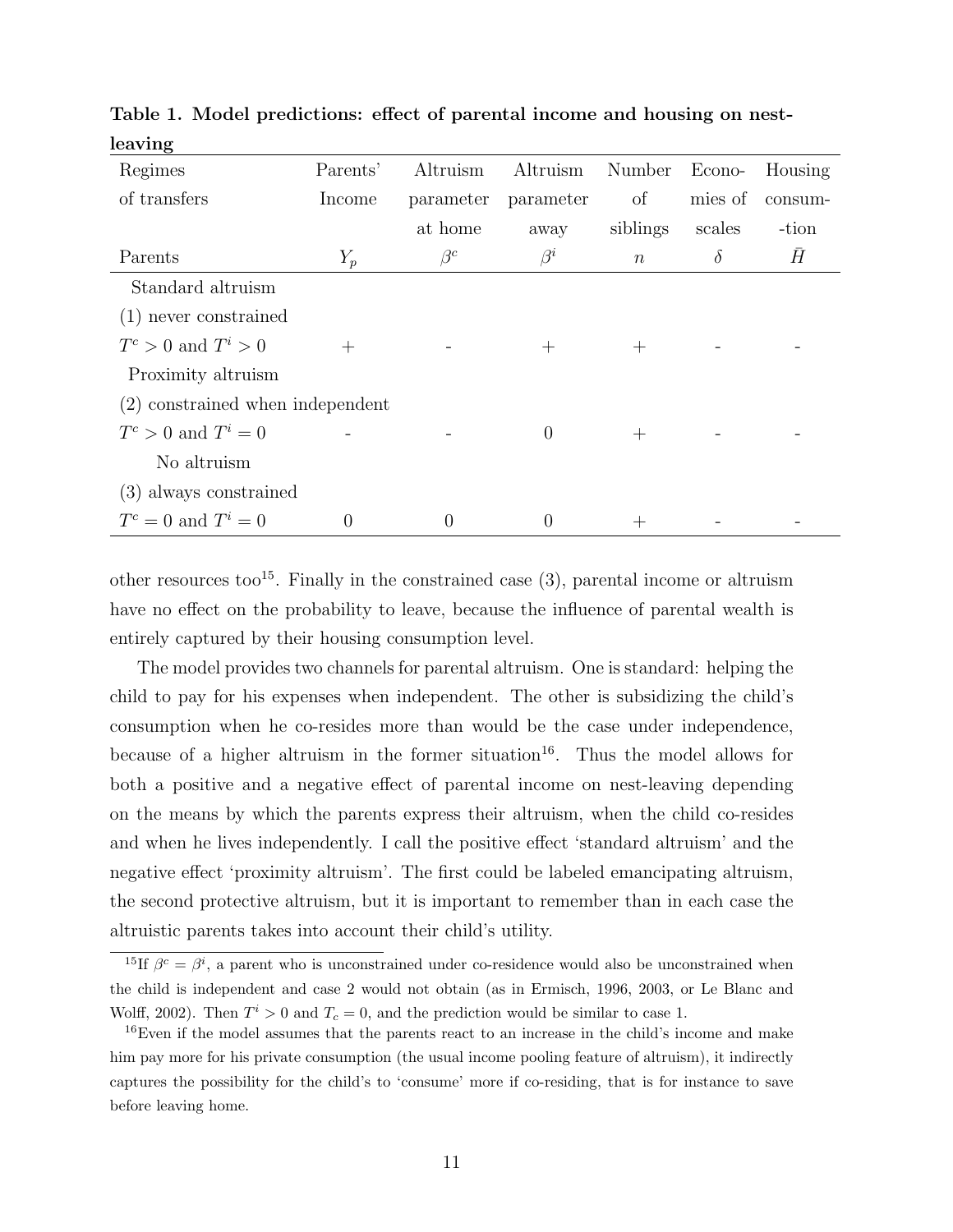A purpose of this paper is also the test of an independent effect of housing consumption. In the model, the various characteristics of housing are subsumed into two parameters: the number of people in the house  $n$  and the intensity of scale economies δ. The more people, the more one is induced to leave, a crowding or privacy effect. As for the parameter  $\delta$ , the higher it is, the more scale economies in parental housing service production, the cheapest it is to consume housing while co-residing, the higher the gain in sharing, the less likely the child is to leave. More housing consumption at home deters from departing in all cases. Another related effect is housing price: the higher the price for the child, the less likely he is to leave. Note that the influence of housing variables is always the same. A better or a cheaper parental home induces to stay. Hence in the standard altruism case, the positive parental income effect, that pushes the child out, is dampened by a housing effect that pulls him in, and the net effect may be null. On the contrary when parents are proximity altruists, the negative parental income effect, which keeps the child at home, reinforces the housing quality effect. As is usual, the model reserves the term altruism for parental income transfers, as if home sharing was a basic obligation for parents. However, compared to other models, providing for child's consumption at home is altruistic.

### 4 Empirical specification and data

The theoretical model suggests that the child's differences in utility levels while living independently or co-residing can be written as:

$$
V^{i} - V^{c} = f(Y_{p}, Y_{k}, \bar{H}, \beta^{c}, \beta^{i}, n, \delta, \rho_{k}).
$$

I test an empirical model with all those variables, where the dependent variable is a dummy equals to 1 if the child is independent and 0 if he co-resides. I use linear probability models <sup>17</sup>. As the theory showed that parental income  $Y_p$  can have a positive, negative or nul influence it has to be introduced in a flexible way. To choose the functional form of  $Y_p$ , I simulate the theoretical model for plausible values of the parameters in the Cobb-Douglas case ( $\gamma = .7$ ,  $\alpha = .6$ ,  $\beta^i = .2$ ,  $\beta^c = .5$ ,  $Y_k = \text{\textsterling}2,000$ and  $\bar{H} = .3Y_p$ ). Figure 1 plots the resulting difference  $V^i - V^c$  at each level of parental income (from 4 to 28 thousand euros). The slope is nil (no altruism) or negative (proximity altruism) for low parental income level, and positive (standard altruism)

 $17$ Logit models yield the same qualitative results (Laferrère and Bessière, 2003).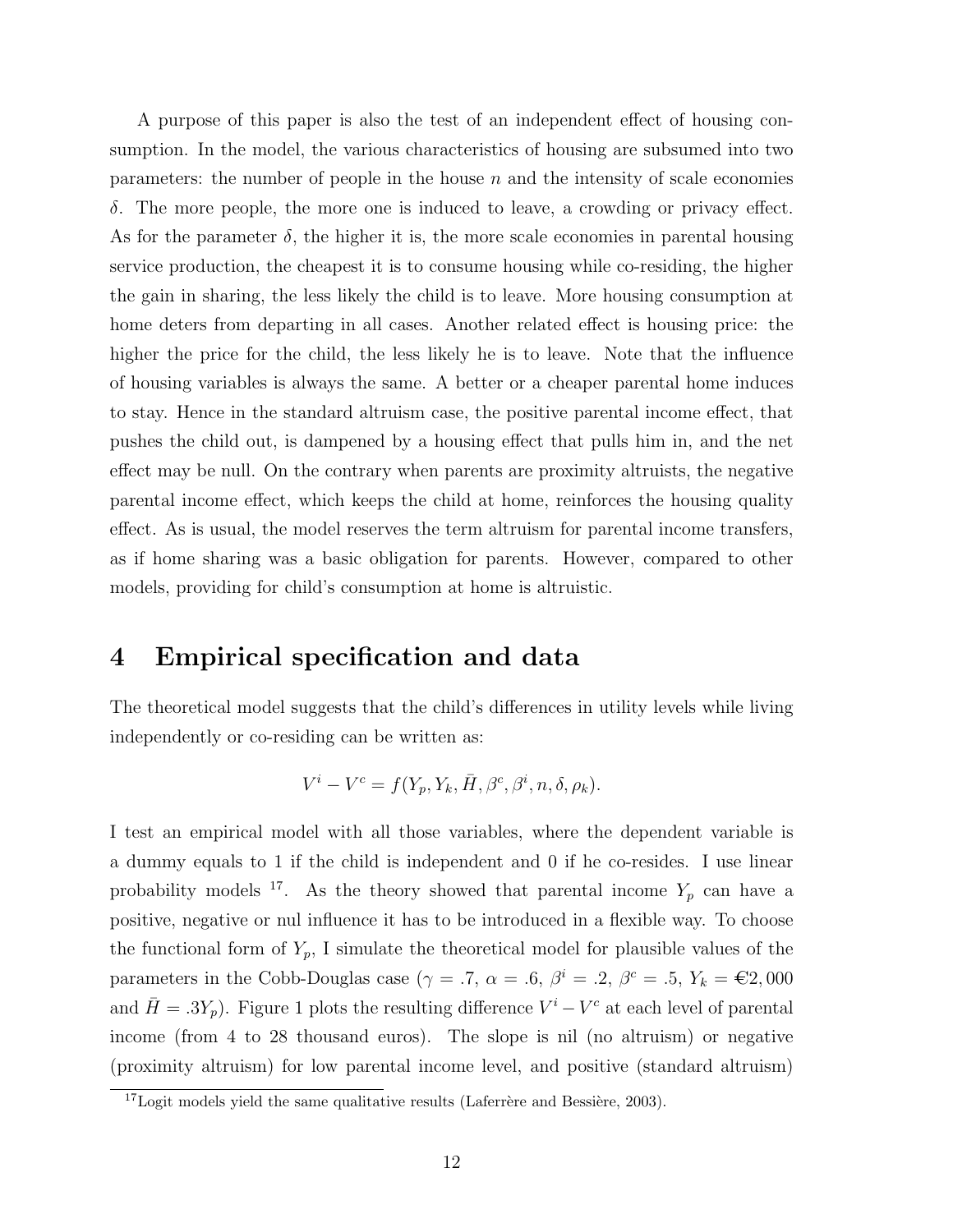for high parental income level. It suggests the use of a polynomial in income. After testing the parental income effect non parametrically on the data<sup>18</sup>, I decided on a fifth degree polynomial in parental income.

The preference parameters  $\beta^c$  and  $\beta^i$  are unknown. Child's sex and age, age of parents, a dummy for having an immigrant parent (born abroad, and non French by birth) and family type (whether the child has or had his two parents at home, or one single parent, or a parent and a step-parent) are used as proxies.  $n$  will be the number of siblings prior to the child's departure.  $H$  is introduced as a vector of housing quality variables: whether the dwelling is a house or an apartment, number of bedrooms per child and location (city size). Number of bedrooms per child and whether the parents are renters in the public sector also proxy for  $\delta$  the intensity of the economies of scales in the parents' home. Note that family type is likely to be both a proxy for 'home quality' through privacy costs and to influence altruism. The housing price  $\rho_k$  faced by the child is not observed for independent children (because of the data) nor for co-residing children (because where they will settle is not known). Most studies do not address the child's location choice or implicitly assume that he lives close to the parents and faces the same housing market (see for instance Haurin et al. 1993). I do not address location choice here, but housing prices are proxied by the size of the city where the *parents* live. I show below that as children tend to move to urban location, it captures both parental neighborhood quality and the price the children face in large cities.

An important feature of the model is that parental income  $Y_p$  and parental housing consumption  $H$  are introduced separately. Indeed we argue that not introducing housing characteristics would bias the measure of the effect of parental income (see Appendix 3). Identification of income and housing effects relies on the non-transferability of housing. The assumption of fixed, non-fungible, parental housing means that the parents do not sell the house (or move) to consume more, nor downsize to help the child move out. While the parents can transfer some of their cash income to the child, they cannot extract housing equity and transfer the part of their consumption that is embedded in the house. In other words, we assume housing is chosen by the parents

<sup>&</sup>lt;sup>18</sup>Using dummies for  $\epsilon$  1,000 income intervals or polynomial spline functions with knots at deciles. I use parental income by equivalent adults (estimated prior to the child's departure). As the date of nest-leaving is not known, children were assumed to leave by birth order. Using parental income without deflating by an equivalence scale gives the same qualitative results (Laferrère and Bessière, 2003).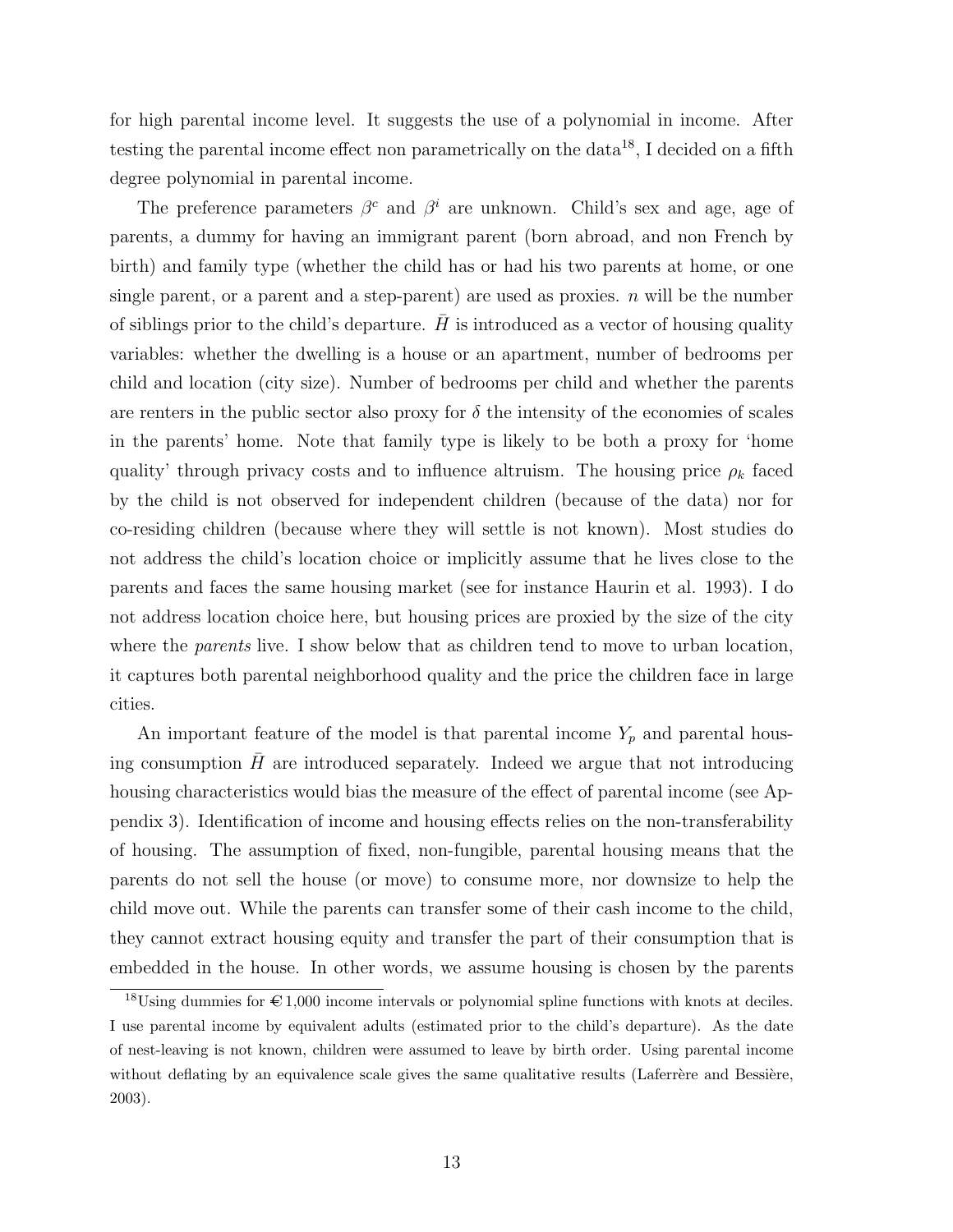long before the child's decision to move out and is influenced by the parents' permanent income, while cash transfers to the child react to their current income. Indeed the correlation between current parental income and housing expenses is not perfect: it is 0.44 for tenants of the private sector and 0.24 for those in public housing.

It could be argued that the parents' housing choices are not fully exogenous to the child's nest-leaving. Parents wanting the child to move out may have deliberately chosen an ill suited dwelling, and conversely<sup>19</sup>. However we show in Appendix 3 that the fact that the parents' taste for co-residence influences their housing choice does not preclude identification of both income and housing effects, providing the influence of the parents's taste for co-residence on their housing choices is independent of their income.

Longitudinal household panel data are well adapted to the study of life-cycle transitions because they provide information on how both the child's and the parents' characteristics evolve over time. However the samples are often small, and precise housing questions are but a few. Besides, endogenous attrition is important in panel surveys, since nest-leaving is linked to a higher probability for the new household to be missing from the data. Armed only with cross section data, the researcher has to develop second-best strategies. This is what is done here, thanks to extra questions of the last French Housing survey which relates parents and their independent children.

We create three different samples from the same dataset and make use mostly of the third. The first sample is straightforward: it comprise all young adults (aged 18-29) in the survey, whether co-residing with their parents or not. Nothing is known about the parents nor the parents' home of independent children. The second sample is a sub-sample of the first, comprising only co-residing youths and those who have recently left their parents. It provides some information on the parent's home, but not parental income. The third and main strategy relies on the fact that all parents were asked whether they had children living outside their household. For each such child, sex, age, education level, links to parents and whether he lives with a partner is known. Thus a third individual level sample can be created, comprising co-residing and independent children of a representative sample of parents. Hence, parental housing and income are perfectly known for the third sample. The three samples are described and discussed in details in the data appendix.

 $19$ But a house unsuitable for a 20 years old may be perfect to greet future grand-children: the time horizon of the family decision is likely to play a role.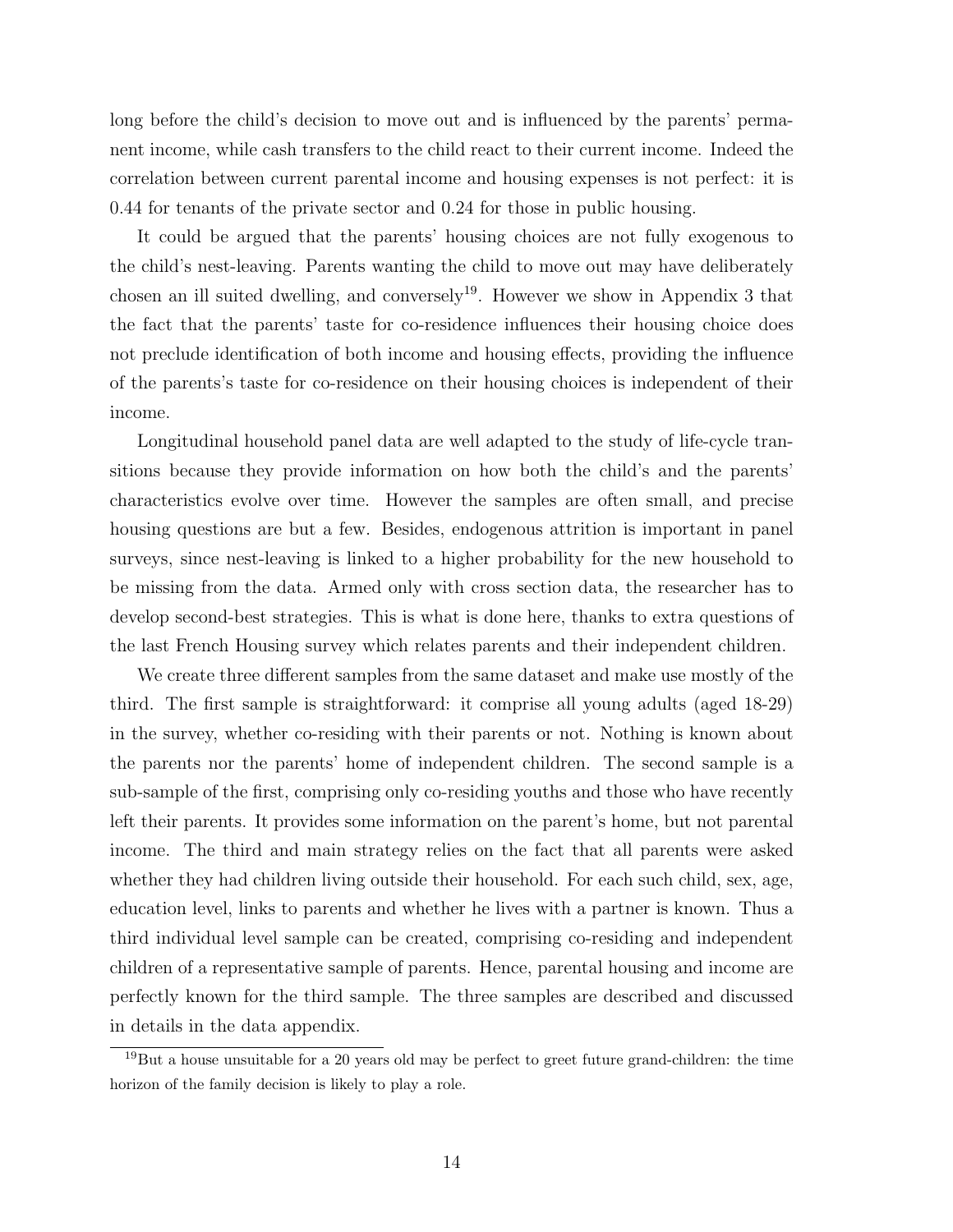### 5 Empirical tests

Even if it is not the focus of this paper, I start by checking the influence of child's sex, age and income on co-residence to ascertain that sample 1 and 3 give similar results, and results in line with other studies. Comparing 18-29 years old co-residing and living alone (Table 2, sample 1) I find a strong effect of age and that females are more prone to leave their parents than males. Privacy costs are likely to rise with age, and they are more important for young women than for young men since they marry earlier<sup>20</sup>. There is a strong positive effect of the child's income. Sample 3 gives the same results, with a larger influence of child's income (Table 2, sample 3). As the income is a predicted income in this sample (see Appendix 1), it is probably more akin to permanent income, hence the increased intensity of the effect<sup>21</sup>. These results are in line with what is found elsewhere and are robust to adding the parents' income to which I now turn (Table 3 model 1).

### 5.1 The interplay of parental income and nest characteristics

The model assumes that parental income is exogenous, that is parents' labor force participation is not affected by their child leaving home<sup>22</sup>. Parental income is found to affect departure significantly, but its influence is small compared to the child's and non linear. The thin full line of Fig. 2 plots the estimated independence rate by parental income level for a child whose other characteristics are at the sample means. The main quantiles of parental income are also indicated. For a vast majority of families the slope is negative. Up to the third quartile of income the higher the income the more the child co-resides. For richer parents income has no significant effect on the child's departure. The slope becomes positive only for the children with the richest 15% of

 $^{20}$ Because of time constraint on their fertility among other reasons. The effect remains when controlling for living with a partner, but this variable is not used since it is endogenous.

<sup>&</sup>lt;sup>21</sup>Using predicted income for the child limits possible endogeneity problems.

 $2<sup>22</sup>$ There is no evidence that the activity rate of mothers increases as age of last teen age or adult child rises (I thank Guy Laroque for his computation of the French Labor Force surveys). Retirement decisions could be influenced by the number of co-residing children, but they are not very flexible in France and take place later (table A1). However income from welfare benefits is likely to be reduced by the child's departure. Such endogeneity would underestimate the positive effect of parental income, and overstate its negative effect. I checked such bias by separating parental labor income from other types of income. As the qualitative results are unchanged I stick to total income. Housing subsidies are excluded from parental income.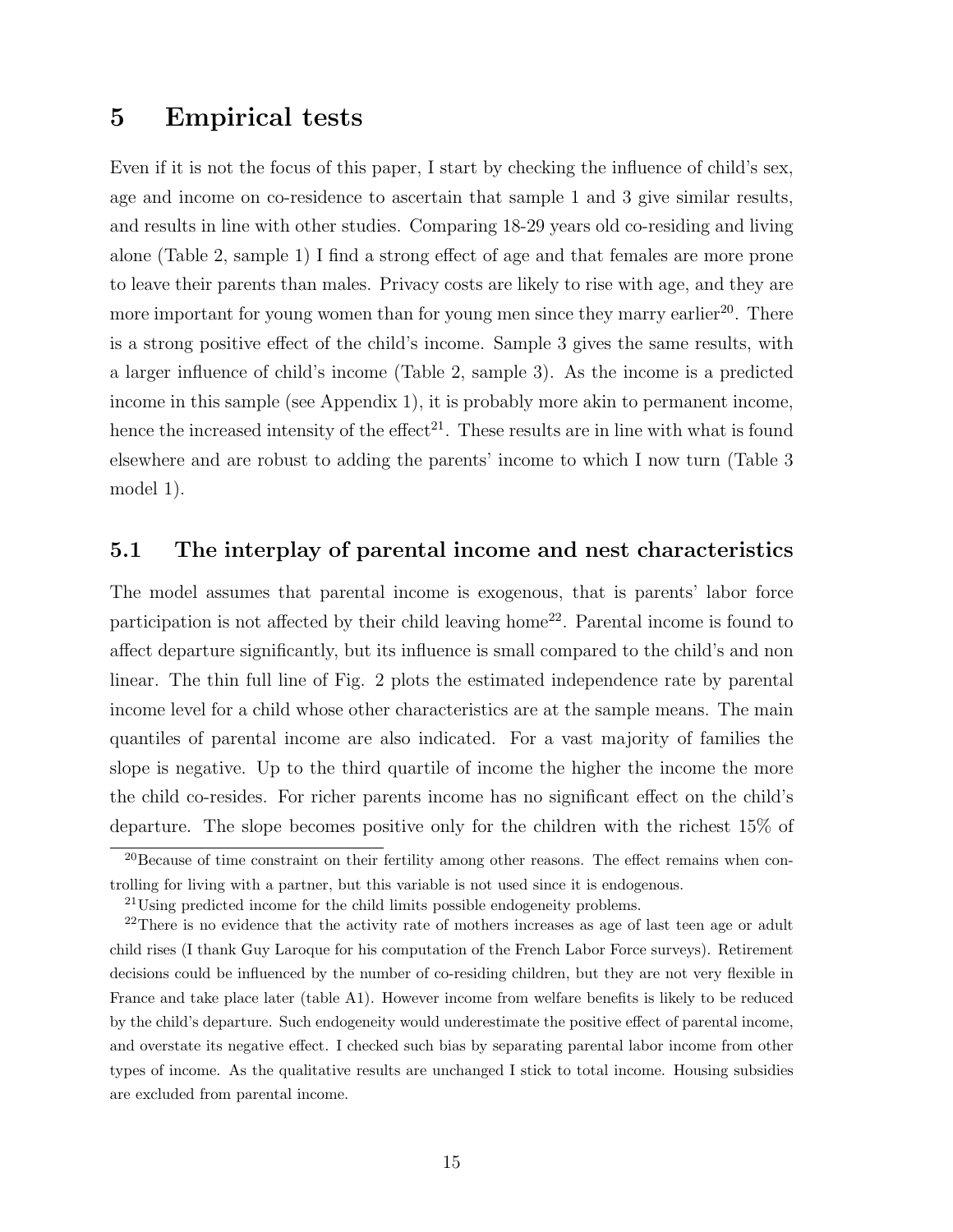parents. Defining a 'significant' effect as one where  $\epsilon$ 1000 more of parental income increase independence by more than 0.25 percentage point, a positive effect is found only for the very top percentiles (7% of the children ) of parental income. Taken at face value it would prove that most parents do not help their child move out and that three quarters of children stay home all the more that they can benefit from more consumption through a higher parental income.

I argued above that parental help to the child can take the form of providing a home for co-residence, and that housing consumption of parents was fixed and non transferable to independent children, whereas monetary income is. In that situation the measure of the effect of parental income is biased if housing consumption is not taken into account (see Appendix 3). Model 2 of Table 3 takes into account housing quality.

The effects of the housing variables are the following. Compared to private sector tenants' or owner-occupiers', children whose parents are tenants in the public rental sector are the most likely to co-reside<sup>23</sup>. For them the economies of scale are at their highest as the rent is subsidized and it is relatively more costly to leave. Conversely, the private sector tenants' children are the most likely to be independent, more than owneroccupiers' children<sup>24</sup>. The location of the dwelling is very important: compared to a baseline estimated probability (parental income set to the median, other characteristics at sample means) to be independent of 56%, a child whose parents live in a small town has an estimated probability of 58.7%, the estimated rate is 54.6% for children whose parents live in large cities, above 200,000 inhabitants, and it is only 45.5% in the Paris area (table 6, panel 1, all children). The interpretation in terms of housing consumption is that cities provide education and job opportunities that can be seen as public goods for the young adults. Thus a 'bad quality' that children are fleeing from is the lack of those public goods in the neighborhood<sup>25</sup>. Those goods translate into higher land cost, hence a second reinforcing effect: since housing prices increase with urbanization, children are all the more likely to stay home that their parents

 $23$ Ermisch (1999) finds the same for Britain.

<sup>24</sup>Owner-occupiers and public housing renters are less likely to move when their children leave (the former face mobility costs and many of the latter would not get another subsidized home since they are likely to be no more eligible), and gain in other consumption.

<sup>&</sup>lt;sup>25</sup>Martinez-Granado and Ruiz-Castillo (2002) find that living in a city *increases* the propensity to be independent because they only look at where the child lives, that is either his home or his parents. My interpretation is the opposite: children stay in or move to cities.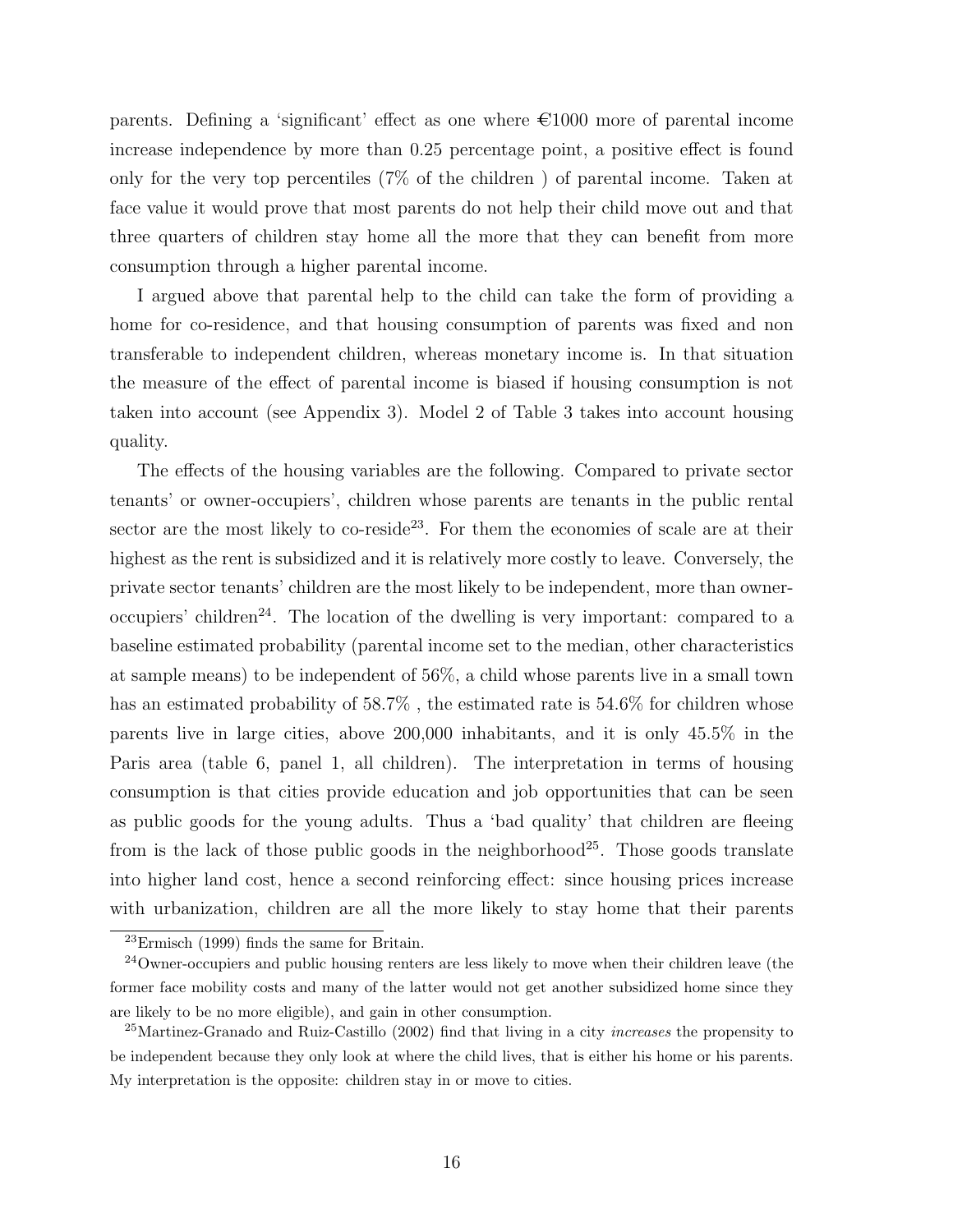live in a high price area<sup>26</sup>. Space is also important: the more rooms, the more one stays. Dividing by two the number of bedrooms per child increases co-residence by 2.5 percentage points<sup>27</sup>. An apartment is more likely to have been left than a house. It may bring less privacy. Having more than one sibling increases the probability to leave. This suggests both space constraint and privacy costs. An alternative to a vector of housing characteristics is to introduce parental housing expenses (as estimated from a hedonic model, see Appendix 1). A hundred euros increase in parental rent raises the hazard to co-reside by 1.8 percentage points (Table A2). Introducing all the other housing characteristics, the effect of total expenses is still very significant, but smaller (0.6 point), and the other housing characteristics keep their own effect. It proves that housing expenses do not capture all the dimensions of housing consumption. Since I am interested in the various effects of housing characteristics, I drop the housing expense variables in this paper<sup>28</sup>.

Once housing characteristics are introduced into the model, the profile of the parental income effect is changed (Fig. 2 full bold line). Up to the median, the effect is still negative but its intensity is lower. Compared to a baseline independence rate of 56% at the median parental income, the rate was 7.7 points higher for a child whose parents are at the lower decile if housing was not taken into account, but only 4.2 points higher when it is (table 6, panel 1). Put differently, when the effect of income is of 4.2, the effect of housing is of 3.5 (7.7 - 4.2), i.e. of the same order of magnitude. For children of low income parents both a bad home and a lower income are an inducement to leave. Above the median parental income, as income grows, for roughly a third of the parents, the effect of their income is nil; finally for the top 12% of parental income the effect is positive  $(\text{\textsterling}1000$  more of parental income increase independence by more than 0.25 percentage point). Those parents can influence the child's departure by a cash transfer<sup>29</sup>. However the intensity of the positive effect remains very small: a child

<sup>26</sup>Ermisch (1999) finds that higher regional relative prices retard home leaving.

<sup>&</sup>lt;sup>27</sup>Estimated parameter times the average number of bedrooms per child divided by two. Using total number of rooms instead of number of bedrooms per child yields the same qualitative results. Sociological studies have shown the importance of the bedroom as 'private territory' for the young adult (Ramos, 2002). Larger homes go along with more scale economies: this would reinforce the effect.

<sup>&</sup>lt;sup>28</sup>Besides, parental housing characteristics are likely to reflect idiosyncratic tastes of families, linked to unobserved heterogeneity, hence to correct for the possible endogeneity of parents' housing choices. The parental income effect is left unchanged (see table A2 in the Appendix).

<sup>&</sup>lt;sup>29</sup>The transfers are not observed. Their existence is only inferred from the sign of the parental income effect, as predicted by the theoretical model.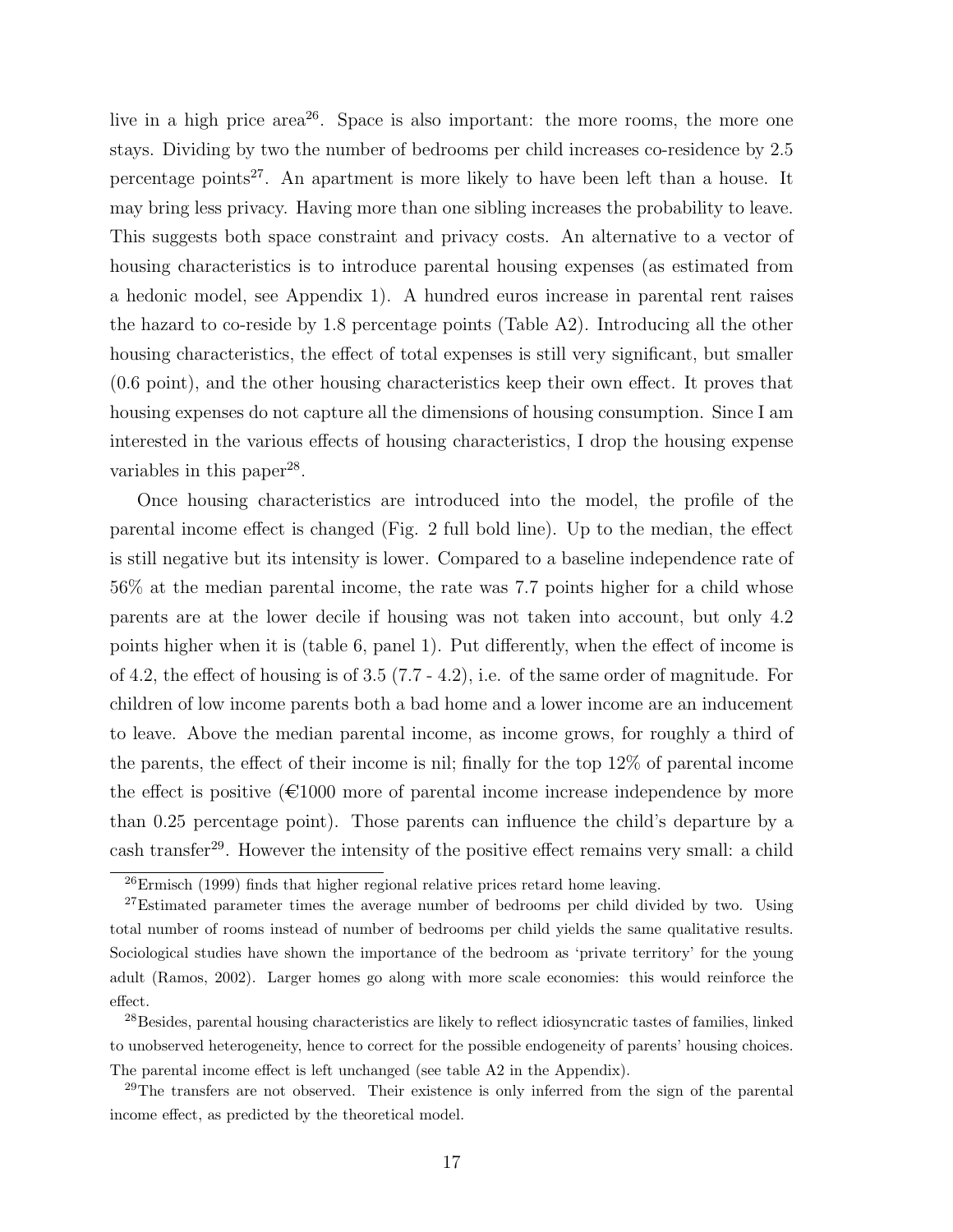with a parent at the d9 level of income (upper decile limit) has 1.8 percentage points more chance to be independent than a child whose parent is at q3 (third quartile). Not including the housing variables, a child with parents at d10 had less (0.1 percentage point) chance to be independent than a child at q3 because the 1.8 pushing out income influence was overridden by a pulling in housing effect of 1.9. Not including the housing variables translated into on average 7% of parents of 18-29 youths helping the children to be independent; including them doubles the proportion and 12% of parents help the child move out. Therefore, ignoring housing effects biased the results against the standard altruistic prediction. As 'good' homes are likely to be those of richer parents, this points to the push/pull effect predicted by the theory: a high income (mildly) pushes the children out of the home, but better dwellings pull them back home. As for the negative effect of income for children of the bottom half of the parental income distribution, which is less intense once housing is taken into account, it is compatible either with proximity altruism or with parents bribing the children to stay (the 'Italian' non altruistic interpretation, see Manacorda et al. 2002 or Becker et al. 2002). But I interpret the fact that the income effect is positive for the less constrained of parents as ruling out a general bribing.

The robustness of the results is checked by restricting the sample to parents who have not moved in the last 5 years, out of a concern that parents' housing conditions were not exactly those the out-of-nest child had met with if the parents had moved since the child's departure. The results are unchanged (table 4, model 1 and 2, and Fig. 3, dotted lines, non mobile) $^{30}$ .

Note that the theory predicted that for low-income parents the effect of their income would be nil, for a given level of altruism. We find it negative: it is compatible with strong proximity altruism among low-income parents. We find a null effect of parental income at the frontier between the positive and the negative effect. It could be that proximity altruism and standard altruism are counteracting each other, if the distribution of the  $\beta$ s preference parameters vary within the population.

<sup>30</sup>I also separated parental income into labor and non labor income, or excluded child's income from the model: the qualitative results are the same but standard altruism is always more frequent than in the basic specification. The effect of the housing variables are unchanged. They are also the same on non-trimmed sample 3.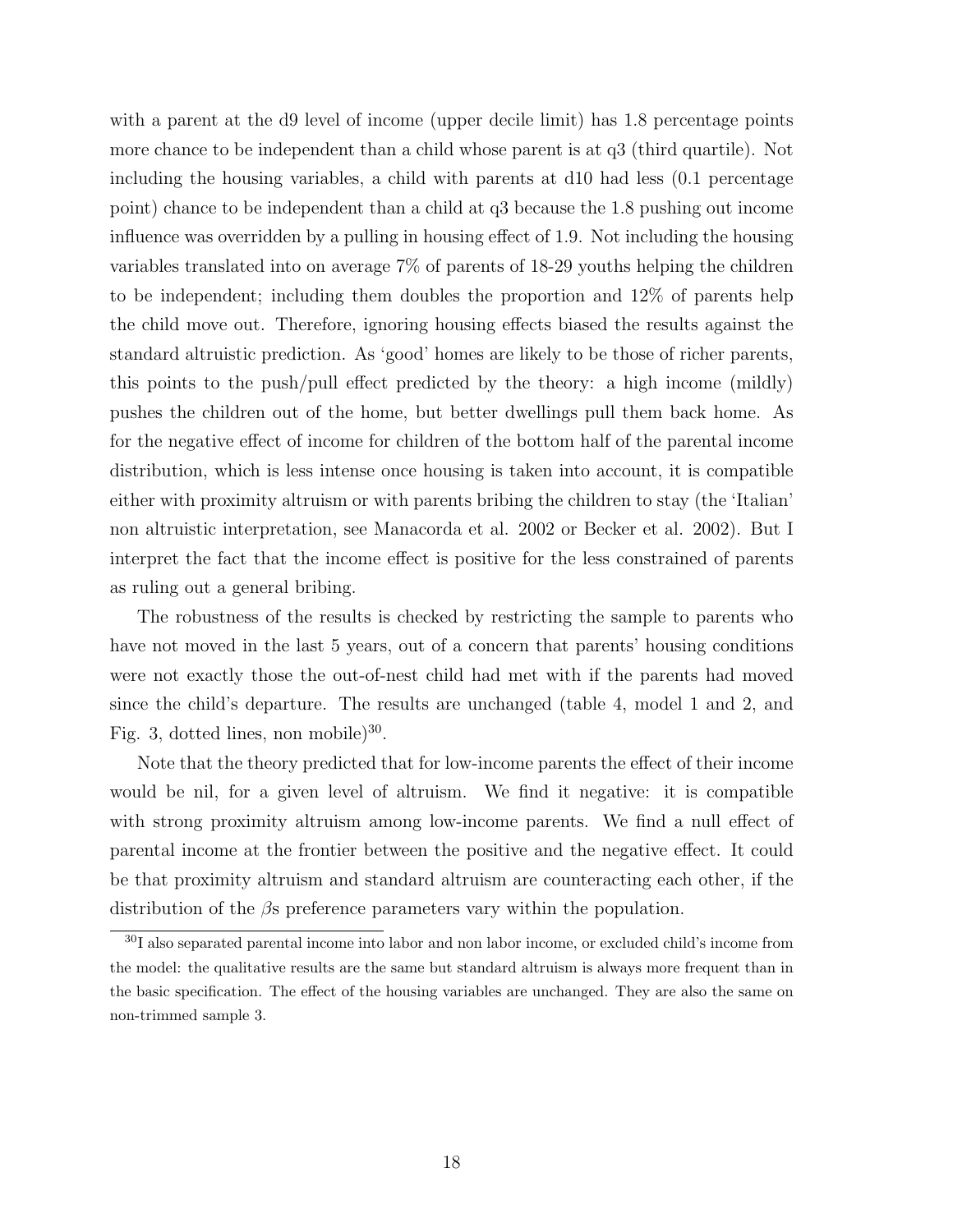### 5.2 Privacy, altruism and step-parents

Looking at the effect of family-type allows to get more insight into privacy costs or the strength of altruism. Either the child has or had his two parents at home (67% of the children), or he has only one single parent (lone father, 2%, or lone mother, 17%), or he has a parent and a step-parent (step-father, 9% or step-mother, 5%). Family type has a strong influence on co-residence. Compared to having both parents, living with a step-father increases the probability to live independently by 13 to 15 percentage points, living with a step-mother by 24 to 25 (Tables 3 and 4). This can be interpreted as privacy costs for parents and child. Besides there might be less services flowing to children living in 'blended' families<sup>31</sup>. Children of a single mother are also more likely to have left but the effect is much lower. As mentioned above, the step-parent effect may be biased upward (especially the step-mother effect) because, unknown to the researcher, some of those adult children who have left may be living with their other parent (especially their mother) or may have never lived in the interviewed dwelling. However a huge literature confirms our result<sup>32</sup>. In a family fixed-effect model (last column of table 2), the step-parent variables are still very significant. The family type effects are the same on a sub-sample of non mobile parents (tables 2 and 4).

Another interpretation is that altruism is different when two parents are involved, by the sheer number of parents (two is more than one) or because the links are tighter than after a divorce or a re-marriage<sup>33</sup>. In the next specification (model 3 in table 3) all effects are allowed to vary with family type (all variables are interacted with the three family types).

The results for parental income effect are now on Figure 4. It shows that for two-parent or single parent families, the overall effect is of the same convex profile

<sup>31</sup>See Case et al. (2000), for evidence on food consumption.

 $3^{32}$ See for instance Aquilino (1991). Another source for a bias could be that the child has unobserved resources from the absent parent that help him to leave. However in case of children co-residing with a step-parent only 2% of households mention receiving alimony, and 3.5% of single parents do so. Alimony cannot be individualized in the data and is added to the parental income. In the 1980's frequent contact with the non-custodial parent was maintained in only 17% of U.S. families (Furstenberg et al., 1983).

 $33H$ owever each altruistic parent can free-ride on the other's altruism (Laferrère and Wolff, 2004). This could happen after a divorce. Strictly speaking I do not measure altruism but only whether different types of parents are more or less constrained in expressing it. In any cases altruism has no moral connotation: it only measures the intensity of parental deference to the child's utility (Pollak, 2003).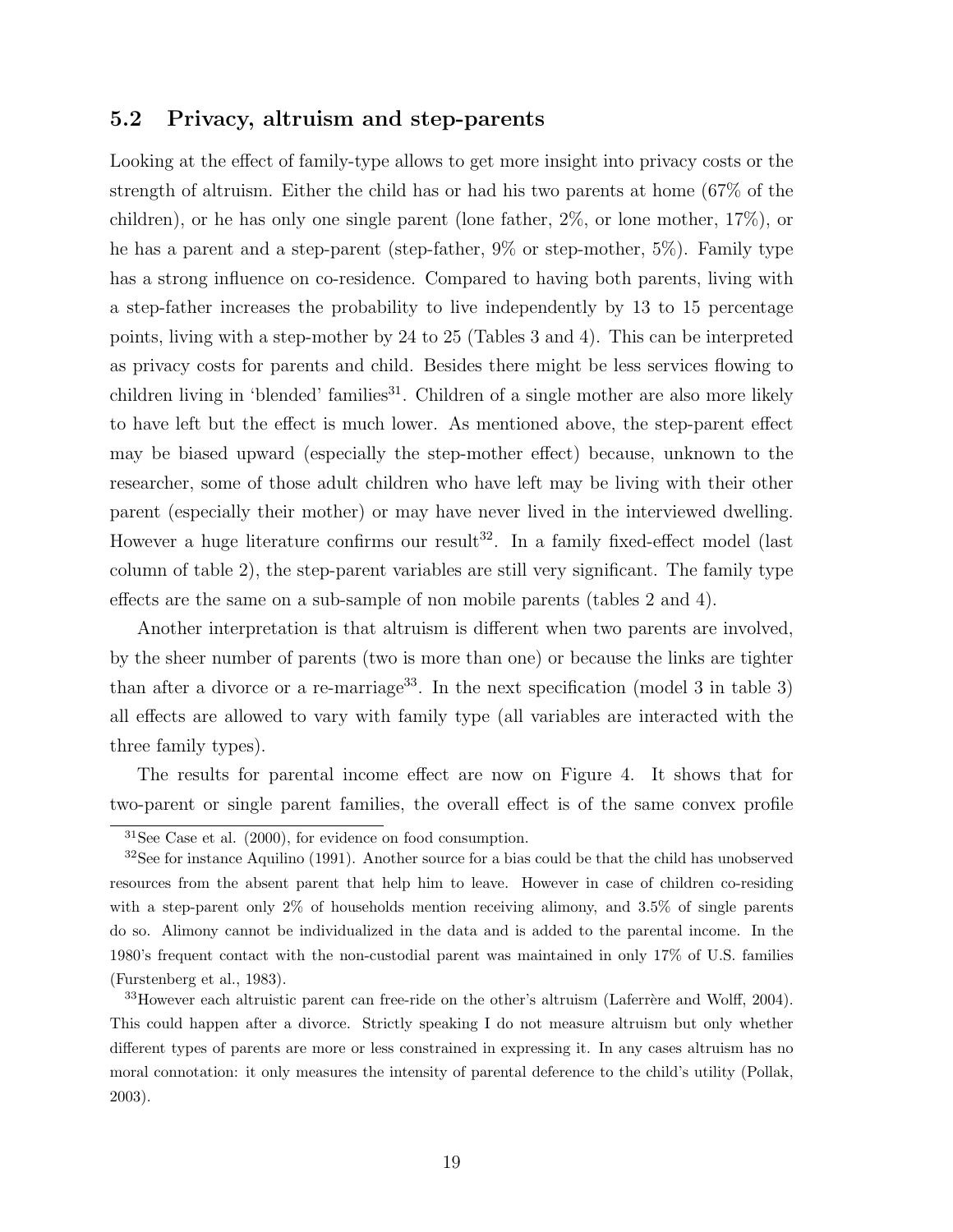as above. For children with a step-parent the profile is either downward (as parental income increases the child is less likely to have left), or flat (income has no influence). There is no sign of standard altruism towards independent children in step-families. The fact that a negative effect of parental income is more prevalent in step-families is a second reason to reject the interpretation in terms of parents bribing the child to stay: such a bribe would be unlikely to happen more in step-families than in two-parents families.

Figure 4 also shows the 95% confidence intervals of the independence rates. The difference between family types are clear but the effect of parental income should not be outstretched. However one important point is that the graphs have a minimum for children of two or single parent. It is at  $\text{\textsterling}13,028 \pm 2,389$  for children with two parents and  $\text{\textsterling}14,282 \pm 3,231$  for those with a single parent. The standard errors for those minima (computed for the variance covariance matrix of the parameters  $\alpha_i$  of the income polynomial and the vector  $(\sum i(i-1)\alpha_i\hat{y}^{i-2})^{-1}[iy^{i-1}]$  at the minimum  $\hat{y}$ ) are such that the differences between children with two-parents and those with a single parent is not significant. Translated into percentiles of parental income, for children with their two-parents, the slope becomes positive (with the same .25 percentage point significance cutoff as above) for those with parents in the top 15%, whereas for a child with a single parent it is so for the top 10 percent only, because parental income is lower for them than in two parents families. In case of a child with a single parent the constraint is likely to stem from low parental resources when it could stem from low altruism in case of a blended family. For children of single parents, what I call proximity altruism is crucial to make children stay: a child whose parents are at the lowest decile (d1) has an independence rate of 61.9% compared to 51.8% for parents at q3, some ten points more (Table 6). For them getting more consumption at home induces staying. Note that the negative slope of parental income is more steep for children of single parents than for those with step-parents: the d1-q3 difference is only of 5.9 percentage points for the latter. It could be interpreted as proximity altruism being higher for the former.

The influence of the housing variables varies slightly with the family situation (table 3, model 3). The public housing effect is felt only for two-parent and single parent families. The number of bedrooms per child seems more crucial in step or single parent families, where the effect more than doubles. The influence of the number of siblings is rather less in step-families. On the sub-sample of parents who have not moved in the past five years, the parental income effect is flat for children of a step-parent, when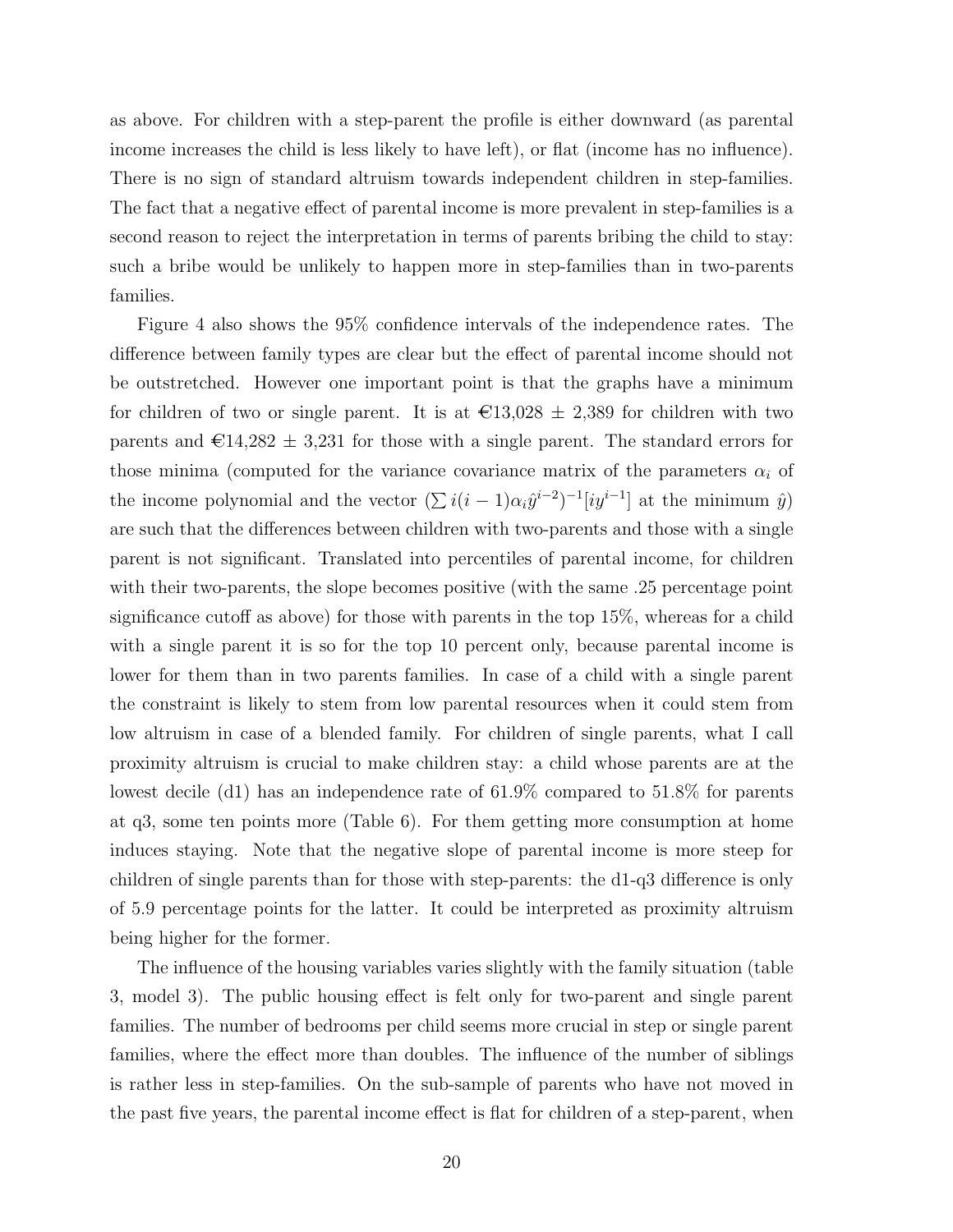housing variables are controlled for. It could mean that the only transfer they get is through housing consumption. The profiles are unchanged for children of two parents and of single parents (table 4).

As a means to check the stability of the results, we use sub-sample 2 of children who have recently left their parents and for whom some of the parent's home characteristics are known. The results are in table 5 and surprisingly consistent with sample 3. Child's age, income and sex effects are the same. Parental income or family type are unknown so cannot be used. As far as housing characteristics are concerned, the number of room has a very similar effect: more room induces to stay and more overcrowding in terms of number of persons induces to leave. City size plays in a different way, except for the negative effect of Paris, found in both samples.

### 5.3 Altruism and child's age

It seems likely that parental altruism and parents' and child's tastes for privacy may differ with the child's age. Besides, the child's income, which determines the transfer regime, increases with age. Indeed the mean income of a child who is less than 23 is  $\epsilon$ 3, 300, it is  $\epsilon$ 8, 700 when the child is above 22 and below 25 and it is  $\epsilon$ 13,000 when he is older. To test the effect, all variables are now interacted with child's age. This is done only for children with their two parents. Three age groups are considered: 18-22, 23-25 and 26-29. In each case two specifications are as before tested, without and with the housing variables. The results are summarized in table 6 (panel 2) and Fig. 5a, 5b and 5c. The table presents, in each case, the estimated baseline independence rate and how it varies with parental income, the number of bedrooms per child and the location of the parents' home. It also provides an estimation of the percentage of children whose parents can be said to be 'standard altruists' (their income helps their children be independent), or 'altruistic by proximity' (the less income the more the child leaves<sup>34</sup>). The results are the following:

(1) The influence of parental income is felt at all ages but differs. It has a positive effect on independence for the youngest (18-22): increasing parental income from q1 to q3 adds 4.3 points to the estimated independence rate. The effect is negative for older children, the same increase in income decreases independence rate by 3.5 points for 23-25 and by 3.3 for 26-29.

<sup>&</sup>lt;sup>34</sup>As above, a  $\epsilon$ 1,000 increase in parental annual income raises the probability to leave or to stay by more than 0.25 percentage points.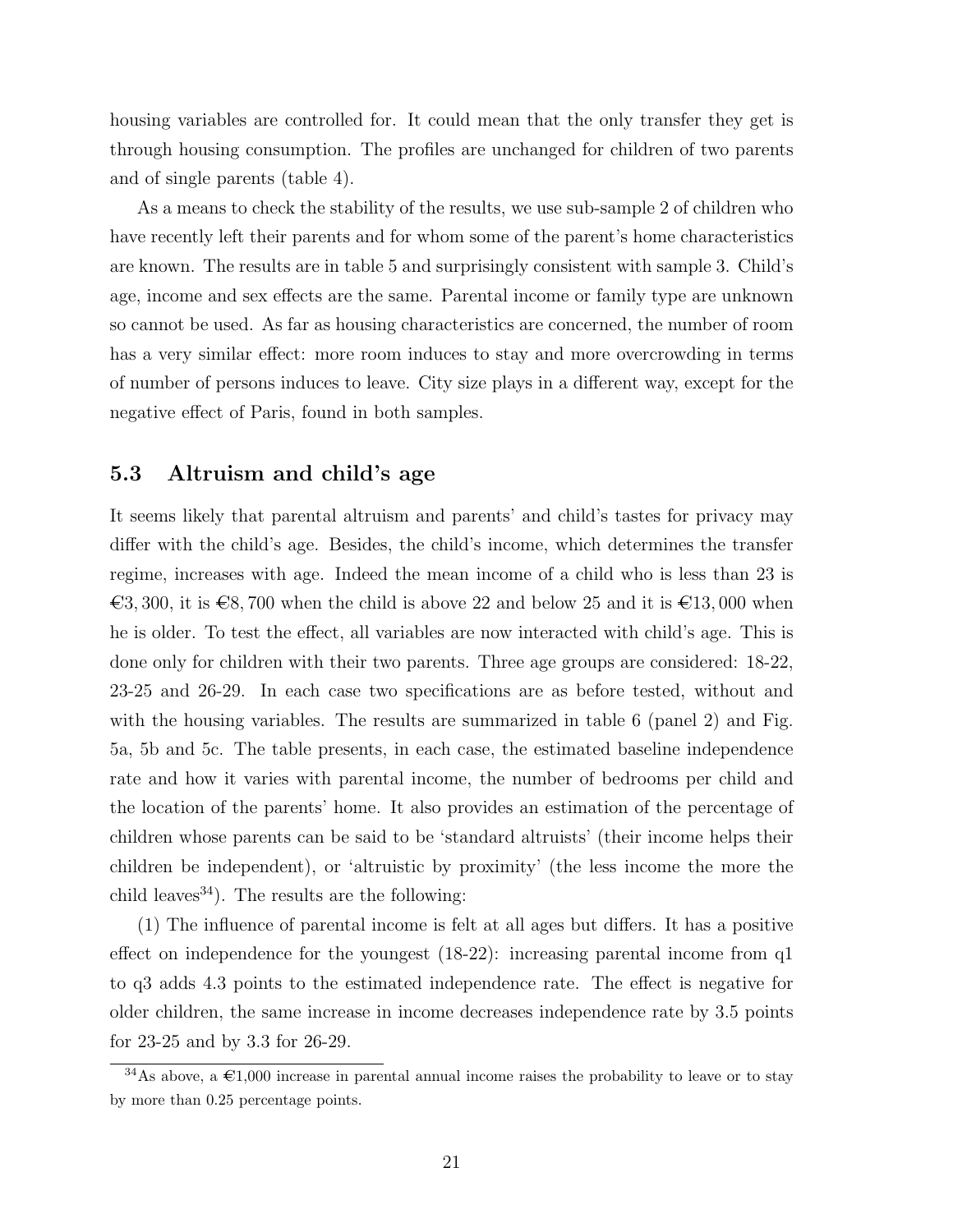(2) Standard altruism declines as the child ages and disappears when the child is above 26 years old. When the child is below 22 the effect of parental income is positive for children in the top two-third of the parental income distribution<sup>35</sup>. For  $23-25$  years old altruism is less frequent, the effect is positive for only the top 20% of parental income, and its intensity is lower. For children above 25, standard altruism is absent. If the reader remembers that standard altruism means income sharing between parents and an *independent* child, it makes sense that it should decline as the child ages<sup>36</sup>.

(3) As for proximity altruism, it is barely visible for 18-22 year-old. When the child is aged 23 to 25, proximity altruism becomes more important for the bottom 60% of the parental income distribution. Above 25 a large majority of children are more likely to co-reside when the parents are richer, but the intensity of the impact is low and declining as income rises. As he gets older, a child stays only when he can benefit from enough consumption from his parents and the parents seem to finance less of the co-residing child's consumption as he ages.

The importance of parental income for younger adults is likely to be linked to the choice to go into higher education and to where this education is got. If it is provided nearby, studying does not imply moving out of the parental home. If not, the result points to the importance of family income to help the child leaving home to study. In other words, the child's choice is more than just living independently: it is probably between education and immediate work, and between education nearby and education further away. Children who are students cannot be isolated in sample 3 so I cannot probe further into education choices<sup>37</sup>.

(4) Less bedrooms per child becomes an inducement to leave only above the age of 22. The taste for privacy in terms of private space may be increasing with age. The effect of geography on the contrary is important at an early age, probably as children need to leave to study. It is less important after 25, when only Parisians are found to be more likely to co-reside, which is probably linked to high housing prices in the Paris region. The pulling in effect of parents living in public housing is present only for younger children. This suggests some kind of mobility trap for the public housing children which could be linked to the high rate of youth unemployment in

<sup>35</sup>Distributions are computed by child age.

 $36$ When observed living independently at, say, 27 years old, a child may well have left at 21, with the help of the parents. What is found is that those who have left by the age of 27 do not have higher income parents than those who have not, cet.par..

 $37$ Laferrère and le Blanc (2003) concentrate on students' co-residence choices.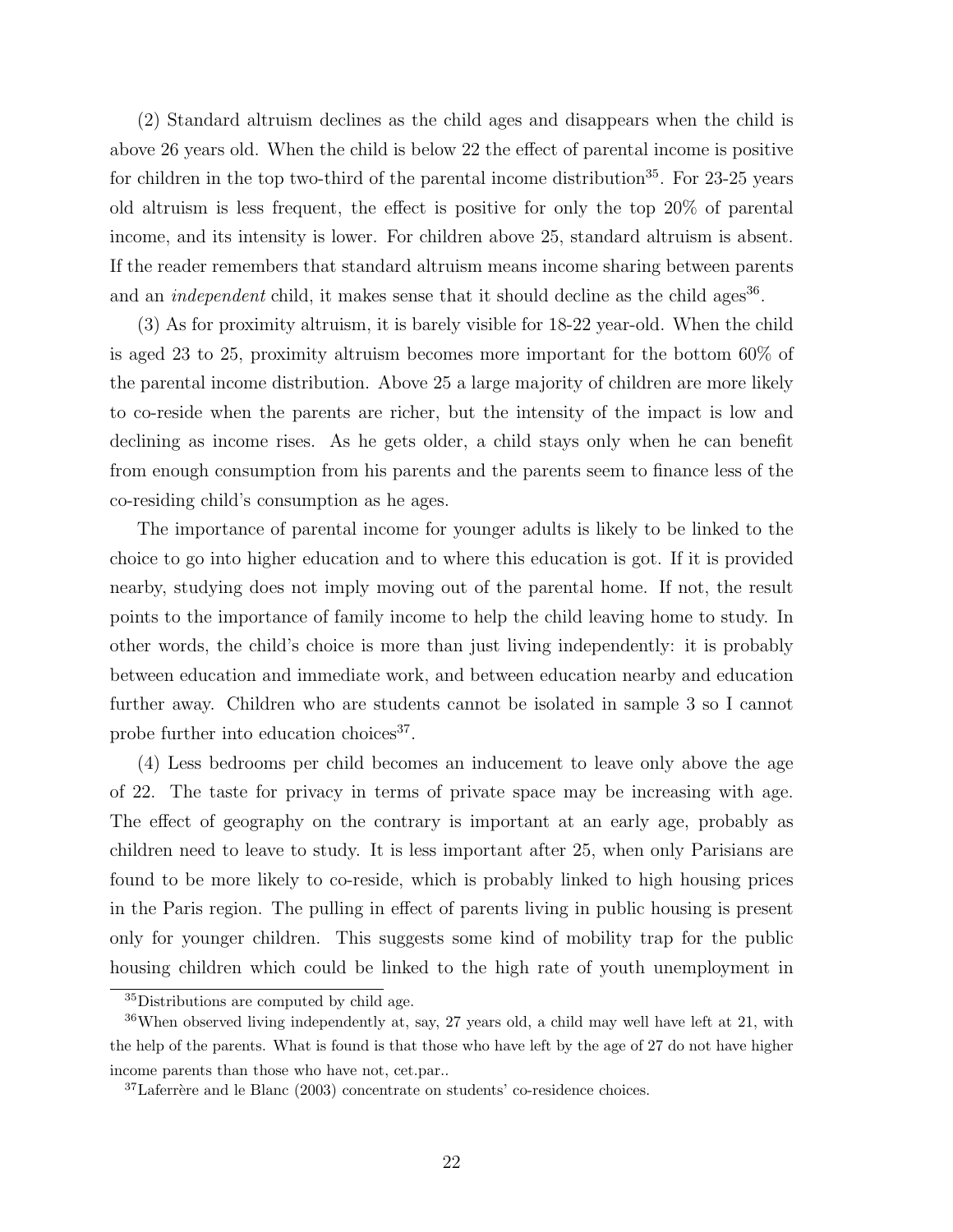public housing areas.

(5) Not controlling for housing characteristics biases the results against standard altruism, and towards proximity altruism at all ages. A large part of parental transfers are in the form of providing shelter to co-residing children.

### 6 Conclusion

Starting by observing that the effect of parental income on nest-leaving was still an unsettled theoretical and empirical issue, this paper suggests some reasons for the conflicting results of previous studies. The effect of parental income is non linear and can be either negative or positive. This is predicted by a theoretical model where parents can be either 'standard altruists', helping the child to leave by making a cash transfer (hence the positive effect of their income), or they can be just 'proximity altruists', offering food and shelter to their children (hence the negative effect of their income on nest-leaving). The models also predicts that a higher quality, in a broad sense, or a lower price of the housing services offered by the parents induce the child to co-reside. Hence the 'push out/pull in' effect of more parental income and housing in case of standard altruism and the 'pull in' effect of both more parental income and housing in case of proximity altruism.

Analysis from the French Housing survey does not reject the model. If the parental home is well situated, near supply of jobs and higher education, if it offers more bedrooms per child, if it is less crowded, children stay more. If parental housing consumption is subsidized, the child is also less likely to leave. Taking housing characteristics into account, the effect of parental income is either counteracted, in case of standard altruism, or reinforced, in case of proximity altruism. The magnitude of housing effects seems larger than those of parental income. For instance, for a child living with his two parents, having parents living in the Paris region decreases independence by 11 percentage points, dividing by two the number of bedrooms per child increases it by 1.5 percentage points, compared to an increase of 0.4 percentage points when parents' income is increased by  $\epsilon$ 5,600 (i.e. goes from the median to q3 of the distribution) or an increase of 2.2 point when parental income is increased by another  $\epsilon$ 7,600 (i.e. goes from q3 to the top decile of the distribution). Sharing a home involves more than purely material gains or costs. Privacy costs of co-residence are important for children living with a step-parent, who are more likely to leave. Depending on family type the effect of parental income varies, with standard altruism being more frequent in two-parents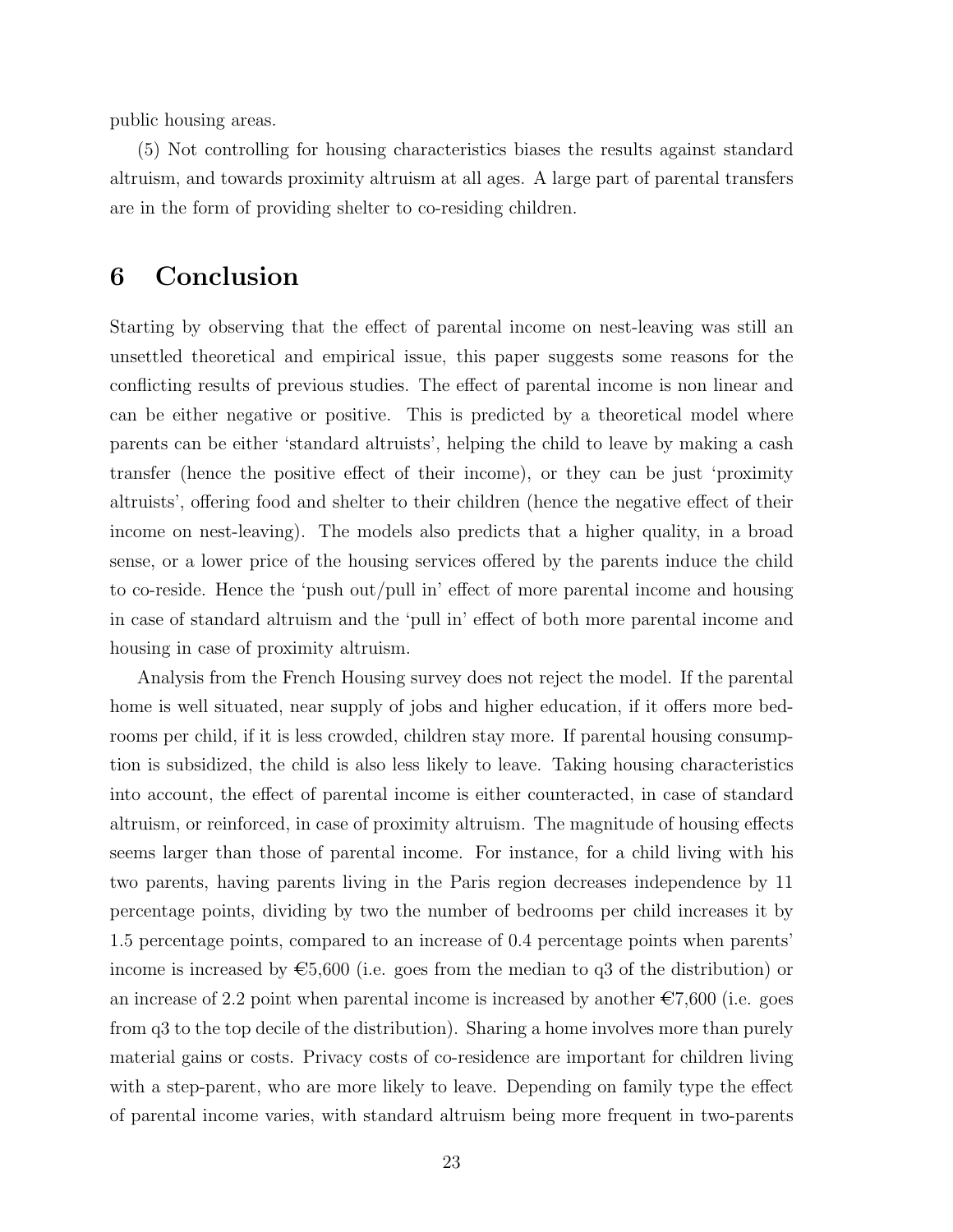families than for single parents who are probably more income constrained, and being absent for step-parents. I also find that standard altruism declines as the child ages, while proximity altruism first increases then also declines in intensity.

It is important to look precisely at family ties and child's age to understand what happens within families, and to go beyond monetary income to understand housing consumption and the two types of altruism, because parental housing is non transferable. What is found is compatible with rich altruistic parents helping their children move out. This is the case for two-third of young adults in two-parent families, where parental income has a positive effect. In blended families, where on the whole children stay less, or for older children, a higher parental income induces the child to stay, not to leave. Then low income and bad housing conditions push the children out. In the end, both privileged and under-privileged children may be leaving more or earlier than middle class children. Further research should address the welfare consequences of an early or a late departure for the child, and probe into the precise links between parental housing and income, family type, and child's decision of higher education or work.

#### References

Aassve A., Burgess S., Chesher A. and C.Propper, 2002, Transitions from home to marriage of young Americans, Journal of Applied Econometrics, 17, 1-23.

Aassve A., Billari F. C., Ongaro F., 2001, The impact of income and employment status on leaving home: evidence from the Italian ECHP sample, MPIDR Working paper 2000-012.

Aquilino, W.S. 1991, Family Structure and Home-Leaving, a Further Specification of the Relationship, Journal of Marriage and the Family, 53, 4, 999-1010.

Becker S.O., S. Bentolila, A. Fernandes, A. Ichino, 2002, Job Insecurity and Children's Emancipation: The Italian Puzzle, mimeo.

Börsch Supan A., 1986, Household formation, housing prices, and public policy impact, Journal of Public Economics, 30, 145-164.

Case, A., I.F. Lin and S. McLanahan, 2000, How hungry is the selfish gene?, Economic Journal, 110, 466: 781-804.

Courgeau Daniel, 2000, Le départ de chez les parents: une analyse démographique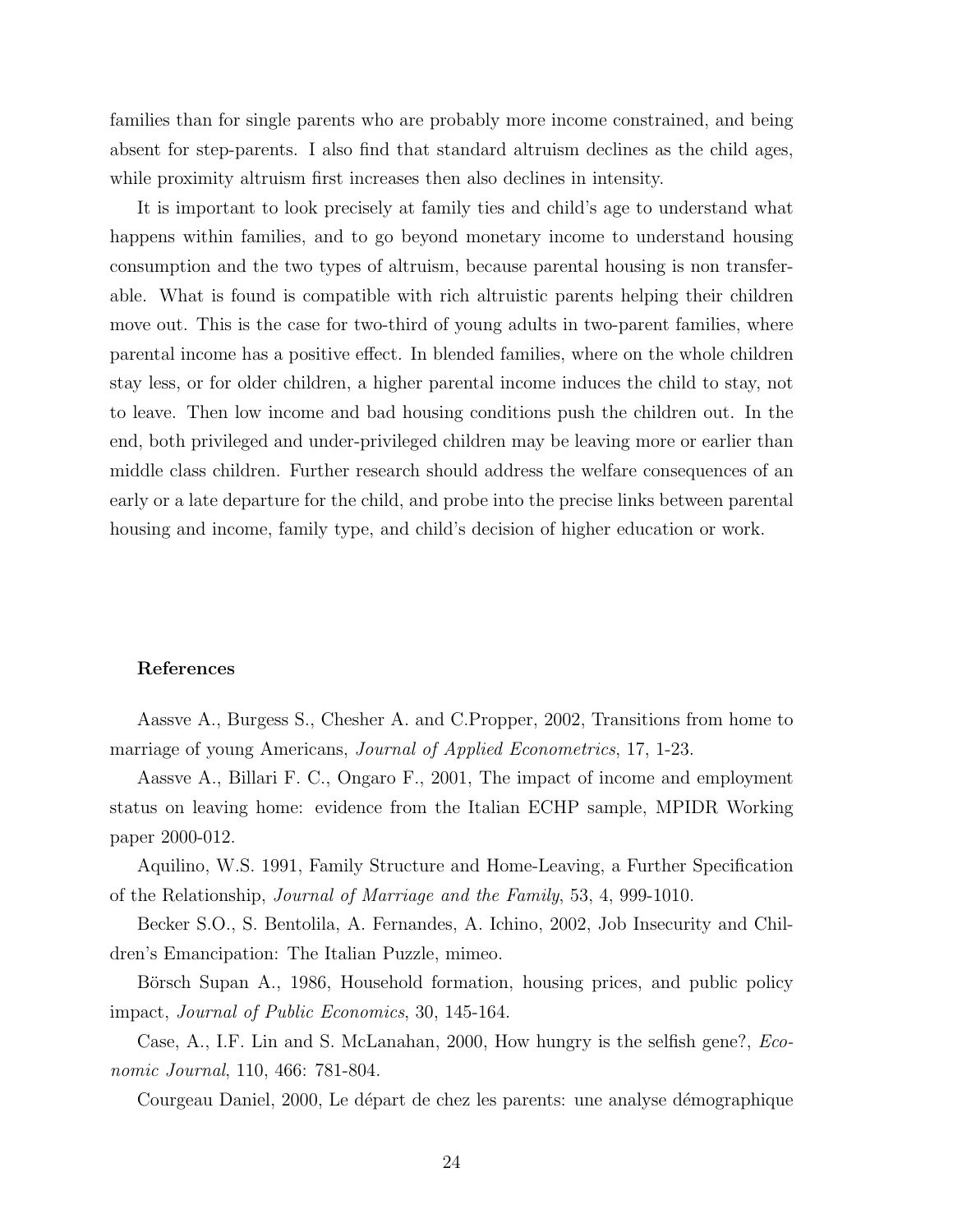sur le long terme, Economie et Statistique, 337-338, 7/8, 37-60.

DaVanzo J. and Kobrin Goldscheider F., 1990, Coming Home again: Returns to the Parental Home of Young Adults, Population Studies, 44, 2, 241-255.

Diaz A. and M. D. Guillo, 2000, Family ties and unemployment, mimeo Universidad de Alicante.

Debrand T. and C. Taffin, 2004, La mobilité résidentielle depuis 20 ans, mimeo.

Ermisch J., 1996, Parental Support for Human Capital Investment by Young Adults, Discussion paper 1536, CEPR.

Ermisch J., 1999, Prices, Parents, and Young People's Household Formation, Journal of Urban Economics, 45, 47-71.

Ermisch J. and P. Di Salvo, 1997, The Economic Determinants of Young People's Household Formation, Economica, 64, 627-44.

Fogli A., 2000, Endogenous Labor Market Rigidities and Family Ties, WP.

Furstenberg, Jr., F.F., Nord, C.W., Peterson, J.L., and Zill, N., 1983, The life course of children of divorce: Marital disruption and parental contact. American Sociological Review, 48:656-68.

Galland O., 2000, Entrer dans la vie adulte: des étapes toujours plus tardives mais resserrées, Economie et Statistique, 337-338, 7/8, 13-36.

Ghidoni M., 2002, Determinants of young Europeans's decision to leave the parental household, Working Paper.

Giannelli G.C. and C.Monfardini, 2003, Joint decisions on Household Membership and Human capital Accumulation of Youths, the role of expected earnings and local markets, Journal of Population Economics, 16, 265-285.

Haurin D. R. and P. H. Hendershott, and D. Kim, 1993, The Impact of real wages on household formation, The Review of Economics and Statistics, 75, 284-293.

Jacquot A., 2003, De plus en plus de maisons individuelles, *INSEE 1ère*, 885.

Laferrère A. and Bessière S., 2003, Nest-living and nest-leaving: does the nest matter?, mimeo CREST.

Laferrère A. and D. Le Blanc, 2004, Gone with the windfall: How do housing allowances affect student co-residence?, forthcoming in CESifo Economic Studies, 3/04.

Laferrère A. and F.C. Wolff, 2003, Microeconomic models of family transfers, forthcoming in The Handbook on the Economics of Reciprocity, Altruism and Gift-giving, S.C. Kolm and J. Mercier-Ytier ed., Elsevier.

Le Blanc D. and F.-C. Wolff, 2003, Leaving home in Europe: the role of parents' and child's income, mimeo.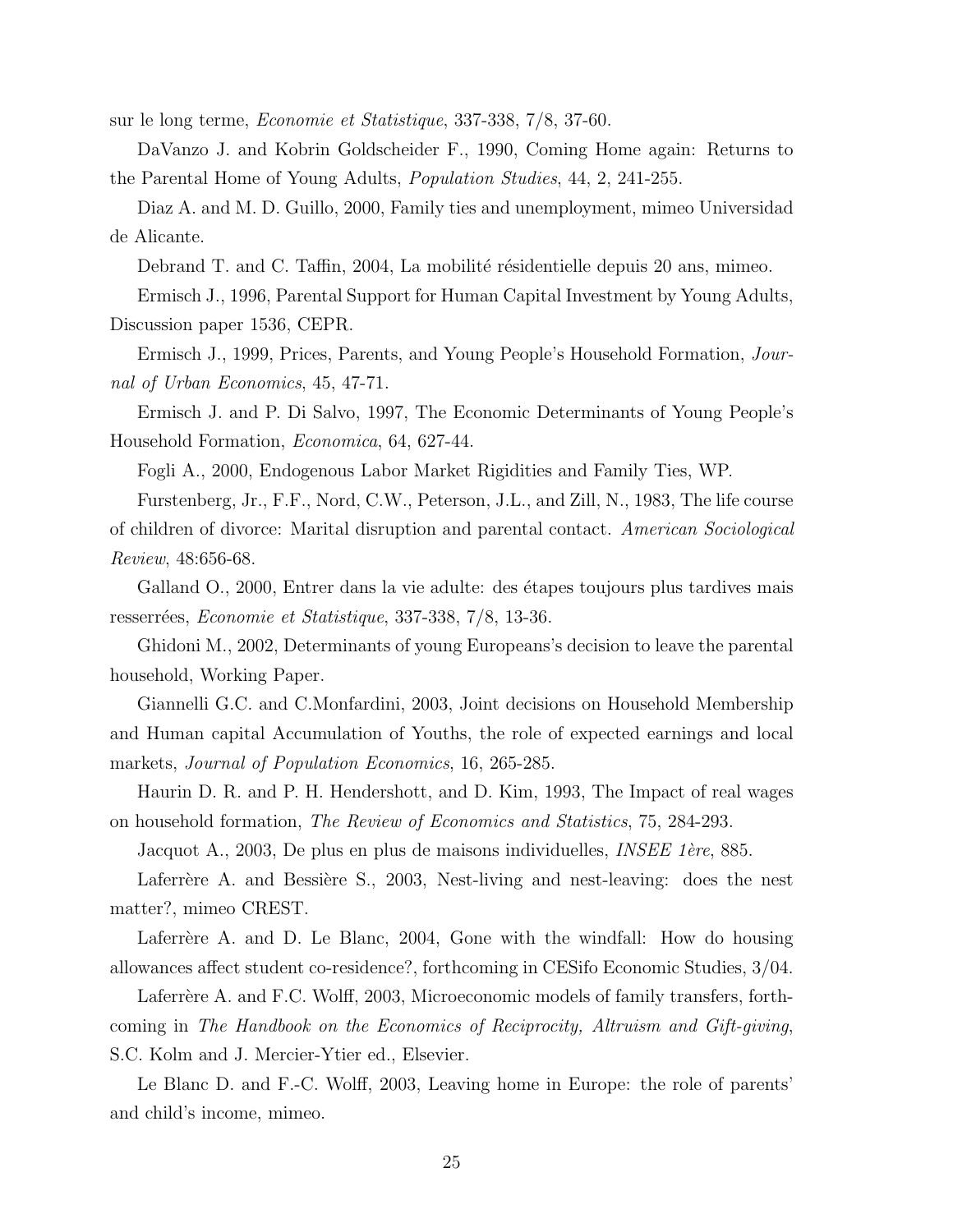McElroy M. B., 1985, The Joint Determination of Household Membership and Market Work: the Case of young Men, *Journal of Labor Economics*, 3, 3, 293-316.

Manacorda M. and E. Moretti, 2002, Intergenerational transfers and household structure: why do most Italian youths live with their parents?, Working Paper.

Martinez-Granado M. and J. Ruiz-Castillo, 2002, The decisions of Spanish Youth: a cross-section study, Journal of Population Economics, 15, 305-330.

Murphy M. and Wang D., 1998, Family and socio-demographic influences on patterns of leaving home in postwar Britain, Demography, 35, 3, 293-305.

Nelson J. A., 1988, Household economies of scale in consumption: theory and evidence, Econometrica, 56, 6, 1301-13014.

Pollak, R.A., 2003, Gary Becker's contributions to family and household economics, Review of Economics of the Household, forthcoming.

Ramos, E., 2002, Rester enfant, devenir adulte: la cohabitation des étudiants chez leurs parents, L'Harmattan.

Rosenzweig M. R. and K. Wolpin, 1993, Intergenerational support and the life-cycle incomes of young men and their parents: Human capital investments, coresidence and intergenerational transfers, Journal of Labor Economics, 11, 1, 84-112.

Villeneuve-Gokalp, C., 1997, Le départ de chez les parents: définitions d'un processus complexe, Economie et Statistique, 304-305, 4/5, 149-162.

Villeneuve-Gokalp C., 1999, Le départ des enfants : satisfaction et désarroi des parents, *Insee 1ère*, 676.

Whittington L.A. and Peters H.E., 1996, Economic Incentives for Financial and Residential Independence, Demography, 33, 1, 82-97.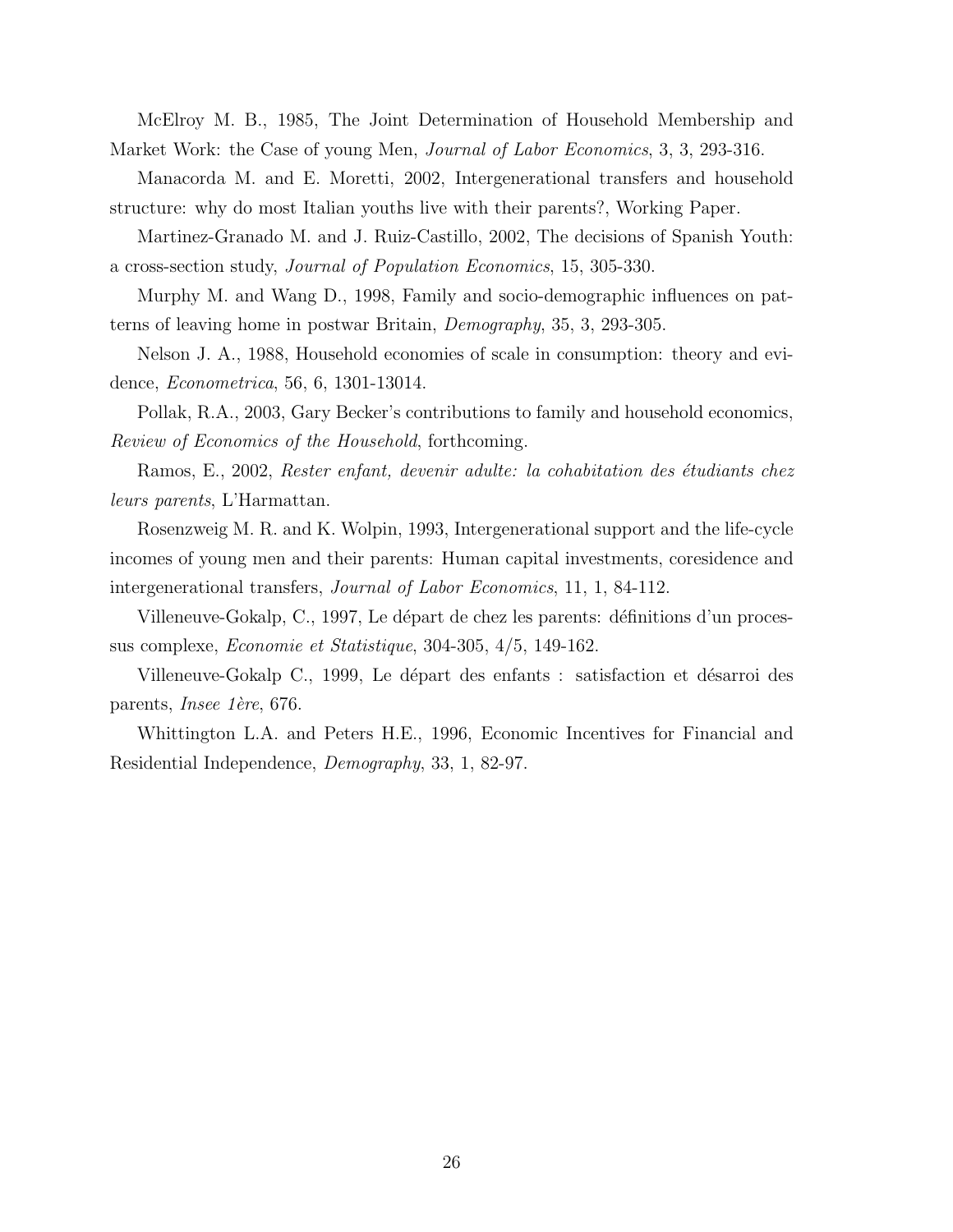### Appendix 1: Testing strategies from the 2002 French National Housing survey

The last French Housing survey was conducted between December 2001 and March 2002 on a national representative sample of 32,156 households.

- 1. A first 'natural ' strategy would be to create one observation for each young adult, aged 18-29, whether co-residing with his parents or not. This sample of 5,327 co-resident and 6,898 independent youths can be used to study their housing conditions and to assess the individual determinants of leaving home. However nothing is known about the parents nor the parents' home of independent children. If  $I^*$  is the latent variable that determine living independently,  $X_p$ ,  $H_p$ parental characteristics and parental housing variables, and  $X_k$ ,  $H_k$  child's characteristics and housing variables, this strategy 1 (read horizontally on Fig. A1) allows to test models such as  $I^* = f_1(X_k)$ . As we are interested in the parental influence on nest leaving, we turn to two other strategies.
- 2. For a sub-sample of recently settled independent children, information was collected on characteristics of the last dwelling  $(H_p)$ . Reducing the sample to the 1,916 who had been living in France with their parents and comparing them to those the 5,327 who are still at home allows to shed some light on the effect of housing conditions on nest-leaving (sample 2, add to left block of children at home the right vertical block on Fig. A1). With the same notations, sample 2 allows to test models such as  $I^* = f_2(H_p, X_k)$ .
- 3. The third and main strategy relies on the fact that all parents were asked whether they had children living outside their household. For each such child, sex, age, education level, links to parents and whether he lives with a partner is known. Thus a third individual level sample can be created, comprising 5,327 co-residing and 8,080 independent children (of either the same parents or of other parents in the sample who have no more children at home)<sup>38</sup>. With the same notations, strategy 3 permits to test models such as  $I^* = f_3(X_p, H_p, X_k)$ .

The fist sample is representative of the 18-29 non institutionalized population. The third sample should be of similar size as it represents the 18-29 children of a representative sample of parents. It is actually larger. Besides the 3.48% children

<sup>&</sup>lt;sup>38</sup>Independent children whose parents could not provide age or education level or who lived more than 500 km away from non-French parents were left aside.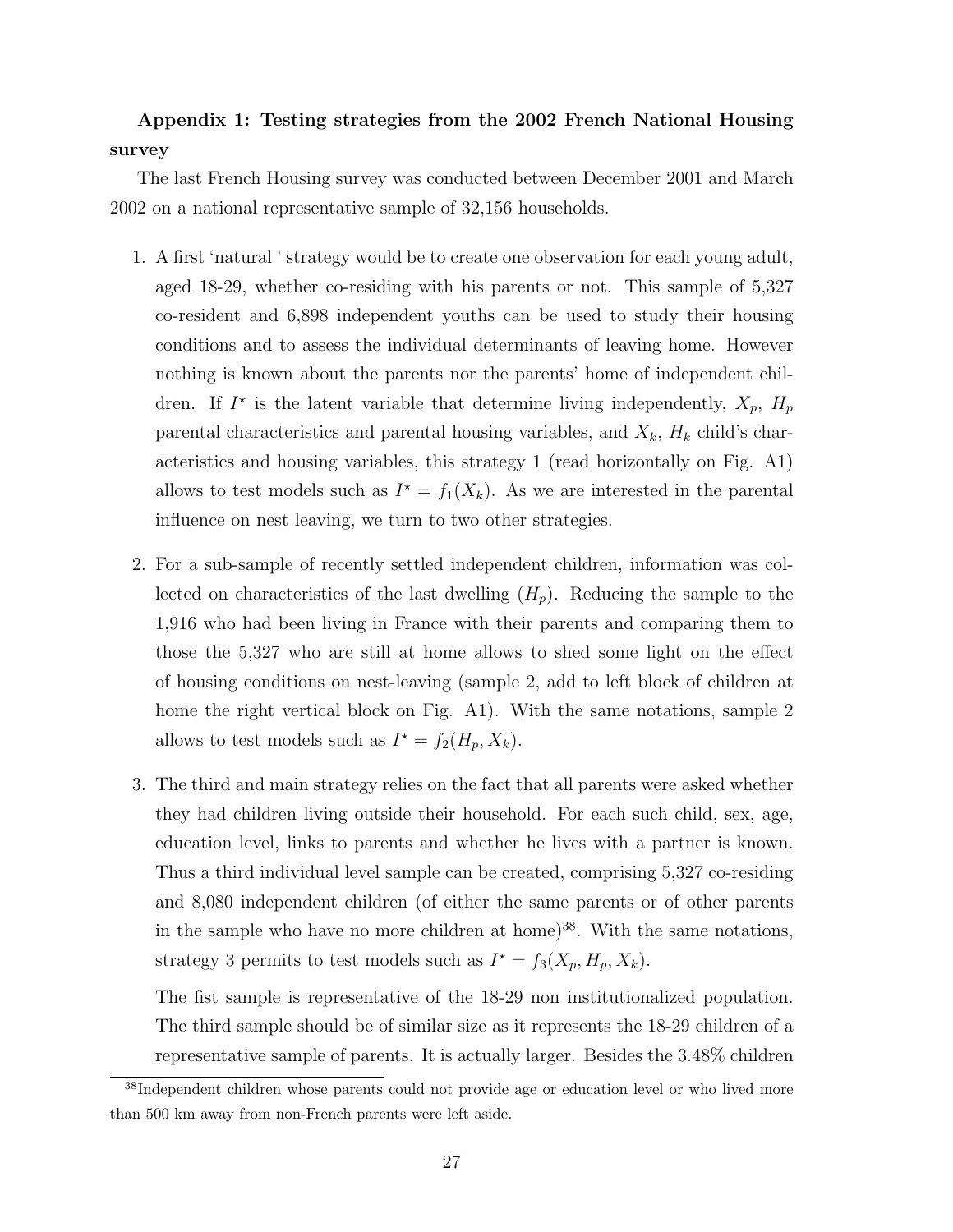who live in institutions (according to the 1999 census) and are present in strategy 3, some children are declared both by their father and their mother if the parents live separately. A non custodial father would declare he has a daughter living outside. This daughter could be living with her mother or be independent but never have lived in her father's home. This is clear on the graphs comparing the proportion of independent young adults at each age. It goes from 11% at 18 years old to  $73\%$  at  $25, 90\%$  at 30 (Fig. A2, sample 1). It levels around  $96\%$ after 37 years old. The graph for sample 3 (Fig. A2, non-trimmed sample 3, dotted line) is above that of sample 1, especially at younger ages, because of this double counting. Fortunately the data allow to define the precise relationship of the child to the parents: either he has (or he left) his two parents at home, or only one single parent, or a parent and a step-parent. Breaking the sample by family type, the rate of independent living is much higher for children with a step-parent, or to a lesser extent for children of a single parent. While this has been found repeatedly in previous studies<sup>39</sup>, the extent of the effect is overstated here. The survey does not provide any clue to extract among those some  $1,182$ (8,080-6,898) 'extra' children those who had actually lived in the interviewed household and really left the nest. However most of them are likely to have been declared by fathers, so I eliminate from the sample 597 independent children of non widower single fathers and 257 independent children of a divorced father living with a partner whom he has not remarried, assuming custody was not likely to be the father's in those cases. This leaves a sample of 7,226 independent children. See the left vertical block of Fig. 1. On the trimmed sample the age rate of independent living is much closer to that of strategy 1 (Fig. A2, Sample 3). To check the robustness of the results to the sample definition, all tests below are duplicated on various subsamples. Firstly including the 597+257 outside children eliminated above, secondly excluding those whose parents moved during the last 5 years, assuming that if the parents did not move, the child is more likely to have lived in the dwelling.

### Estimation of housing expenses

Parental housing expenses are either the observed rents as declared in the survey, or imputed rents for owner-occupiers or public housing tenants. Rents were imputed from households characteristics as follows. Hedonic regressions were run on all private sector

<sup>39</sup>See footnote 6.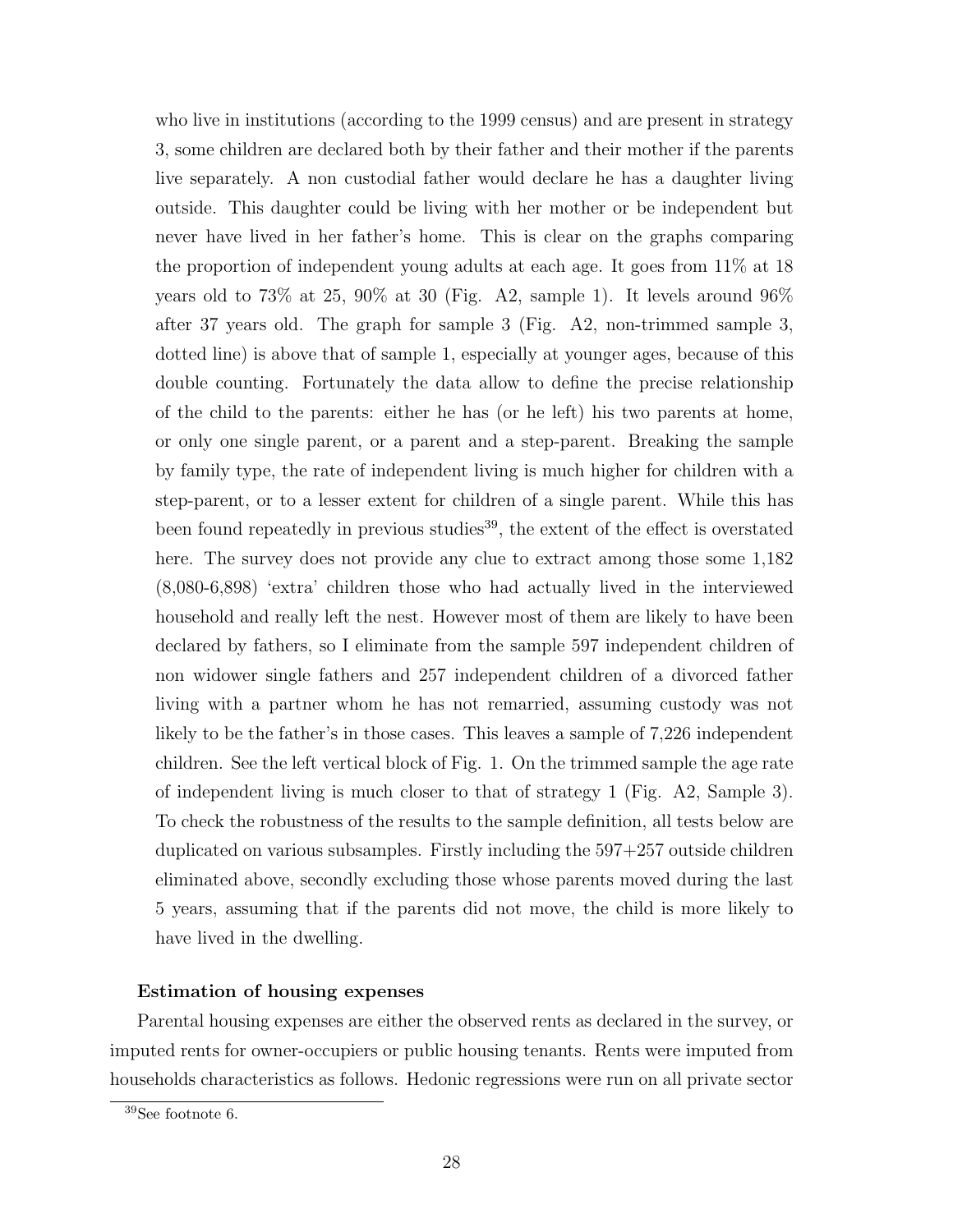renters in the survey, separately for apartments and houses. They relate the rent to house and household's characteristics. Variables include dwelling characteristics: area in square meters, number of rooms, area par room, a dummy for average room being less than 15  $m^2$ , presence of a garage, of an outside car-park, comfort, day noise, night noise, safety, age, and, for apartments, floor level, presence of a lift, number of apartments in the building. Dummies for detailed location (city size and region) were also introduced, along with some household's characteristics such as number of children, satisfaction and dissatisfaction about housing conditions, length of tenure and its square.

#### Sample 3: imputing the independent child's income

From observations on all independent youths aged 18-29 in the survey an equation is estimated relating income to age, partnership, sex and education level  $(R^2 = 0.2523)$ . Then the estimated parameters are used to impute the income of independent youths whose parents were interviewed but who were not themselves (sample 3).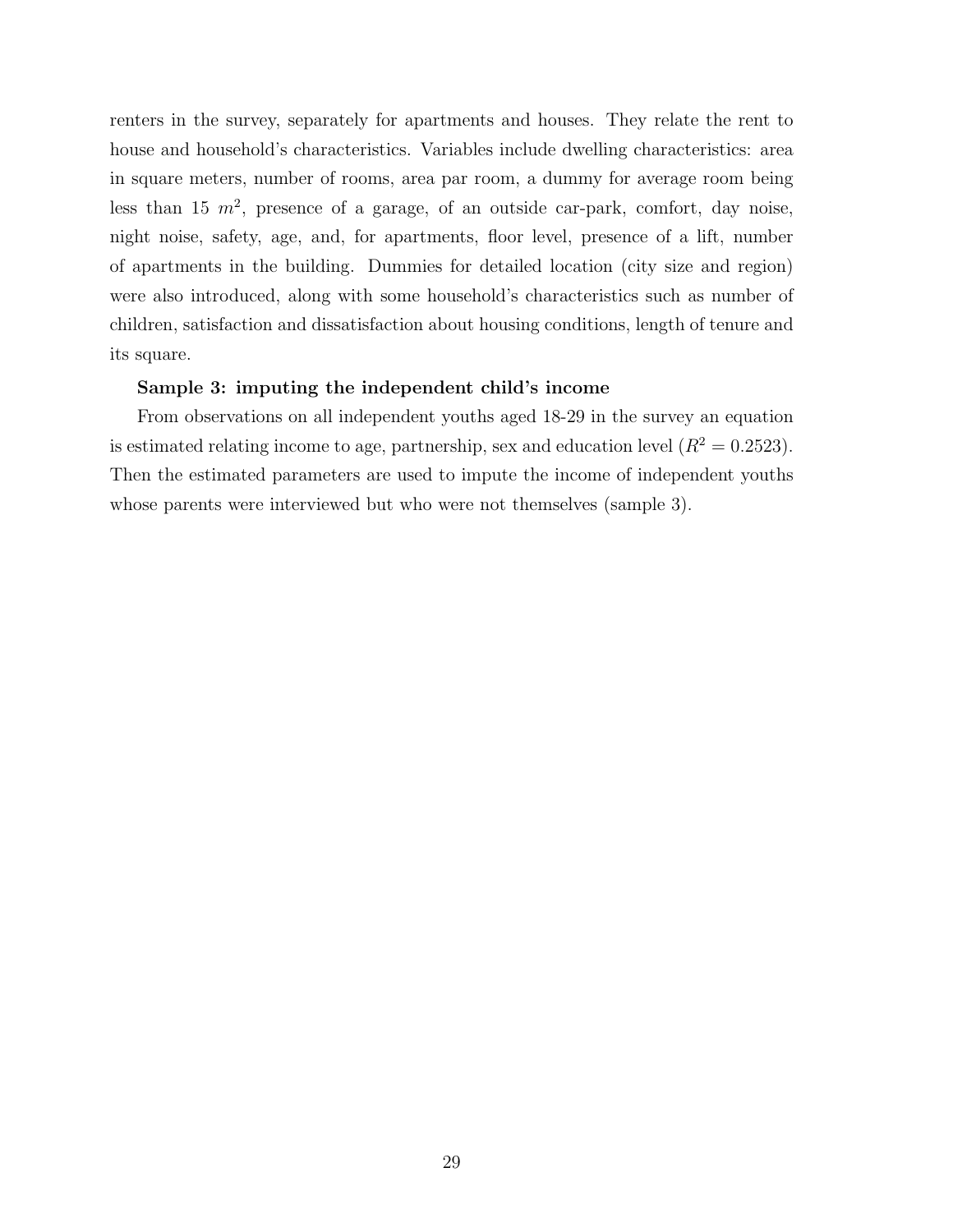### Appendix 2: The Cobb-Douglas case

In the Cobb-Douglas case, the parents maximize, when co-residing with their young child:

$$
\gamma_y ln C_p + (1 - \gamma_y) ln H_p
$$

under:

$$
C_p + \rho H_p - Y_p - Y_k = 0
$$

There is no use in introducing an altruism parameter because the child income is so low that the parents are providing for food and shelter. Then  $H_p = \frac{1-\gamma_y}{\rho}$  $\frac{f\gamma_y}{\rho}(Y_p+Y_k)$  which we assume is equal to  $\bar{H} = \frac{1-\gamma_y}{g}$  $\frac{\gamma_y}{\rho} Y_p$ . With Cobb-Douglas the public good aspect of housing is not taken into account, and plugs in rather artificially in the end.

Some years later, the child is an adult, and when he is still co-residing, the parents maximize:

$$
\gamma ln C_p + \phi ln H_p + \beta^c [ \alpha ln C_k + (1 - \alpha) ln H_p ]
$$

under:

$$
C_p + T^c = \bar{Y}_p,
$$
  
\n
$$
C_k = Y_k + T^c,
$$
  
\n
$$
T^c \ge 0
$$

with  $\beta^c + \gamma + \phi = 1$ ,  $H_p = \bar{H}$ , fixed, and  $\bar{Y}_p = Y_p - \rho \bar{H}$ . T<sup>c</sup> is the extra private consumption that the child gets if his parents are unconstrained, i.e. their transfer. In the case of  $T^c > 0$ , the two BC can be pooled and the FOC are:

$$
\frac{\gamma}{C_p}=\frac{\beta^c\alpha}{C_k}
$$

from them and the budget constraint we deduce:

$$
C_k^c = \frac{\beta^c \alpha}{\gamma + \beta^c \alpha} (\bar{Y}_p + Y_k),
$$

and:

$$
T^{c} = \frac{\beta^{c} \alpha}{\gamma + \beta^{c} \alpha} \bar{Y}_{p} - \frac{\gamma}{\gamma + \beta^{c} \alpha} Y_{k}.
$$

 $T^c$  is positive if  $\frac{\bar{Y}_p}{Y_k} > \frac{\gamma}{\beta^c}$  $\frac{\gamma}{\beta^c\alpha}$ .

But if the ratio of parents' to child's income is low enough, or  $\beta^c$  or  $\alpha$  very low,  $T<sup>c</sup> = 0$ . Then, the child still enjoys freely the parental home, but he pays for all his own private expenses and  $C_k = Y_k$ .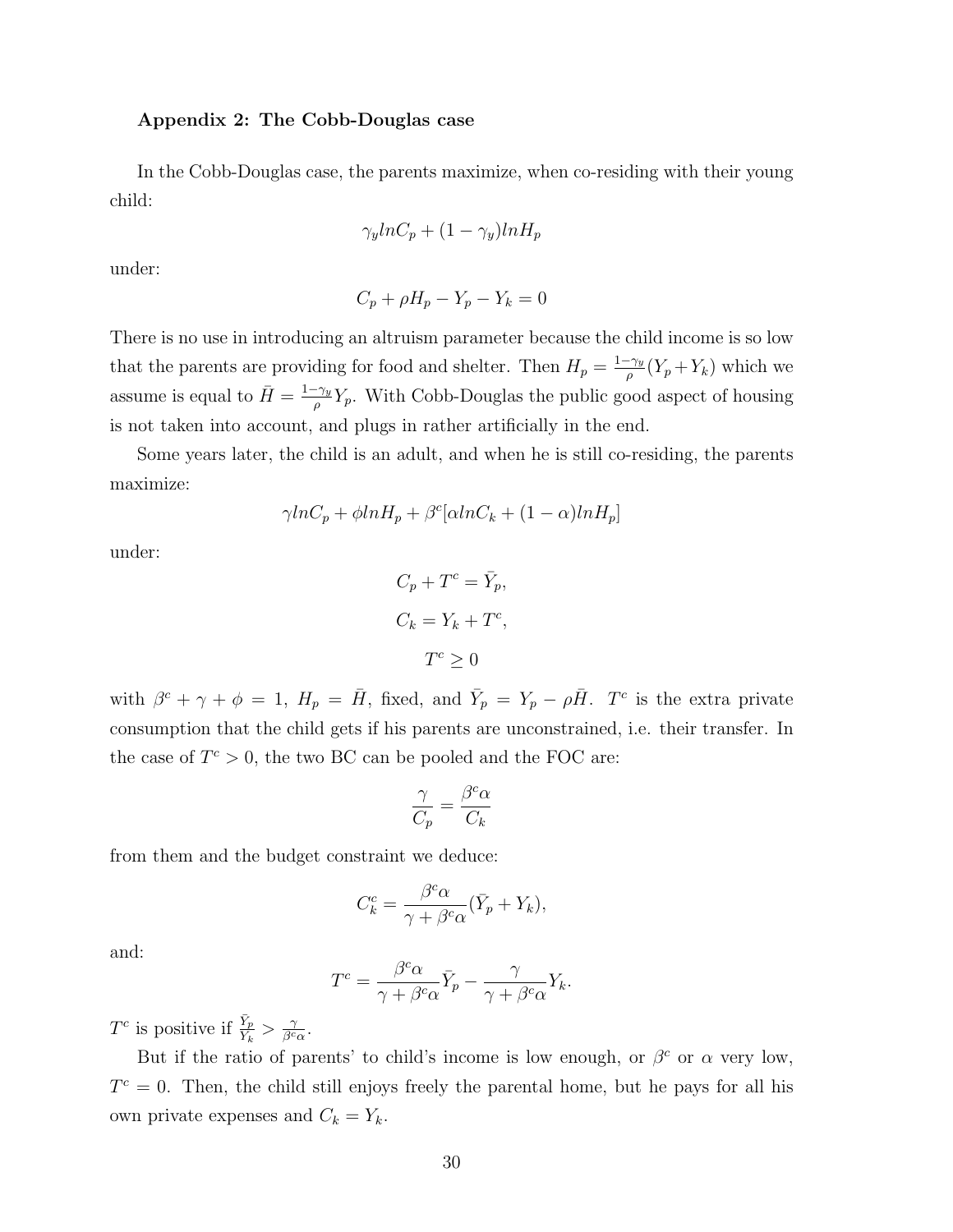When the child is independent, the parents choose  $C_p$ ,  $C_k$  and  $H_k$  (again  $H_p$  has been chosen before) by maximizing:

$$
\gamma ln C_p + \phi ln H_p + \beta^c [\alpha ln C_k + (1 - \alpha) ln H_k]
$$

under

$$
C_p - \bar{Y}_p + T^i = 0
$$
  

$$
C_k + \rho_k H_k - Y_k - T^i = 0
$$
  

$$
T^i \ge 0.
$$

Again, two cases have to be distinguished.

1. First  $T^i > 0$ . Then the two BC can be pooled:

$$
C_p - \bar{Y}_p + C_k + \rho_k H_k - Y_k = 0
$$

The FOC are:

$$
\frac{\gamma}{C_p} = \frac{\beta^i \alpha}{C_k} = \frac{\beta^i (1 - \alpha)}{\rho_k H_k}.
$$

From them and the budget constraint we deduce:

$$
H_k^i = \frac{\beta^i (1 - \alpha)}{\rho_k (\gamma + \beta^i)} (\bar{Y}_p + Y_k)
$$

$$
C_k^i = \frac{\beta^i \alpha}{\gamma + \beta^i} (\bar{Y}_p + Y_k)
$$

and:

$$
T^{i} = \frac{\beta^{i}}{\gamma + \beta^{i}} \bar{Y}_{p} - \frac{\gamma}{\gamma + \beta^{i}} Y_{k}.
$$

This gives the condition for  $T^i$  positive:  $\frac{\bar{Y}_p}{Y_k} > \frac{\gamma}{\beta}$  $\frac{\gamma}{\beta^i}$ . The higher the parental income or altruism parameter, the less weight the parents put on their consumption, the lower the child's income, the more likely is a monetary transfer to take place.

2. In the second case where the constraint on transfer is binding,  $T^i = 0$ , the child has to do with his own income, and maximizes  $\alpha ln C_k + (1 - \alpha) ln H_k$  under  $C_k + \rho_k H_k - Y_k = 0$ , which gives:

$$
H_k^i = \frac{1 - \alpha}{\rho_k} Y_k
$$

$$
C_k^i = \alpha Y_k.
$$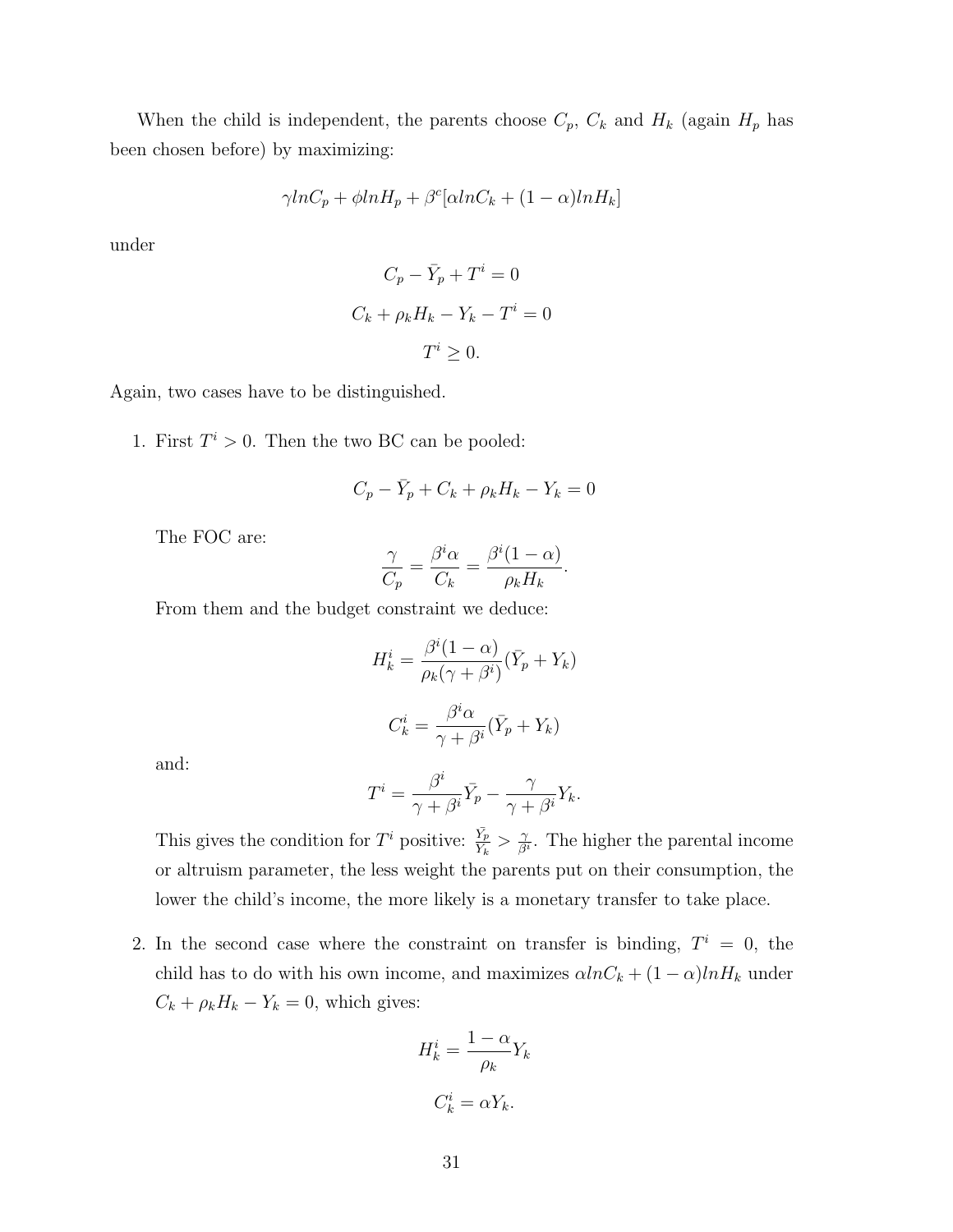There are three possible transfer regimes.

- 1. If  $\frac{\bar{Y}_p}{Y_k} > \frac{\gamma}{\beta}$  $\frac{\gamma}{\beta^i}$ , then  $T^i > 0$  and  $T^c > 0$ .
- 2. If  $\beta^c > \beta^i$  and more precisely  $\beta^c > \beta^i/\alpha$ , there can be cases where  $\frac{\gamma}{\beta^c \alpha} < \frac{\bar{Y}_p}{Y_k}$  $\frac{Y_p}{Y_k}<\frac{\gamma}{\beta^2}$  $\frac{\gamma}{\beta^i}$  . Hence a the transfer regime characterized by  $T^c > 0$  and  $T^i = 0^{40}$ .
- 3. If  $\frac{\bar{Y}_p}{Y_k} < \frac{\gamma}{\beta^c}$  $\frac{\gamma}{\beta^c \alpha}$ , then  $\frac{\bar{Y_p}}{Y_k} < \frac{\gamma}{\beta^c}$  $\frac{\gamma}{\beta^i}$ , hence  $T^i = 0$  and  $T^c = 0$ .

The child has two possible utility levels,  $V^c$  under co-residence, and  $V^i$  under independence, depending on whether the parents make a financial transfer or not.

$$
V^{c}|_{T^{c}=0} = \alpha ln Y_{k} + (1 - \alpha) ln \bar{H} + (1 - \alpha) ln n^{\delta-1}
$$
  
\n
$$
V^{c}|_{T^{c}>0} = \alpha ln(\bar{Y}_{p} + Y_{k}) + (1 - \alpha) ln \bar{H} + (1 - \alpha) ln n^{\delta-1} + \alpha ln \frac{\beta^{c} \alpha}{\gamma + \beta^{c} \alpha}
$$
  
\n
$$
V^{i}|_{T^{i}=0} = ln Y_{k} + (1 - \alpha) ln((1 - \alpha)/\rho_{k}) + \alpha ln \alpha
$$
  
\n
$$
V^{i}|_{T^{i}>0} = ln (\bar{Y}_{p} + Y_{k}) + (1 - \alpha) ln((1 - \alpha)/\rho_{k}) + ln \frac{\beta^{i}}{\beta^{i} + \gamma} + \alpha ln \alpha
$$
\n(3)

In each case we compute  $V^i - V^c$  by which the child decides whether he leaves or not. Then the partial derivatives of  $V^i - V^c$  gives the effect of  $Y_p$ ,  $Y_k$ ,  $n$ ,  $\delta$ ,  $\beta$ ,  $\rho_k$  and  $\bar{H}$  on the probability to leave the nest.

#### Income effects

1. If the parents are never constrained,  $T^c > 0$  and  $T^i > 0$ :

$$
\frac{\partial (V^i - V^c)}{\partial Y_p} = \frac{\partial (V^i - V^c)}{\partial Y_k} = \frac{1 - \alpha}{\bar{Y}_p + Y_k} > 0
$$

$$
\frac{\partial (V^i - V^c)}{\partial \beta^i} = \frac{\gamma}{\beta^i (\beta^i + \gamma)} > 0
$$

2. If the parents are not constrained at home, but only when the child has left,  $T^c > 0$  and  $T^i = 0$ :

$$
\frac{\partial (V^i - V^c)}{\partial Y_p} = \frac{-\alpha}{\overline{Y}_p + Y_k} < 0.
$$
\n
$$
\frac{\partial (V^i - V^c)}{\partial Y_p} = \frac{\overline{Y}_p + (1 - \alpha)Y_k}{\overline{Y}_p + (1 - \alpha)Y_k} > 0
$$

 $\overline{Y_k(\bar{Y}_p + Y_k)}$ 

 $\partial Y_k$ 

<sup>&</sup>lt;sup>40</sup>If  $\beta^c = \beta^i = \beta$ , then regime 2 is not possible and when  $\frac{\gamma}{\beta} < \frac{\bar{Y}_p}{Y_k}$  $\frac{Y_p}{Y_k} < \frac{\gamma}{\beta \alpha}, T^i > 0$  and  $T^c = 0$ .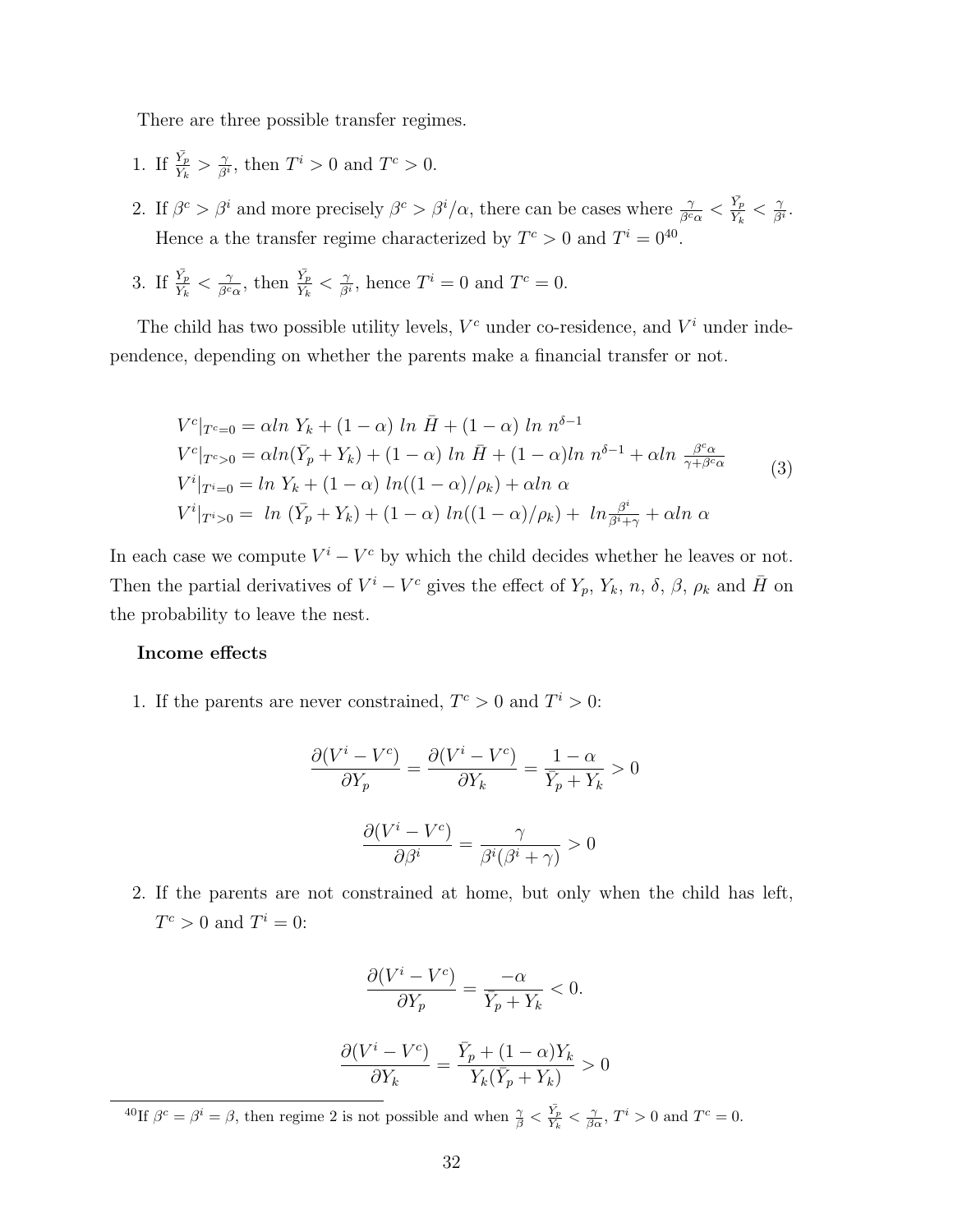$$
\frac{\partial (V^i - V^c)}{\partial \beta^c} = \frac{-(\alpha \gamma)}{\beta^c (\gamma + \beta^c \alpha)} < 0
$$

3. If the parents are constrained at home and when the child has left,  $T<sup>c</sup> = 0$  and  $T^i=0$ :

$$
\frac{\partial (V^i - V^c)}{\partial Y_p} = 0
$$

$$
\frac{\partial (V^i - V^c)}{\partial Y_k} = \frac{1 - \alpha}{Y_k} > 0
$$

### Other effects

In all cases,

$$
\frac{\partial (V^{i} - V^{c})}{\partial n} = -(\delta - 1)/n < 0
$$

$$
\frac{\partial (V^{i} - V^{c})}{\partial \delta} = -(1 - \alpha)ln n < 0
$$

$$
\frac{\partial (V^{i} - V^{c})}{\partial \rho_{k}} < 0
$$

$$
\frac{\partial (V^{i} - V^{c})}{\partial \overline{H}} = -(1 - \alpha)/\overline{H} < 0.
$$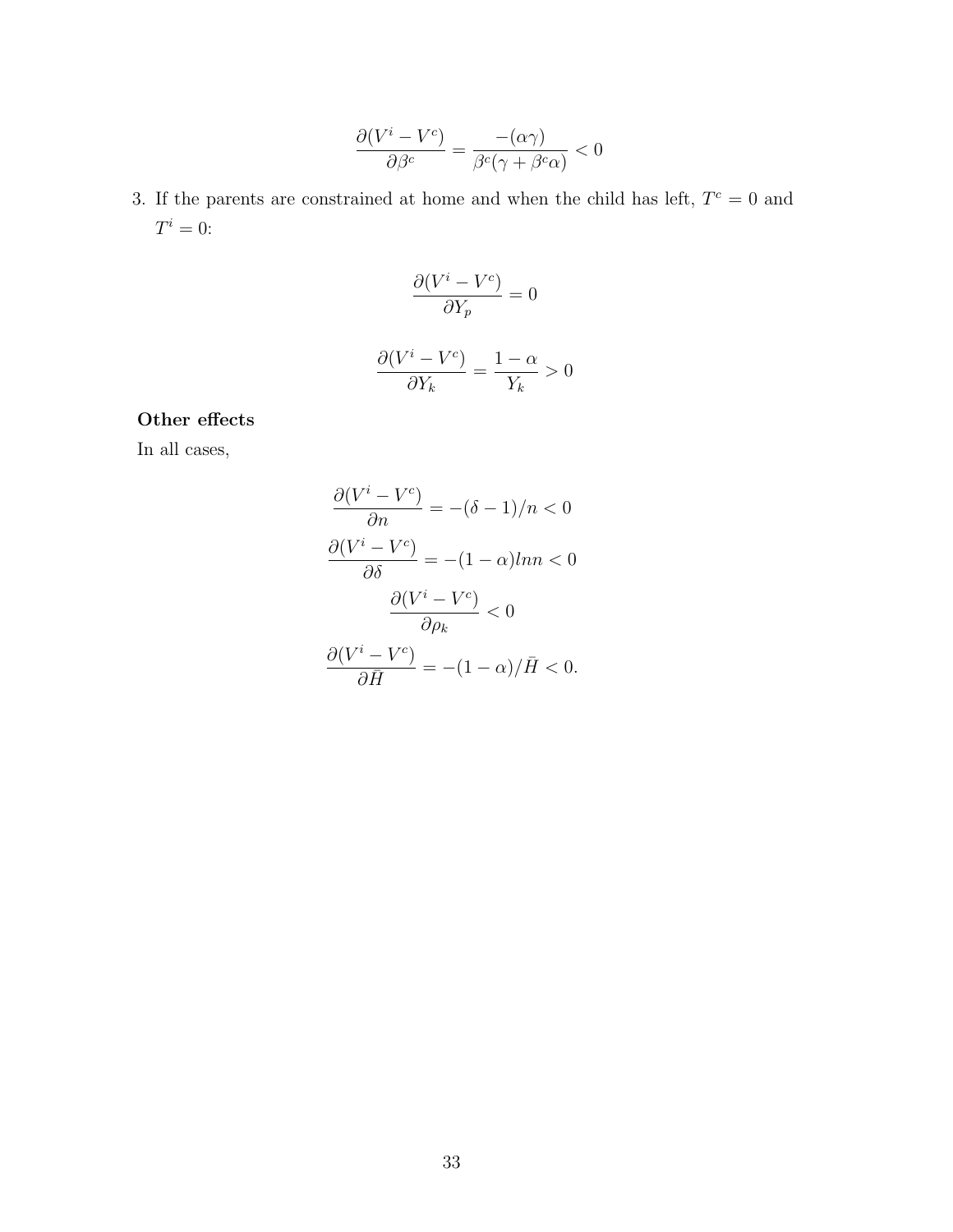#### Appendix 3: The reduced form econometric specification

Assume the choice of the family are the following:

$$
H = h_1 X + h_2 Y_p + e_h \tag{4}
$$

$$
I^* = a_1 X + a_2 Y_p + a_3 H + a_4 Z + e_i,
$$
\n(5)

where H is housing consumption,  $Y_p$  the parental income, X and Z vectors of household or child's characteristics,  $I^*$  the latent variable governing independence. The  $e$  are assumed to be well behaved independent error terms.

Replacing  $H$  in Eq. (5):

$$
I^* = (a_1 + a_3h_1)X + (a_2 + a_3h_2)Y_p + a_4Z + (e_i + a_3e_h),
$$

In a regression of  $I^*$  on  $Y_p$ , Z and X, ignoring H, the coefficient of  $Y_p$  is not the true  $a_2$  but  $a_2 + a_3h_2$ . If housing consumption increases with income  $(h_2 > 0)$  and if independence decreases with housing consumption  $(a_3 < 0)$ ,  $a_2$  is reduced. Its positive effect is under estimated and its negative effect is overstated in a model that does not take H into account.

Suppose now that there is an unobserved parents' taste for children's co-residence CT that influences their housing choice  $H' = H + CT$ . There is no way to separate an exogenous shock on parental housing consumption and their deliberate choice of a house more or less suited to a co-residing adult child. If CT is independent of parental income, Eq. (5) estimation of housing effect incorporates this unobserved taste effect, but  $a_2$  and  $a_3$  are unbiased. If the taste for co-residence  $CT$  depends on parental income, for instance  $CT = \gamma Y_p$ , ignoring it in the estimation of (5) involves a bias. The coefficient of  $Y_p$  would be  $a_2 + a_3 \gamma$ . If  $\gamma > 0$  (the richer the parents the more likely they are to have a taste for co-residence),  $a_3\gamma$  is negative and the positive effect of parental income is again underestimated, while the negative effect is overstated. But if  $\gamma$  < 0 (richer parents are less likely to have a taste for co-residence),  $a_3\gamma$  is positive and the effect of parental income is overstated if positive and under estimated if negative.

If one is convinced that the taste for an independent child is stronger for richer parents (for instance because they value self assertiveness or because they do not need the child's services), then  $a_3\gamma > 0$  and standard altruism is overstated and proximity altruism is under estimated. It is the reverse if poorer parents are those who value independence more, or want to get rid of an extra mouth to feed. The family type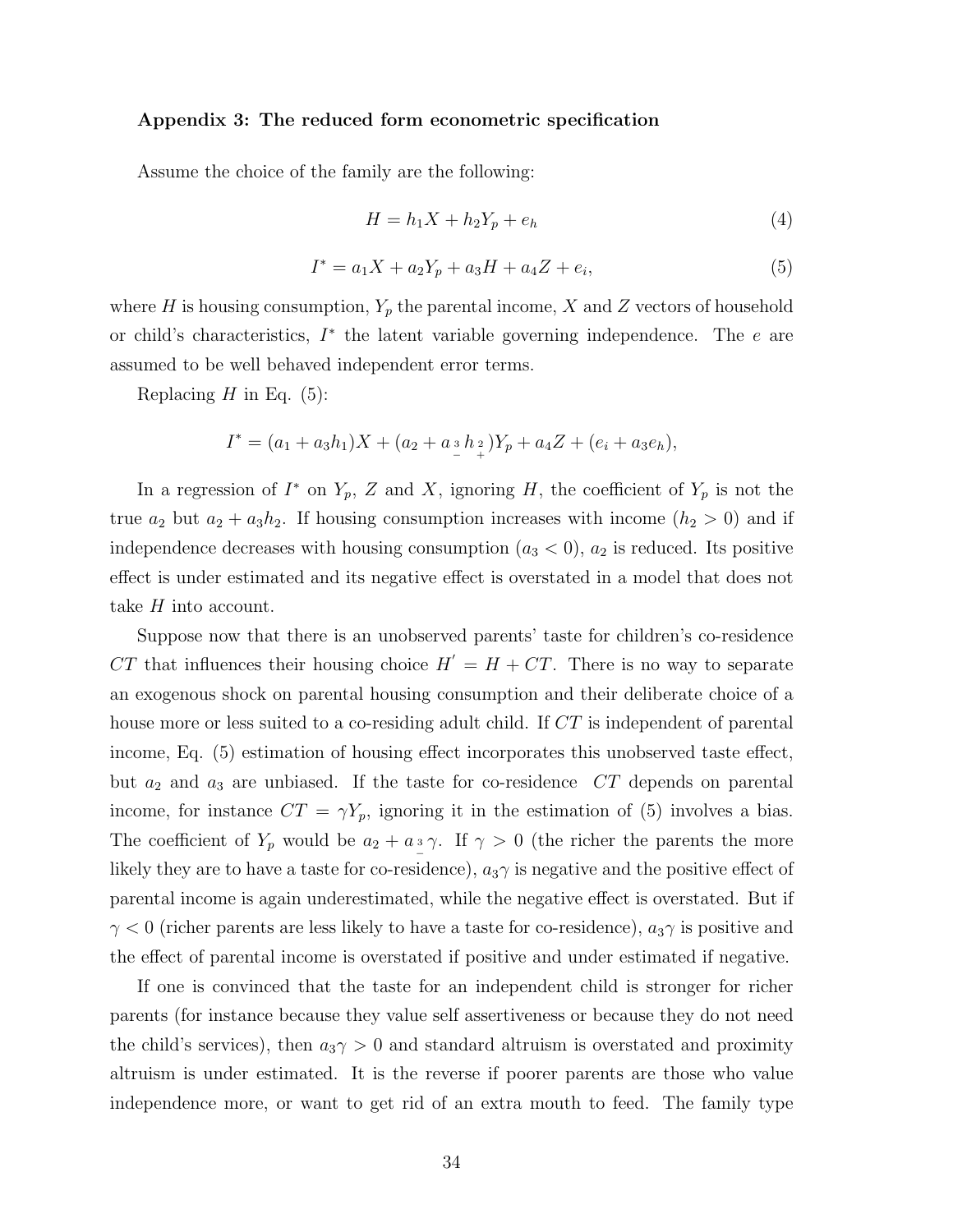variable, parents' age and nationality, and all housing characteristics in the models are meant to capture the observable part of parental tastes.

The reduced form estimates of the present paper identify the true effect of housing and parental income only if the unobserved parental taste for co-residence is not linked to income. To probe deeper into parental preferences and choices would need other data.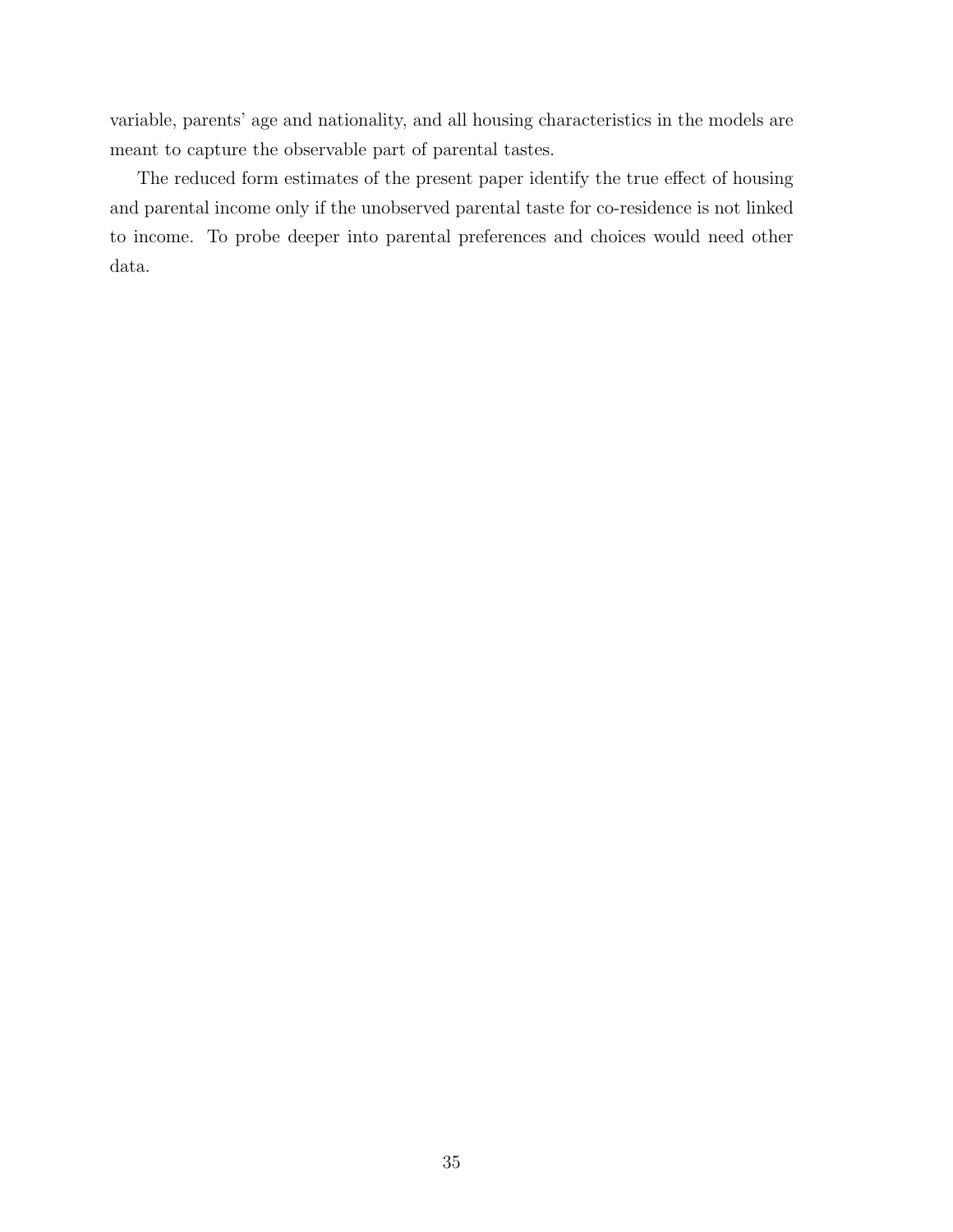### **Table A1 Sample description**

|                                                |        | sample 1       |        | sample 2       |        | sample 3       |
|------------------------------------------------|--------|----------------|--------|----------------|--------|----------------|
|                                                | mean   | std. deviation | mean   | std. deviation | mean   | std. deviation |
| Adult child characteristics                    |        |                |        |                |        |                |
| independent                                    | 0.562  | 0.496          | 0.260  | 0.439          | 0.576  | 0.494          |
| age                                            | 23.481 | 3.569          | 21.947 | 3.169          | 23.416 | 3.520          |
| female                                         | 0.513  | 0.500          | 0.461  | 0.499          | 0.485  | 0.500          |
| Live with partner                              | 0.388  | 0.487          | 0.171  | 0.376          | 0.359  | 0.480          |
| Income (1000 € per year)                       | 7.517  | 8.752          | 5.462  | 7.277          | 7.766  | 6.337          |
| parental characteristics                       |        |                |        |                |        |                |
| number of persons                              |        |                | 3.082  | 1.323          | 3.509  | 1.482          |
| 1 other person                                 |        |                | 0.281  | 0.449          | 0.195  | 0.396          |
| 2 other persons                                |        |                | 0.338  | 0.473          | 0.328  | 0.469          |
| 3 other persons                                |        |                | 0.193  | 0.394          | 0.244  | 0.430          |
| 4 other persons or more                        |        |                | 0.115  | 0.319          | 0.190  | 0.392          |
| apartment                                      |        |                | 0.283  | 0.450          | 0.275  | 0.447          |
| Number of rooms                                |        |                | 5.014  | 1.473          | 4.916  | 1.519          |
| 50-100,000 inhabitants                         |        |                | 0.068  | 0.252          | 0.072  | 0.259          |
| 100-200.000                                    |        |                | 0.056  | 0.230          | 0.058  | 0.234          |
| > 200.000 inhabitants                          |        |                | 0.255  | 0.436          | 0.243  | 0.429          |
| Paris region                                   |        |                | 0.149  | 0.356          | 0.120  | 0.325          |
| Number of bedrooms/child                       |        |                |        |                | 1.152  | 0.775          |
| Step-father                                    |        |                |        |                | 0.089  | 0.285          |
| Step-mother                                    |        |                |        |                | 0.051  | 0.221          |
| single mother                                  |        |                |        |                | 0.170  | 0.376          |
| single father                                  |        |                |        |                | 0.019  | 0.138          |
| Age of parents                                 |        |                |        |                | 51.715 | 7.008          |
| immigrant                                      |        |                |        |                | 0.122  | 0.328          |
| 1 sibling                                      |        |                |        |                | 0.355  | 0.479          |
| 2 siblings                                     |        |                |        |                | 0.213  | 0.409          |
| 3 siblings                                     |        |                |        |                | 0.080  | 0.272          |
| 4 siblings or more                             |        |                |        |                | 0.063  | 0.242          |
| public sector tenant                           |        |                |        |                | 0.187  | 0.390          |
| private sector tenant                          |        |                |        |                | 0.133  | 0.340          |
| owner occupier                                 |        |                |        |                | 0.680  | 0.466          |
| Parental income/Equiv. Adult (1000 € per year) |        |                |        |                | 13.724 | 10.953         |
| Rent (actual or imputed, 100 €/year)           |        |                |        |                | 5.345  | 1.866          |
| Number of observations                         | 12,272 |                | 7,290  |                | 12,553 |                |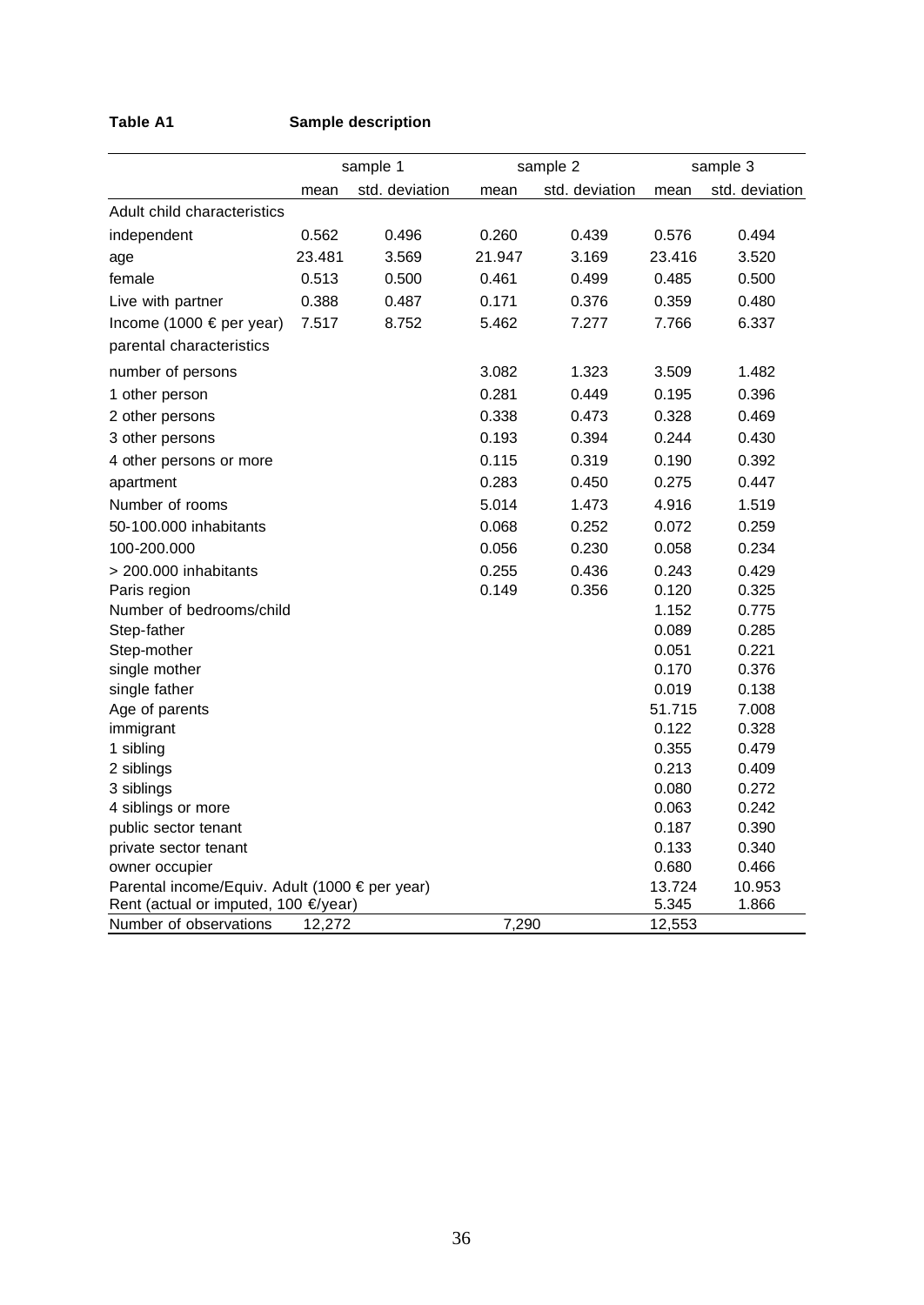| <b>Table A2</b>          | Model of independence sample 3<br>(Including total parental housing expenses) |        |           |        |
|--------------------------|-------------------------------------------------------------------------------|--------|-----------|--------|
|                          | parameter                                                                     | prob>T | parameter | prob>T |
|                          | estimate                                                                      |        | estimate  |        |
| Intercept                | $-0.2582$                                                                     | 0.0025 | $-0.2212$ | 0.000  |
| age                      | 0.0184                                                                        | 0.000  | 0.0183    | 0.000  |
| female                   | 0.1935                                                                        | 0.000  | 0.1950    | 0.000  |
| income (1000 €)          | 0.0548                                                                        | 0.000  | 0.0554    | 0.000  |
| income squared           | $-0.0008$                                                                     | 0.001  | $-0.0008$ | 0.000  |
| Step-father              | 0.1479                                                                        | 0.000  | 0.1546    | 0.000  |
| Step-mother              | 0.2496                                                                        | 0.000  | 0.2610    | 0.000  |
| Single mother            | 0.0450                                                                        | 0.000  | 0.0502    | 0.000  |
| Single father            | $-0.1549$                                                                     | 0.000  | $-0.1450$ | 0.000  |
| age of parent            | 0.0011                                                                        | 0.084  | 0.0006    | 0.345  |
| immigrant                | $-0.1006$                                                                     | 0.000  | $-0.1120$ | 0.000  |
| Parental income/Eq.Adult | $-0,0148$                                                                     | 0.000  | $-0.0154$ | 0.000  |
| Income square 10e-3      | 0,6994                                                                        | 0.000  | 0.7224    | 0.000  |
| Income cubic<br>$10e-3$  | $-0,0106$                                                                     | 0.000  | $-0.0110$ | 0.000  |
| Income 4<br>$10e-6$      | 0,0629                                                                        | 0.000  | 0.0647    | 0.000  |
| 10e-6<br>Income 5        | $-0,0001$                                                                     | 0.000  | $-0.0001$ | 0.000  |
| Private sector tenant    | 0,0624                                                                        | 0.000  |           |        |
| owner-occupier           | 0,0373                                                                        | 0.002  |           |        |
| >200.000 inhabitants     | $-0,0351$                                                                     | 0.000  |           |        |
| Paris area               | $-0,1151$                                                                     | 0.000  |           |        |
| apartment                | 0,0348                                                                        | 0.000  |           |        |
| bedrooms/child           | $-0,0407$                                                                     | 0.000  |           |        |
| Housing expenses         | $-0.0064$                                                                     | 0.019  | $-0.0180$ | 0.000  |
| 1 sibling                | 0.0153                                                                        | 0.165  | 0.0486    | 0.000  |
| 2 siblings               | 0.0334                                                                        | 0.015  | 0.0778    | 0.000  |
| 3 siblings               | 0.0967                                                                        | 0.000  | 0.1440    | 0.000  |
| 4 siblings or more       | 0.0952                                                                        | 0.000  | 0.1452    | 0.000  |
| R <sup>2</sup>           | 0.4613                                                                        |        | 0.4550    |        |
| Number of observations   | 12,553                                                                        |        | 12,553    |        |
| Number of families       | 7,612                                                                         |        | 7,612     |        |

Linear probability model of being independent. Standard error corrected for cluster observations Housing expenses are computed from hedonic models as explained in Appendix 1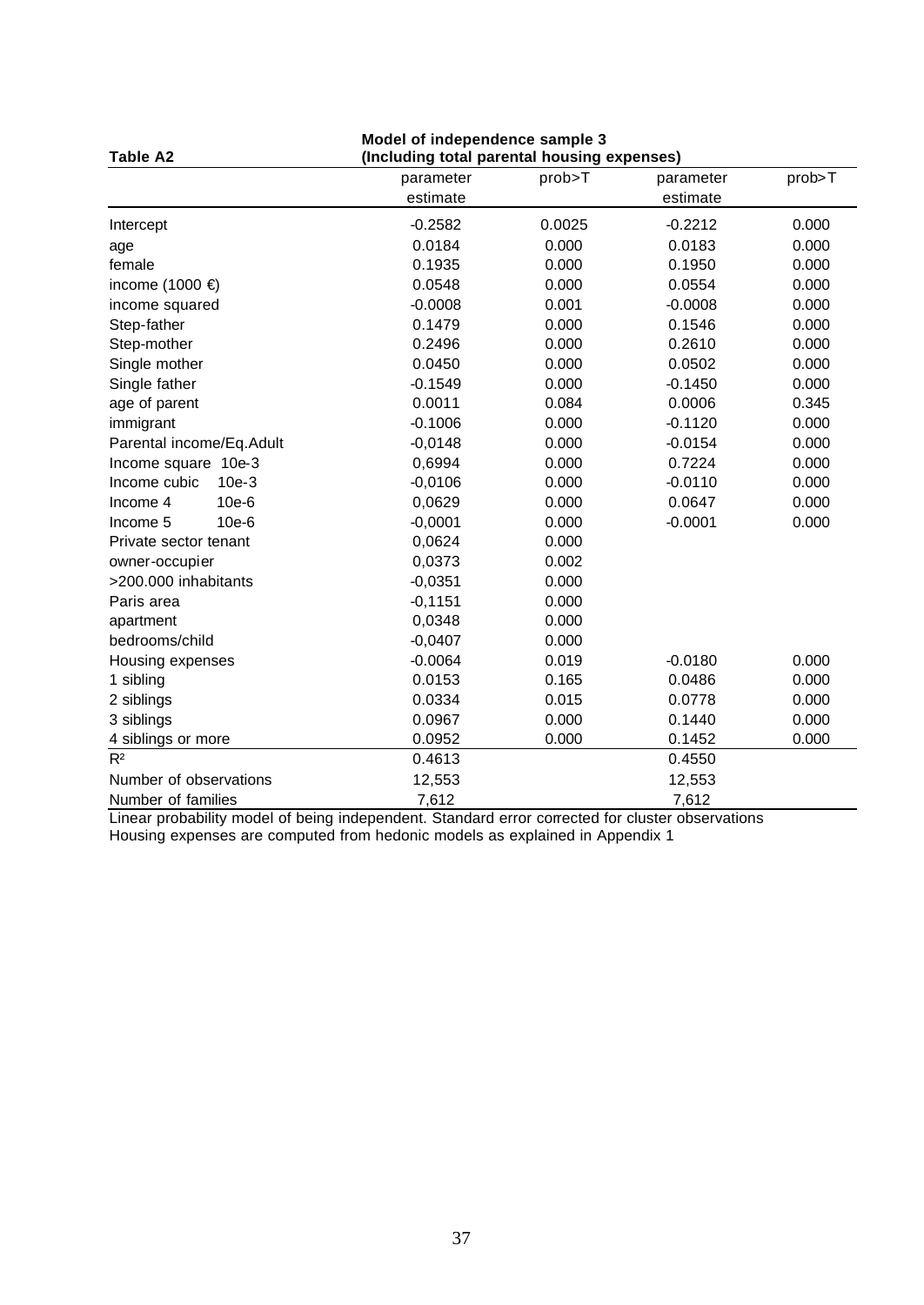| гід пі          |               |                                       | THEre itsuing strategies if one |                                |                                        |               |  |  |
|-----------------|---------------|---------------------------------------|---------------------------------|--------------------------------|----------------------------------------|---------------|--|--|
|                 | the           | <b>French</b>                         | <b>Housing survey</b>           |                                |                                        |               |  |  |
|                 |               |                                       |                                 |                                |                                        |               |  |  |
|                 | $Yj:$ revenu  |                                       |                                 | $H_{p}$                        | $X_{p}$                                |               |  |  |
|                 |               | $(j=p$ parents, $j=k$ child)          |                                 | (some)                         |                                        |               |  |  |
|                 |               | H <sub>j</sub> : home characteristics |                                 |                                | $X_k^c$                                |               |  |  |
|                 |               | Xj: individual characteristics        |                                 | Parents                        | Co-residing                            | <b>Child</b>  |  |  |
|                 | (sample size) |                                       |                                 |                                |                                        |               |  |  |
|                 |               |                                       |                                 |                                |                                        |               |  |  |
| <b>Sample 1</b> | $H_{n}$       | $\mathbf{X}_{\mathbf{n}}$             | $\mathbf{Y}_{\mathbf{p}}$       | $H_k^1$                        | $\mathbf{X}_{\mathbf{k}}^{\mathbf{i}}$ | ${\bf Y_k}^i$ |  |  |
| 18-29           |               | $X_k^c$                               | $Y_k^c$                         |                                |                                        |               |  |  |
| children        |               | Parents Co-residing (5327)            |                                 | Independent                    | Child                                  | (6898)        |  |  |
|                 |               | Child                                 |                                 | (1916)<br>recent nest-leavers) |                                        |               |  |  |
|                 |               |                                       |                                 |                                | Sample 2                               |               |  |  |
|                 |               |                                       |                                 |                                |                                        |               |  |  |
|                 |               | $X_k^i$                               | $?^i_k$                         |                                |                                        |               |  |  |
|                 |               | (7226)                                |                                 |                                |                                        |               |  |  |
|                 |               | independent child                     |                                 |                                |                                        |               |  |  |
|                 |               | Sample 3                              |                                 |                                |                                        |               |  |  |
|                 |               | from parents                          |                                 |                                |                                        |               |  |  |
|                 |               | of 18-29 year old children            |                                 |                                |                                        |               |  |  |

## **Fig A1 Three testing strategies from**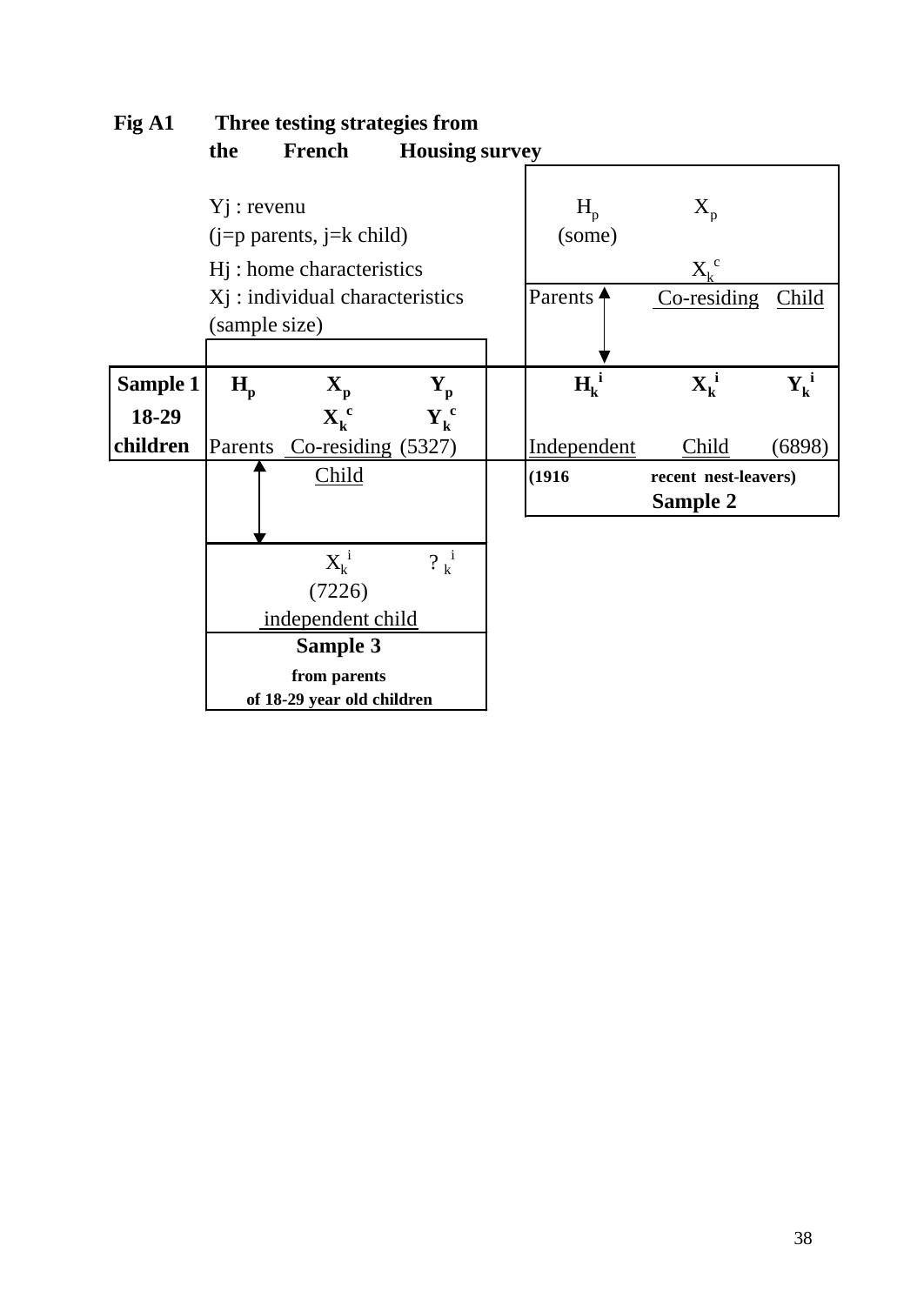

**Figure A2. Rate of independent living by age**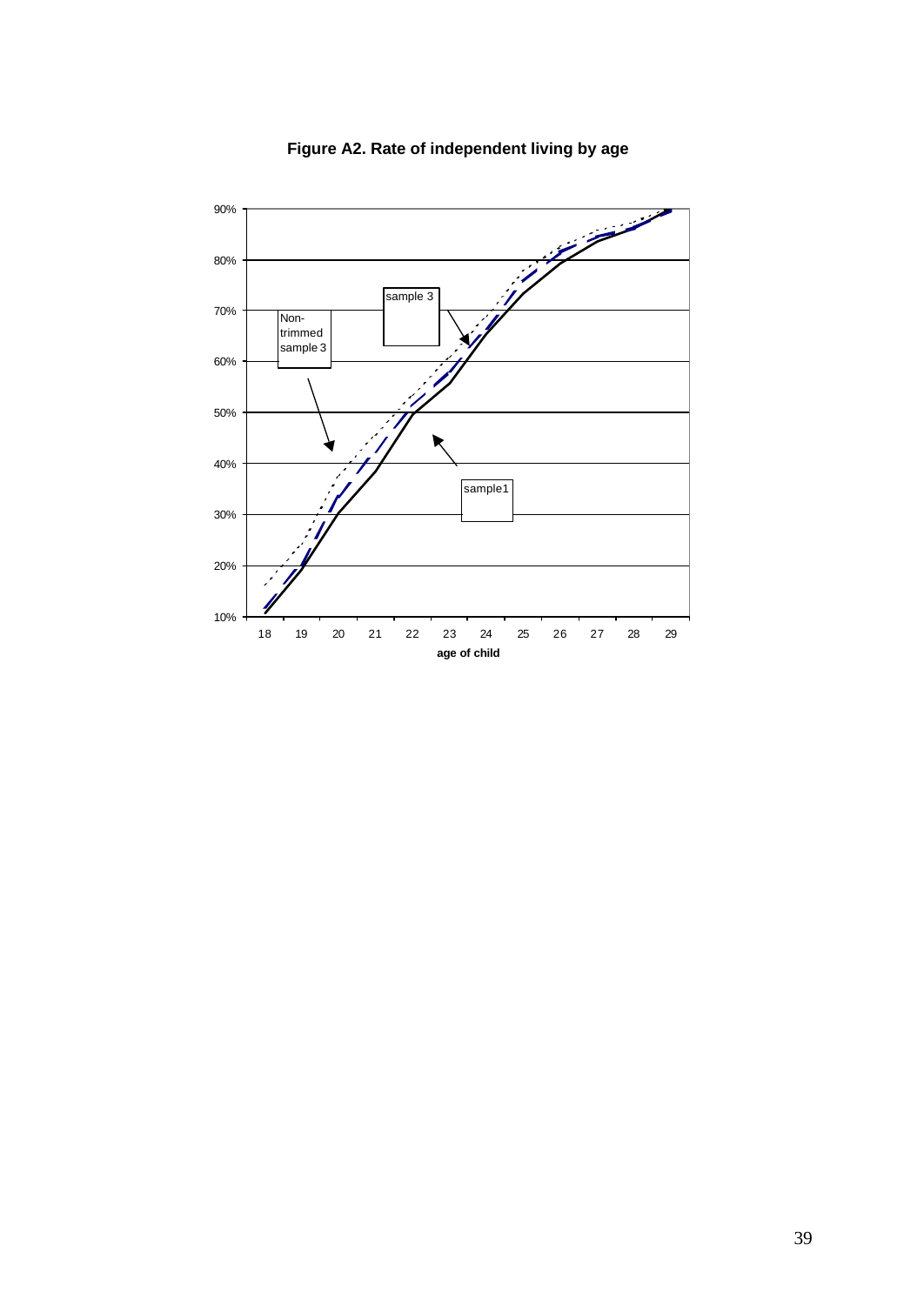

**Fig. 1. Simulated theoretical effect of parental income (Vi-Vc, Yk=2, H=0,3\*Yp)**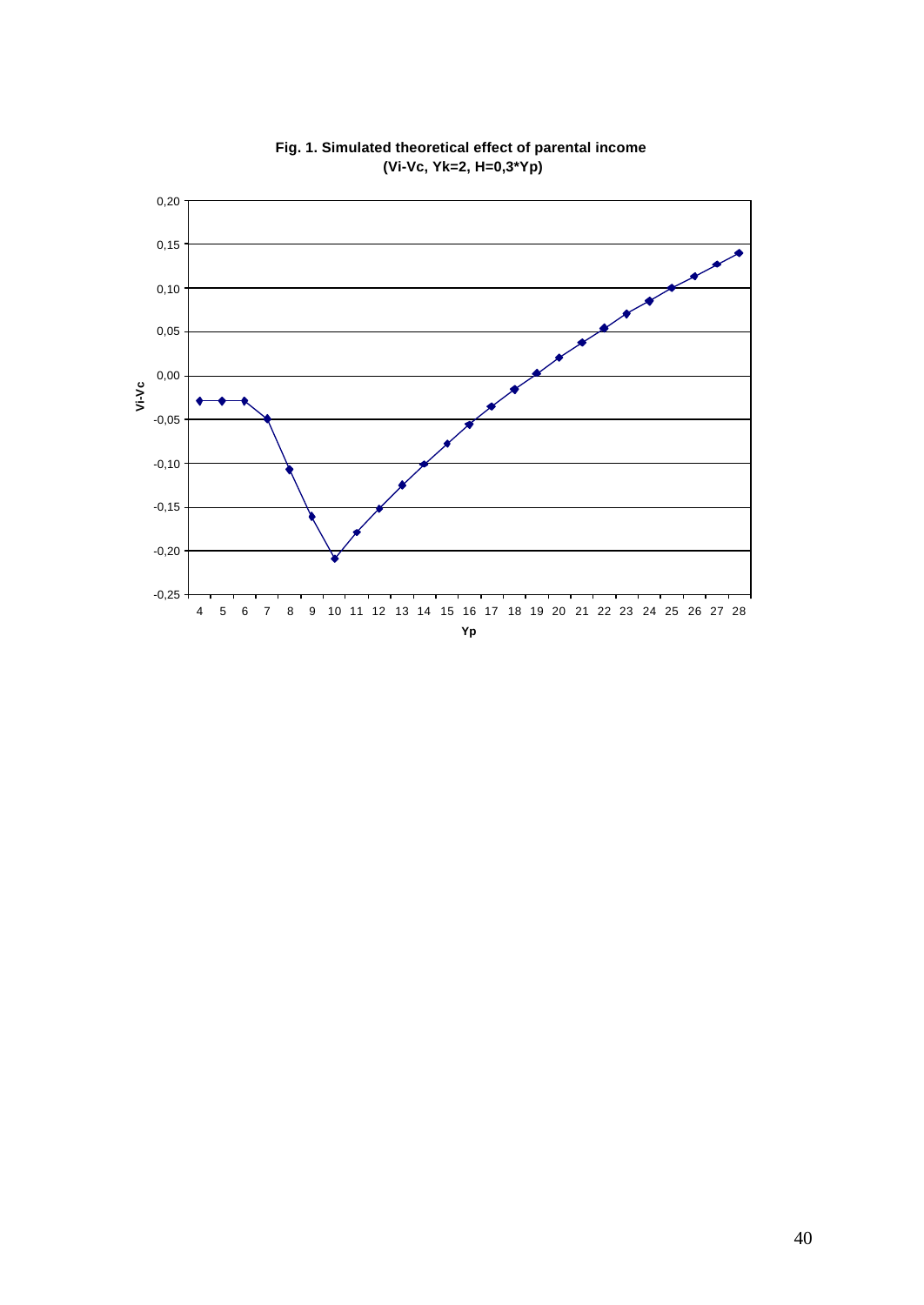

**Fig. 2. Estimated independence rate by parental income (all children)**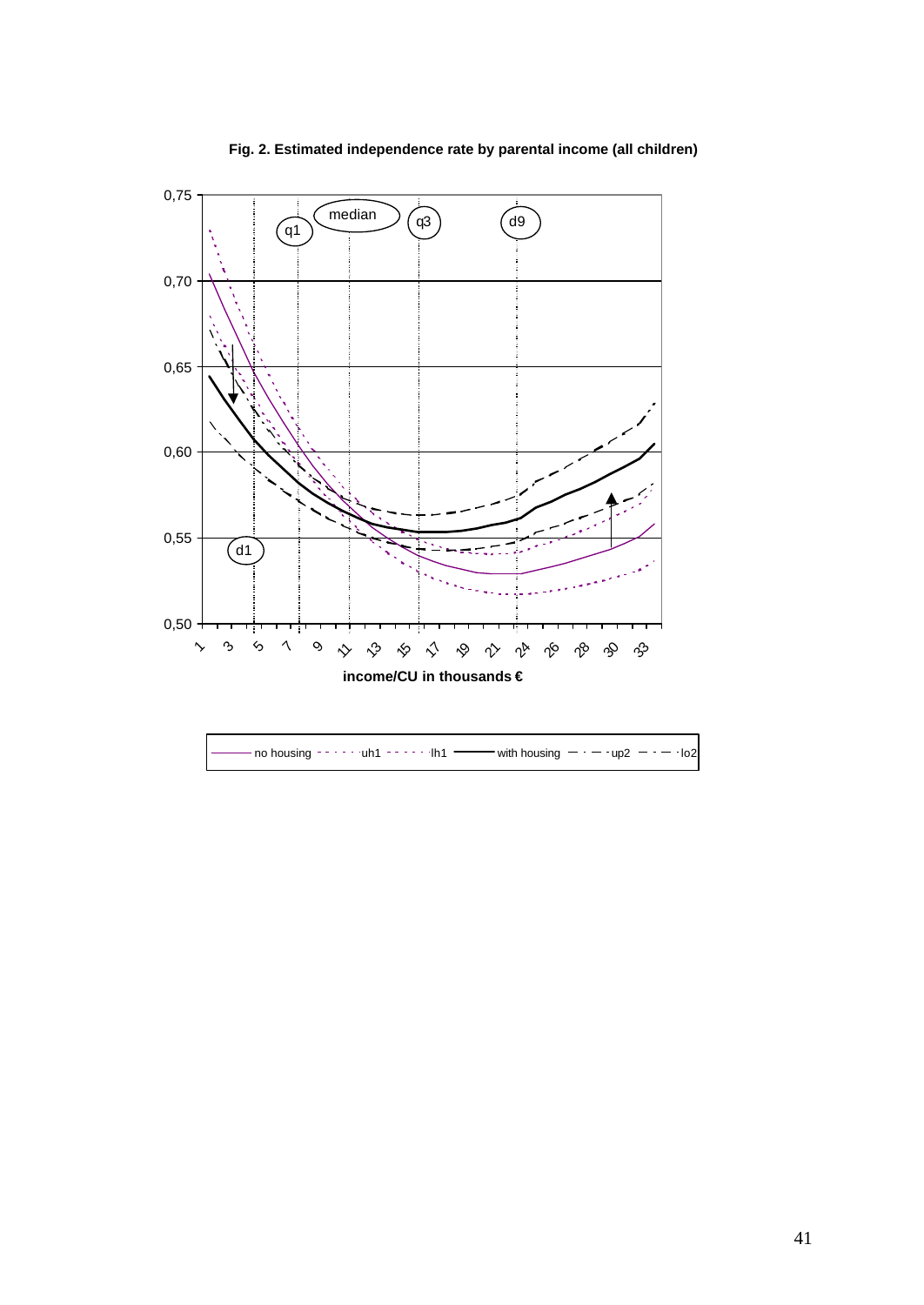

**Fig. 3. Estimated independence rate by parental income (all children and those of non mobile parents)**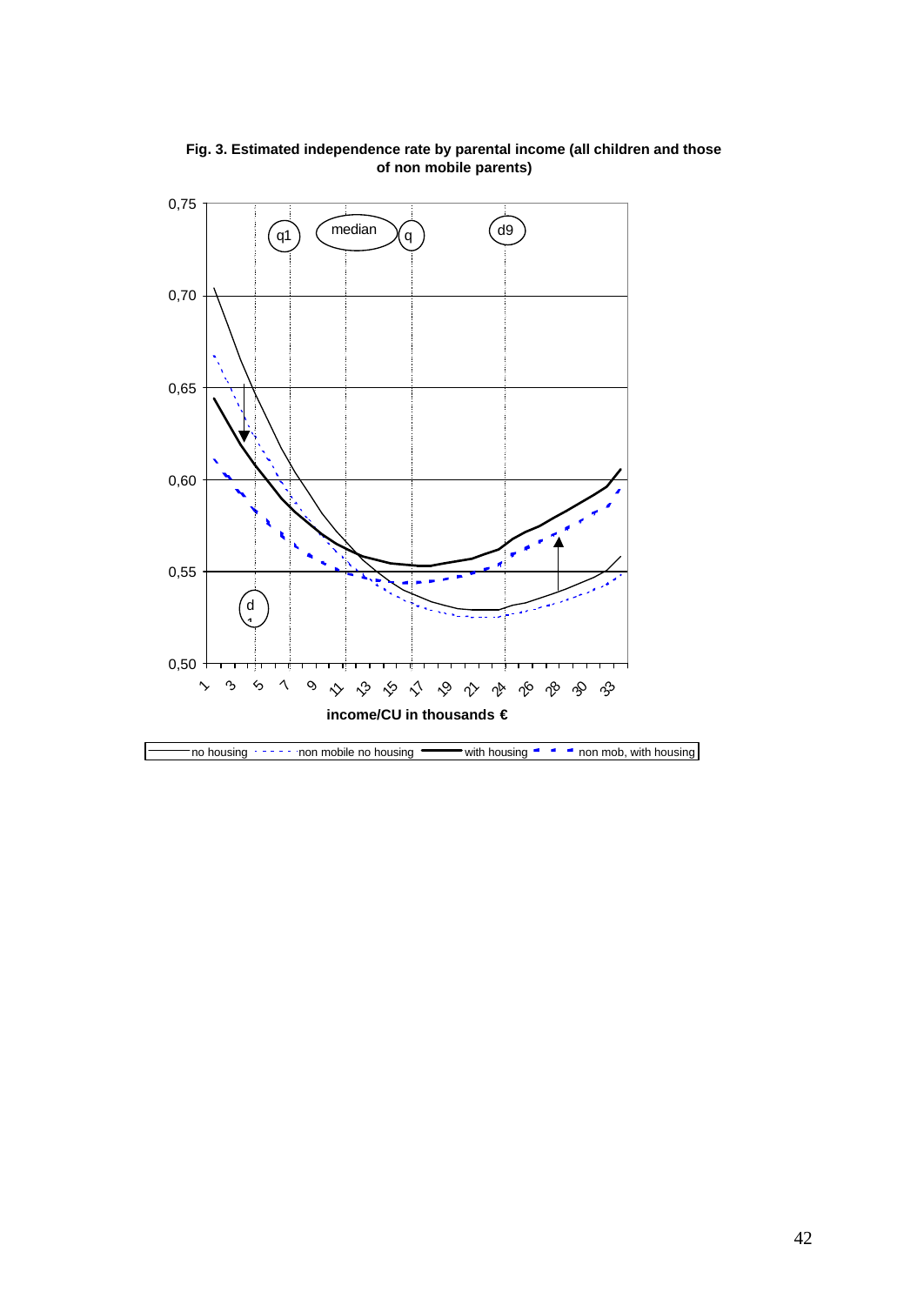The estimated independence rates are computed from table 3 (model 3) and the confidence intervals from the variance covariance matrix of the parameters. Various quantiles of parental income by equivalent consumption unit (in 1000  $\oplus$ ) are also shown: in bold the quantiles on the sample of children with 2 parents or a step parent, in light-faced the quantiles for children with a single parent.



**Fig. 4. Estimated independence rate by parental income and family type (all children)**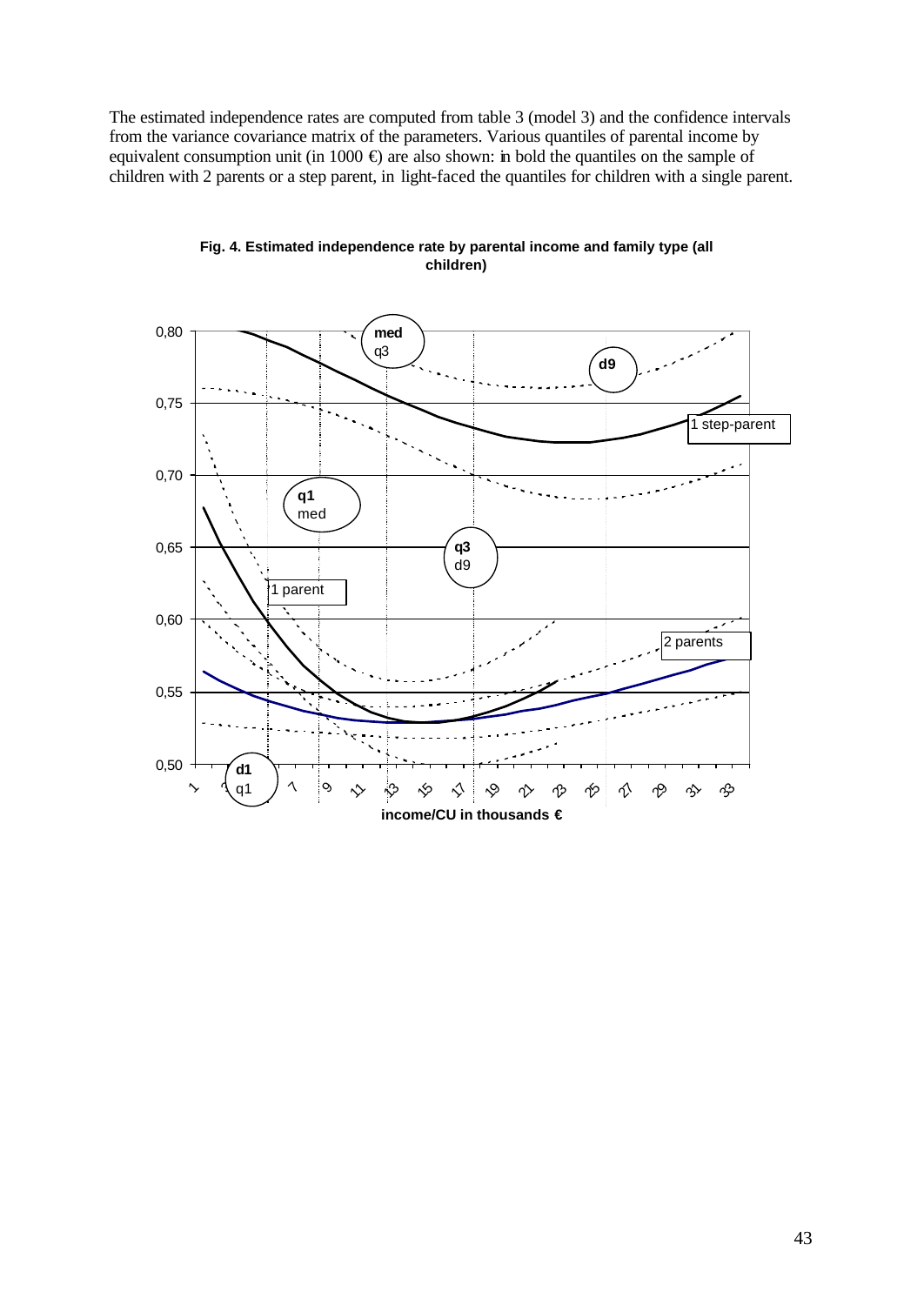

### **Fig. 5a. Estimated independence rate by parental income (18-22 children with two parents)**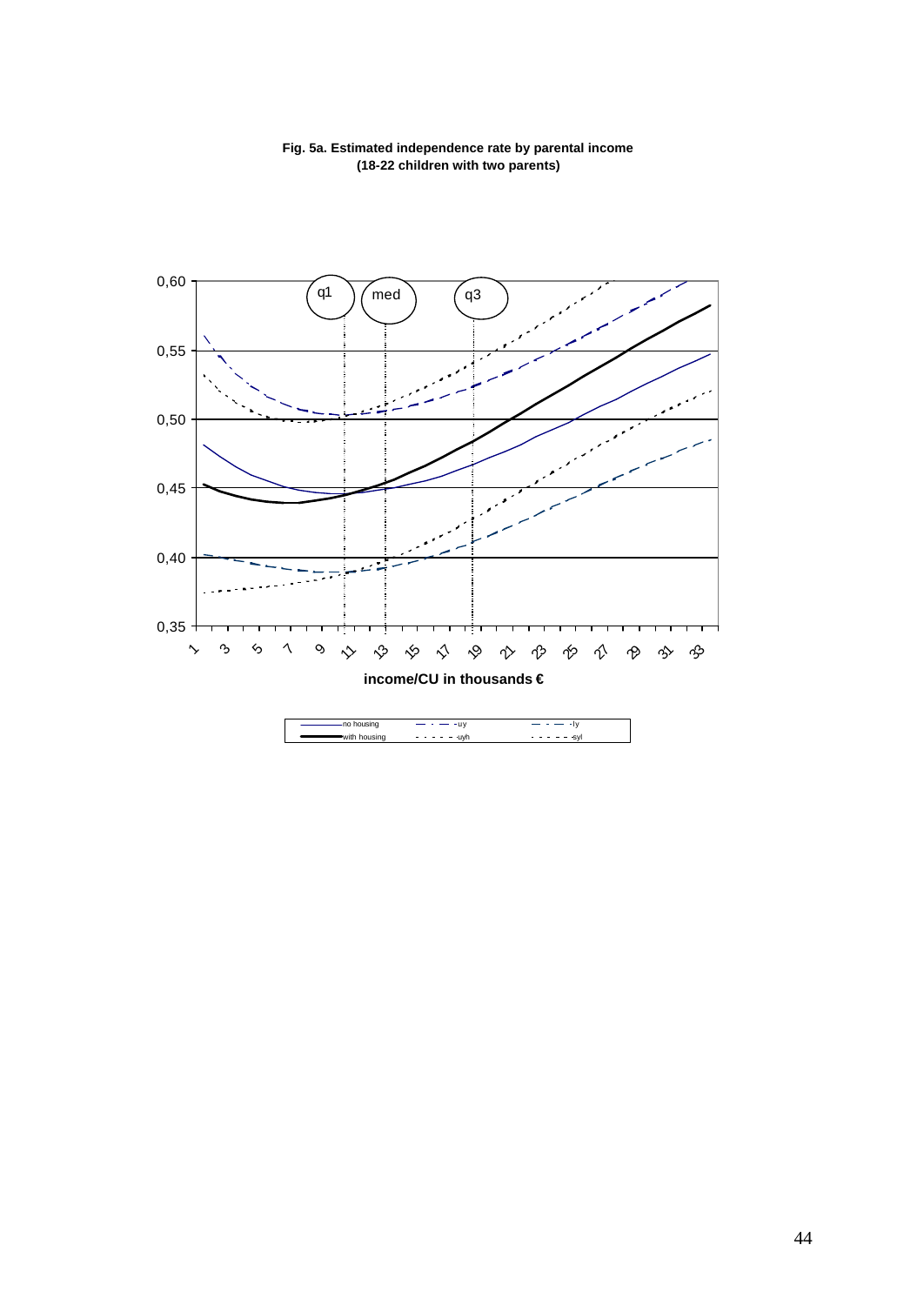

**Fig. 5b. Estimated independence rate by parental income (23-25 children with two parents)**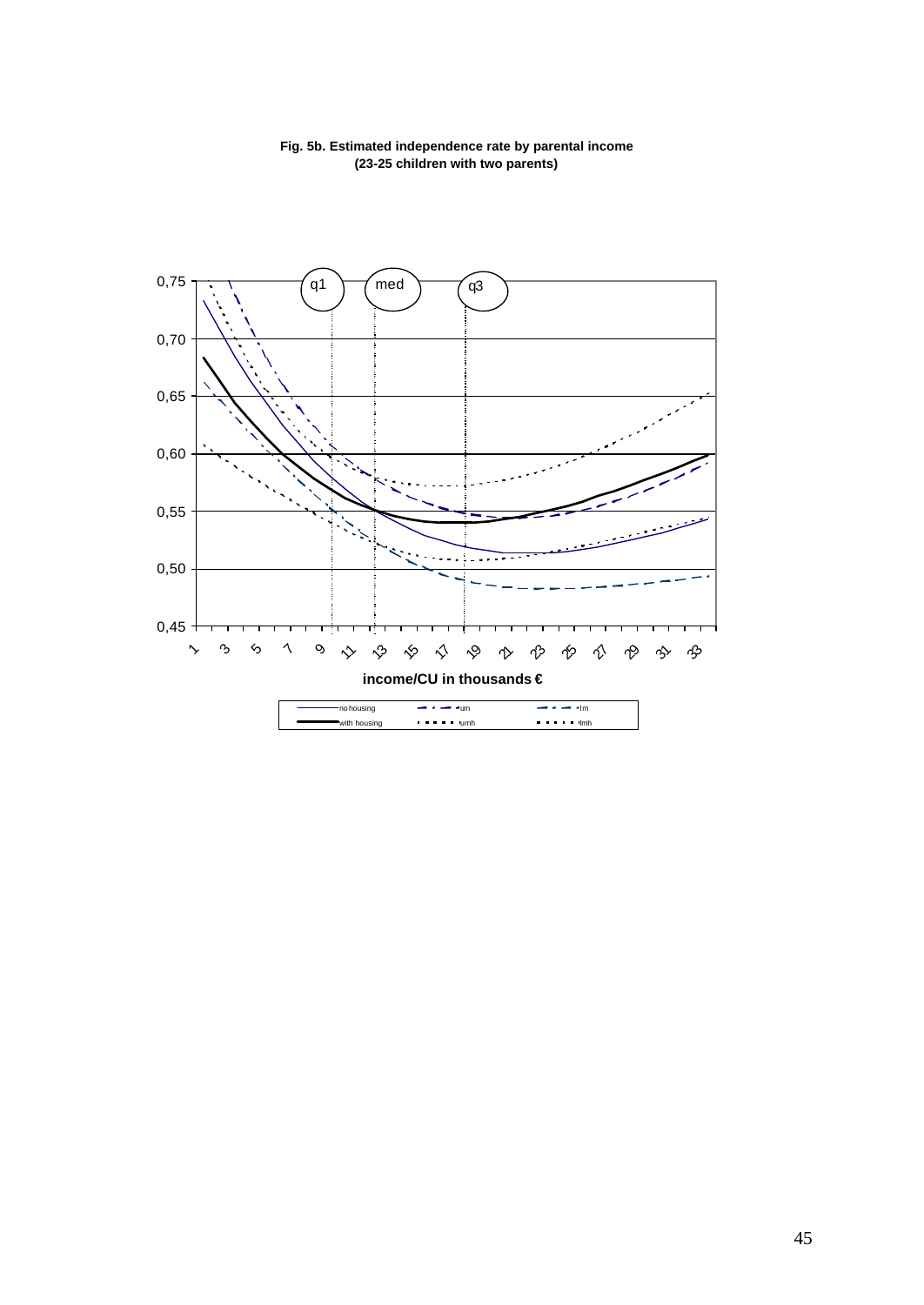

### **Fig. 5c. Estimated independence rate by parental income (26-29 children with two parents)**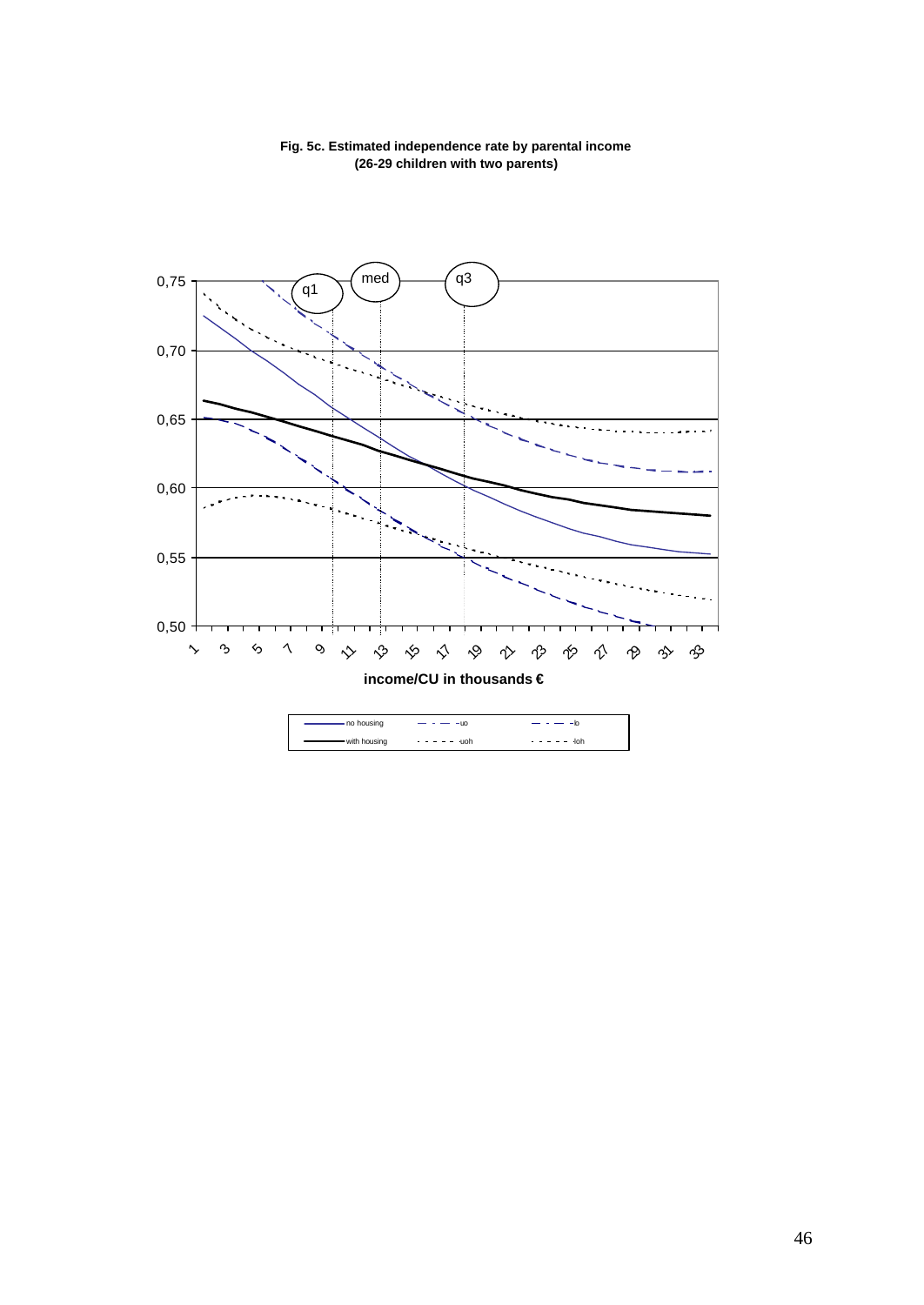| 1 avil 2.      |           |          |              |         | $m$ and $n$ independence. (China 5 and Taniny type variables) |        |              |        |
|----------------|-----------|----------|--------------|---------|---------------------------------------------------------------|--------|--------------|--------|
|                |           | Sample 1 |              |         | Sample 3                                                      |        | Sample 3     |        |
|                |           |          |              |         | All parents                                                   |        | non mobiles  |        |
|                |           |          |              |         |                                                               |        | parents      |        |
|                |           |          | Fixed-effect |         |                                                               |        | Fixed-effect |        |
| Variable       | Coef.     | Pr >  t  | Coef.        | Pr >  t | Coef.                                                         | P >  z | Coef.        | P >  z |
|                |           |          |              |         |                                                               |        |              |        |
| Intercept      | $-0.3084$ | 0.000    | 0.3504       | 0.000   | $-0.4030$                                                     | 0.000  | $-0.4030$    | 0.000  |
| Age            | 0.0186    | 0.000    | 0.0189       | 0.000   | 0.0241                                                        | 0.000  | 0.0273       | 0.000  |
| Female         | 0.1980    | 0.000    | 0.1960       | 0.000   | 0.1950                                                        | 0.000  | 0.1969       | 0.000  |
| Income         |           |          |              |         |                                                               |        |              |        |
| $(1000 \oplus$ | 0.0569    | 0.000    | 0.0560       | 0.000   | 0.0470                                                        | 0.000  | 0.0481       | 0.000  |
|                |           |          |              |         |                                                               |        |              |        |
| Income squared | $-0.0009$ | 0.001    | 0.0009       | 0.001   | $-0.0007$                                                     | 0.000  | $-0.0006$    | 0.000  |
| Step-father    |           |          | 0.1885       | 0.000   | 0.1092                                                        | 0.007  | 0.0793       | 0.083  |
| Step-mother    |           |          | 0.2962       | 0.000   | 0.1958                                                        | 0.000  | 0.1869       | 0.000  |
| Single mother  |           |          | 0.0698       | 0.000   |                                                               |        |              |        |
|                |           |          |              |         |                                                               |        |              |        |
| Single father  |           |          | 0.1499       | 0.000   |                                                               |        |              |        |
| Two parents    |           |          | Ref.         |         |                                                               |        |              |        |
| $R^2$          | 0.4081    |          | 0.4378       |         | 0.4032                                                        |        | 0.4130       |        |
| Number of      |           |          |              |         |                                                               |        |              |        |
| observations   | 12 5 5 3  |          | 12 5 5 3     |         | 8754                                                          |        | 6830         |        |
| Nb of families | 7612      |          | 7612         |         | 3813                                                          |        | 2982         |        |

| Table 2. | Model of independence: (child's and family type variables) |  |  |  |
|----------|------------------------------------------------------------|--|--|--|
|----------|------------------------------------------------------------|--|--|--|

 $NB : Dependent variable = 1$  if the child lives independently,  $= 0$  if he co-resides with the parents.

With sample 3 the standard errors take into account the fact that some children may belong to the same family. In the fixed-effect models (using only families with at least two 18-29 children) the reference family type is twoparents or a single parent.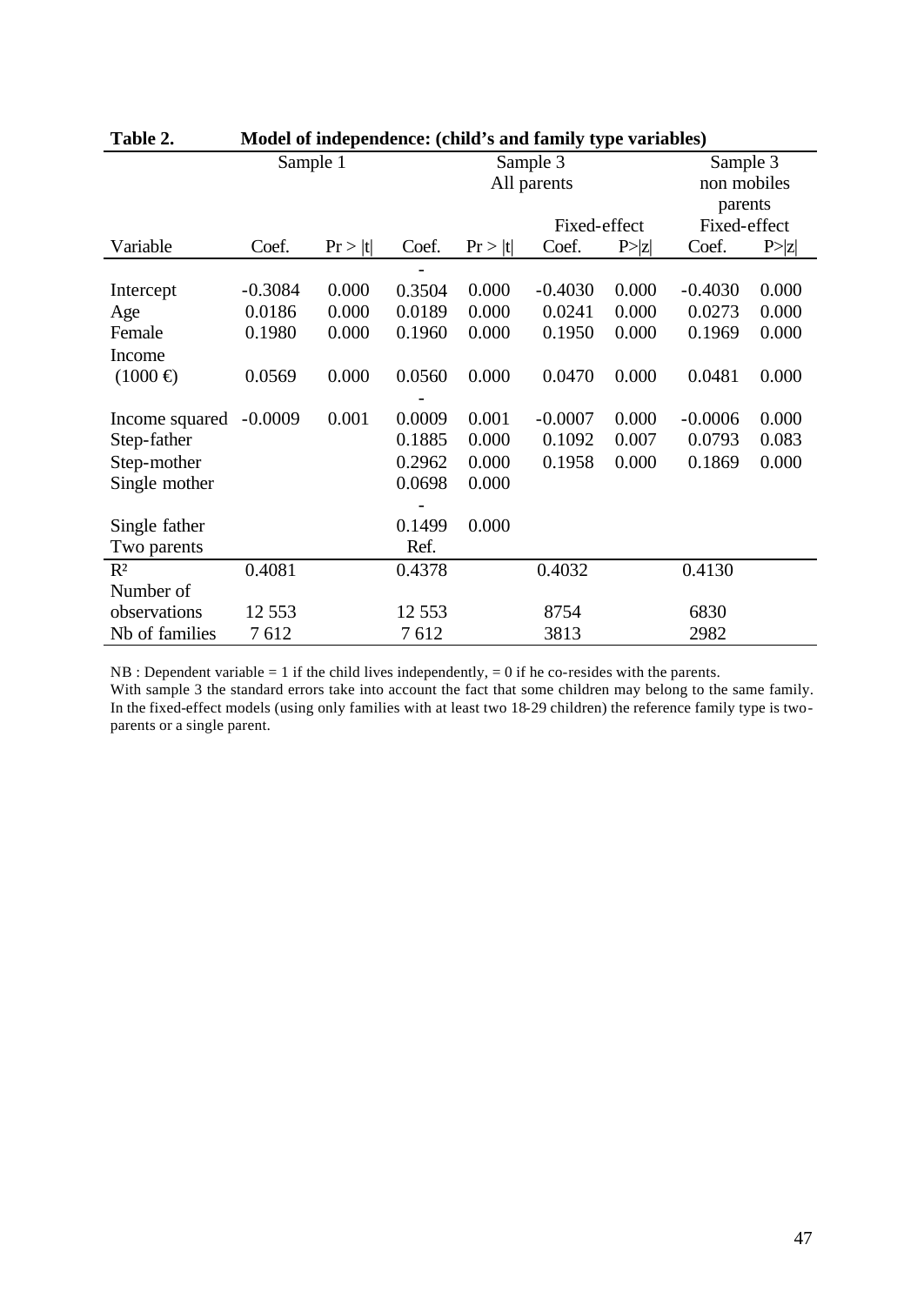|                                  | Model 1   |        |           | Model 2   |             | Model 3 (interacting with family type) |             |        |             |        |
|----------------------------------|-----------|--------|-----------|-----------|-------------|----------------------------------------|-------------|--------|-------------|--------|
|                                  | coef.     | prob>T | coef.     | prob>T    | coef.       | prob>T                                 | coef.       | prob>T | coef.       | prob>T |
|                                  |           |        |           |           | Two parents |                                        | Step-parent |        | Lone Parent |        |
|                                  |           |        |           |           |             |                                        |             |        |             |        |
|                                  |           |        |           |           |             |                                        |             |        |             |        |
| Intercept                        | $-0.1297$ | 0.003  | $-0.2679$ | 0.000     | $-0.4392$   | 0.000                                  |             |        |             |        |
| age                              | 0.0191    | 0.000  | 0.0186    | 0.000     | 0.0237      | 0.000                                  | $-0.0024$   | 0.573  | 0.0146      | 0.0408 |
| female                           | 0.1971    | 0.000  | 0.1934    | 0.000     | 0.1918      | 0.000                                  | 0.1864      | 0.000  | 0.1719      | 0.000  |
| income $(1000 \oplus$            | 0.0557    | 0.000  | 0.0548    | 0.000     | 0.0531      | 0.000                                  | 0.0994      | 0.000  | 0.0855      | 0.000  |
| income squared                   | $-0.0008$ | 0.001  | $-0.0008$ | 0.001     | $-0.0007$   | 0.000                                  | $-0.0036$   | 0.000  | $-0.0027$   | 0.000  |
| step-father                      | 0.1688    | 0.000  | 0.1470    | 0.000     |             |                                        | 0.7434      | 0.000  |             |        |
| step-mother                      | 0.2844    | 0.000  | 0.2480    | 0.000     |             |                                        | 0.8451      | 0.000  |             |        |
| single mother                    | 0.0368    | 0.0003 | 0.0444    | $0.000\,$ |             |                                        |             |        | 0.1826      | 0.105  |
| single father                    | $-0.1548$ | 0.000  | $-0.1555$ | 0.000     |             |                                        |             |        | 0.0127      | 0.913  |
| Parents' characteristics         |           |        |           |           |             |                                        |             |        |             |        |
| age                              | $-0.0011$ | 0.079  | 0.0011    | 0.089     | 0.0004      | 0.636                                  | 0.0023      | 0.059  | 0.0040      | 0.002  |
| immigrant                        | $-0.0974$ | 0.000  | $-0.1005$ | 0.000     | $-0.0842$   | 0.000                                  | $-0.0488$   | 0.139  | $-0.1055$   | 0.000  |
| ypuc (income $1000 \oplus$       | $-0.0232$ | 0.000  | $-0.0153$ | 0.000     | $-0.0073$   | 0.017                                  |             |        | $-0.0281$   | 0.000  |
| ypuc $2*10e-3$                   | 0.8877    | 0.000  | 0.6982    | 0.000     | 0.3800      | 0.003                                  | $-0.6729$   | 0.007  | 1,3900      | 0.000  |
| ypuc $3*10e-3$                   | $-0.0125$ | 0.000  | $-0.0105$ | 0.000     | $-0.0058$   | 0.005                                  | 0.0319      | 0.012  | $-0.0207$   | 0.000  |
| ypuc $4*10e-6$                   | 0.0714    | 0.000  | 0.0615    | 0.000     | 0.0341      | 0.006                                  | $-0.4594$   | 0.027  | 0.0928      | 0.000  |
| ypuc5*10e-6                      | $-0.0001$ | 0.000  | $-0.0001$ | 0.000     | $-0.0001$   | 0.007                                  | 0.0021      | 0.058  |             |        |
| Parental housing characteristics |           |        |           |           |             |                                        |             |        |             |        |
| Private sector tenant            |           |        | 0.0597    | 0.000     | 0.0692      | 0.001                                  | 0.0084      | 0.793  | 0.0598      | 0.004  |
| Owner-occupier                   |           |        | 0.0334    | 0.006     | 0.0402      | 0.015                                  | 0.0109      | 0.705  | 0.0369      | 0.085  |
| $U.U. > 200.000$ inhab.          |           |        | $-0.0395$ | 0.000     | $-0.0425$   | 0.000                                  | $-0.0152$   | 0.457  | $-0.0286$   | 0.102  |
| Paris Region                     |           |        | $-0.1301$ | 0.000     | $-0.1340$   | 0.000                                  | $-0.0708$   | 0.015  | $-0.1041$   | 0.000  |
| appartment                       |           |        | 0.0338    | 0.001     | 0.0230      | 0.100                                  | 0.0198      | 0.409  | 0.0484      | 0.011  |
| Bedroom/child                    |           |        | $-0.0464$ | 0.000     | $-0.0256$   | 0.001                                  | $-0.1019$   | 0.000  | $-0.0945$   | 0.000  |
| 0 sibling                        |           |        | Ref.      |           | Ref.        |                                        | Ref.        |        | Ref.        |        |
| 1 sibling                        |           |        | 0.0084    | 0.430     | 0.0163      | 0.211                                  | $-0.0600$   | 0.049  | 0.0287      | 0.182  |
| 2 siblings                       |           |        | 0.0225    | 0.081     | 0.0303      | 0.064                                  | $-0.0242$   | 0.429  | 0.0445      | 0.098  |
| 3 siblings                       |           |        | 0.0844    | 0.000     | 0.1030      | 0.000                                  | $-0.0070$   | 0.844  | 0.0768      | 0.030  |
| 4 or more siblings               |           |        | 0.0807    | 0.000     | 0.0903      | 0.002                                  | $-0.0150$   | 0.695  | 0.1186      | 0.007  |
| Nb of observations               | 12 5 53   |        | 12 5 5 3  |           | 12 5 53     |                                        |             |        |             |        |
| (nb of families)                 | (7612)    |        | (7612)    |           | (7612)      |                                        |             |        |             |        |
| $R^2$                            | 0.4468    |        | 0.4610    |           | 0.4798      |                                        |             |        |             |        |

| Table 3 | Model of independence (parents and child's variables) |  |  |  |  |
|---------|-------------------------------------------------------|--|--|--|--|
|---------|-------------------------------------------------------|--|--|--|--|

 $NB: Sample 3. Dependent variable = 1$  if the child lives independently,  $= 0$  if he co-resides with the parents. Standard errors take into account the fact that some children may belong to the same family. Ypuc2 is squared parental income (in thousand euros per equivalent consumption unit), ypuc3 is the cubic term, etc.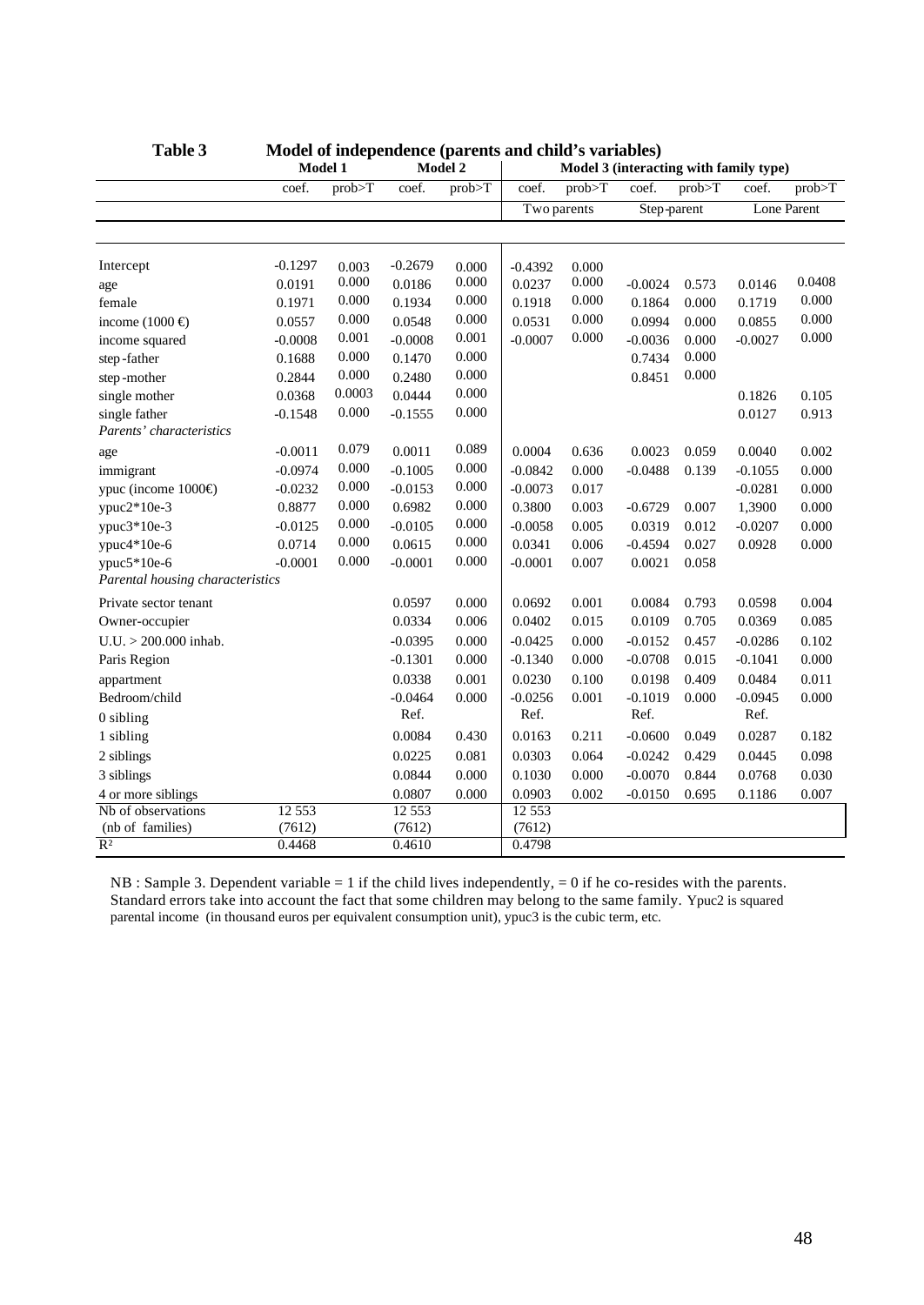|                                  | Model 1   |        |           | Model 2 | $1.10000$ or mucpendence (parents and emig $5$ variables, non-moone parents only)<br>Model 3 (interacting with family type) |        |             |        |             |        |
|----------------------------------|-----------|--------|-----------|---------|-----------------------------------------------------------------------------------------------------------------------------|--------|-------------|--------|-------------|--------|
|                                  | coef.     | prob>T | coef.     | prob>T  | coef.                                                                                                                       | prob>T | coef.       | prob>T | coef.       | prob>T |
|                                  |           |        |           |         | Two parents                                                                                                                 |        | Step-parent |        | Lone Parent |        |
| Intercept                        | $-0.2757$ | 0.000  | $-0.4052$ | 0.000   | $-0.4948$                                                                                                                   | 0.000  |             |        |             |        |
| age                              | 0.0226    | 0.000  | 0.0224    | 0.000   | 0.0250                                                                                                                      | 0.000  | $-0.0002$   | 0.961  | 0.0228      | 0.000  |
| female                           | 0.2012    | 0.000  | 0.1977    | 0.000   | 0.1985                                                                                                                      | 0.000  | 0.1723      | 0.000  | 0.1732      | 0.000  |
| income $(1000 \in$               | 0.0532    | 0.000  | 0.0525    | 0.000   | 0.0519                                                                                                                      | 0.000  | 0.1076      | 0.000  | 0.0784      | 0.000  |
| income suared                    | $-0.0008$ | 0.000  | $-0.0008$ | 0.000   | $-0.0007$                                                                                                                   | 0.000  | $-0.0040$   | 0.000  | $-0.0025$   | 0.000  |
| step-father                      | 0.1474    | 0.000  | 0.1355    | 0.000   |                                                                                                                             |        | 0.6555      | 0.000  |             |        |
| step-mother                      | 0.2659    | 0.000  | 0.2414    | 0.000   |                                                                                                                             |        | 0.7520      | 0.000  |             |        |
| single mother                    | 0.0082    | 0.506  | 0.0284    | 0.028   |                                                                                                                             |        |             |        | 0.0301      | 0.823  |
| single father                    | $-0.1841$ | 0.000  | $-0.1768$ | 0.000   |                                                                                                                             |        |             |        | $-0.1585$   | 0.250  |
| Parents' characteristics         |           |        |           |         |                                                                                                                             |        |             |        |             |        |
| age                              | $-0.0005$ | 0.469  | 0.0015    | 0.044   | 0.0005                                                                                                                      | 0.577  | 0.0029      | 0.047  | 0.0048      | 0.002  |
| immigrant                        | $-0.0744$ | 0.000  | $-0.0715$ | 0.000   | $-0.0610$                                                                                                                   | 0.000  | $-0.0213$   | 0.591  | $-0.0861$   | 0.006  |
| ypuc (income $1000 \oplus$       | $-0.0183$ | 0.000  | $-0.0116$ | 0.000   | $-0.0057$                                                                                                                   | 0.090  |             |        | $-31,7600$  | 0.000  |
| $ypuc2*10e-3$                    | 0.7014    | 0.000  | 0.5566    | 0.000   | 0.3096                                                                                                                      | 0.034  | $-0.2969$   | 0.359  | 1,6100      | 0.000  |
| ypuc $3*10e-3$                   | $-0.0098$ | 0.000  | $-0.0084$ | 0.000   | $-0.0047$                                                                                                                   | 0.043  | 0.0145      | 0.370  | $-0.0249$   | 0.000  |
| ypuc4*10e-6                      | 0.0554    | 0.000  | 0.0493    | 0.000   | 0.0276                                                                                                                      | 0.048  | $-0.1808$   | 0.489  | 0.1130      | 0.000  |
| $ypuc5*10e-6$                    | $-0.0001$ | 0.000  | $-0.0001$ | 0.000   | $-0.0001$                                                                                                                   | 0.049  | 0.0006      | 0.647  |             |        |
| Parental housing characteristics |           |        |           |         |                                                                                                                             |        |             |        |             |        |
| Private sector tenant            |           |        | 0.0274    | 0.129   | 0.0505                                                                                                                      | 0.036  | $-0.0415$   | 0.334  | 0.0066      | 0.834  |
| Owner-occupier                   |           |        | 0.0153    | 0.284   | 0.0270                                                                                                                      | 0.150  | $-0.0116$   | 0.722  | 0.0201      | 0.442  |
| $U.U. > 200.000$ inhab.          |           |        | $-0.0453$ | 0.000   | $-0.0441$                                                                                                                   | 0.000  | $-0.0351$   | 0.153  | $-0.0251$   | 0.274  |
| Paris Region                     |           |        | $-0.1321$ | 0.000   | $-0.1384$                                                                                                                   | 0.000  | $-0.0792$   | 0.036  | $-0.0717$   | 0.030  |
| appartment                       |           |        | 0.0164    | 0.189   | 0.0152                                                                                                                      | 0.341  | $-0.0088$   | 0.788  | 0.0249      | 0.301  |
| Bedroom/child                    |           |        | $-0.0324$ | 0.000   | $-0.0162$                                                                                                                   | 0.059  | $-0.0838$   | 0.000  | $-0.0707$   | 0.000  |
| $0$ sibling                      |           |        | Ref.      |         | Ref.                                                                                                                        |        | Ref.        |        | Ref.        |        |
| 1 sibling                        |           |        | 0.0111    | 0.361   | 0.0211                                                                                                                      | 0.138  | $-0.0462$   | 0.194  | 0.0093      | 0.733  |
| 2 siblings                       |           |        | 0.0383    | 0.010   | 0.0485                                                                                                                      | 0.006  | 0.0042      | 0.902  | 0.0477      | 0.178  |
| 3 siblings                       |           |        | 0.0877    | 0.000   | 0.1015                                                                                                                      | 0.000  | 0.0129      | 0.755  | 0.0620      | 0.159  |
| 4 or more siblings               |           |        | 0.0664    | 0.009   | 0.0846                                                                                                                      | 0.012  | $-0.0197$   | 0.692  | 0.0601      | 0.311  |
| nb of observations               | 9784      |        | 9784      |         | 9784                                                                                                                        |        |             |        |             |        |
| (nb of families)                 | (5936)    |        | (5936)    |         | (5936)                                                                                                                      |        |             |        |             |        |
| $\overline{\mathbb{R}^2}$        | 0.4493    |        | 0.4605    |         | 0.4719                                                                                                                      |        |             |        |             |        |

| <b>Table 4</b> | Model of independence (parents and child's variables, non mobile parents only) |         |                                         |
|----------------|--------------------------------------------------------------------------------|---------|-----------------------------------------|
|                | Madal 1                                                                        | Modol 2 | Model 2 (interpreting with family type) |

 $NB: Sample 3. Dependent variable = 1$  if the child lives independently,  $= 0$  if he co-resides with the parents. Standard errors take into account the fact that some children may belong to the same family. Ypuc2 is squared parental income (in thousand euros per equivalent consumption unit), ypuc3 is the cubic term, etc.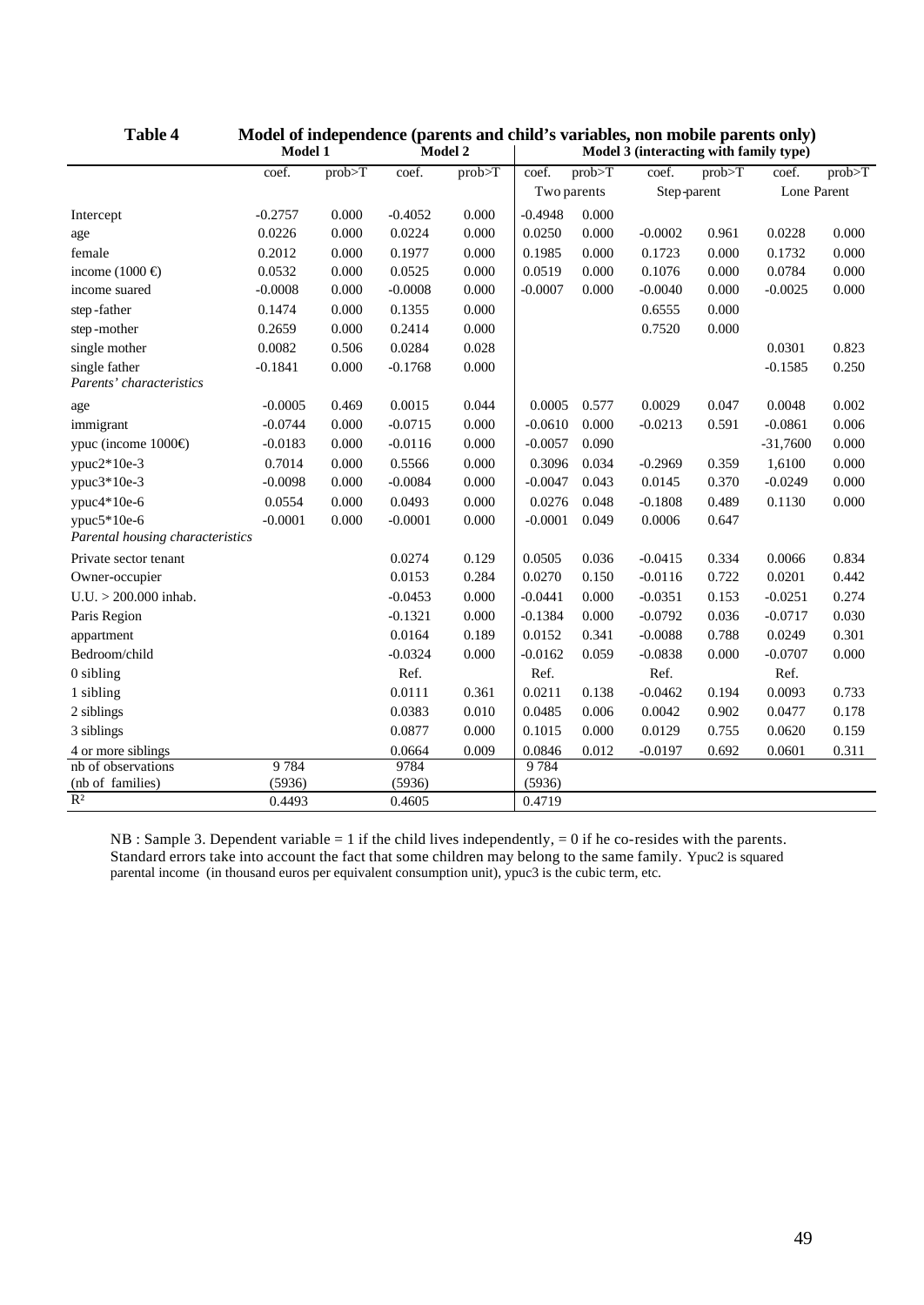| Table 5                                            | <b>Models of child independence</b><br>Comparison of sample 3 with sample 2 |         |           |          |  |  |
|----------------------------------------------------|-----------------------------------------------------------------------------|---------|-----------|----------|--|--|
|                                                    | sample 2                                                                    |         |           | sample 3 |  |  |
| Variable                                           | Coeff.                                                                      | Pr >  t | Coeff.    | Pr >  t  |  |  |
| Intercept                                          | $-0.2109$                                                                   | 0.0003  | $-0,0643$ | 0,1295   |  |  |
| age                                                | 0.0187                                                                      | < .0001 | 0,0196    | <,0001   |  |  |
| female                                             | 0.1421                                                                      | < .0001 | 0,1994    | <,0001   |  |  |
| income                                             | 0.0291                                                                      | < .0001 | 0,0562    | <,0001   |  |  |
| income square                                      | $-0.0002$                                                                   | < .0001 | $-0,0009$ | <,0001   |  |  |
| Parental home characteristics                      |                                                                             |         |           |          |  |  |
| 1 sibling                                          | 0.0413                                                                      | 0.0309  | 0,0407    | 0,0243   |  |  |
| 2 siblings                                         | 0.0784                                                                      | < .0001 | 0,0484    | 0,0063   |  |  |
| 3 siblings                                         | 0.0863                                                                      | < .0001 | 0,0799    | <,0001   |  |  |
| 4 siblings                                         | 0.1054                                                                      | < .0001 | 0,1496    | <,0001   |  |  |
| 50-100,000 inhabitants                             | 0.0508                                                                      | 0.0065  | 0,0081    | 0,5471   |  |  |
| 100-200,000 inhabitants                            | 0.0426                                                                      | 0.0373  | 0,0024    | 0,8743   |  |  |
| > 200,000 inhabitants                              | 0.0220                                                                      | 0.0565  | $-0,0381$ | <,0001   |  |  |
| Paris region                                       | $-0.0646$                                                                   | < .0001 | $-0,1433$ | <,0001   |  |  |
| apartment                                          | 0.0058                                                                      | 0.6351  | 0,0119    | 0,1870   |  |  |
| Number of rooms                                    | $-0.0869$                                                                   | < .0001 | $-0,0929$ | <,0001   |  |  |
| Number of rooms square                             | 0.0081                                                                      | < .0001 | 0,0079    | <,0001   |  |  |
| Nb observations                                    | 7,342                                                                       |         | 12,553    |          |  |  |
| R <sup>2</sup><br>$\mathbf{D}$ .<br>$\overline{1}$ | 0.2267<br>1.11.1                                                            | $1 - 1$ | 0.4279    |          |  |  |

Dependent variable=1 if child lives independently,

=0 if child co-resides with parents